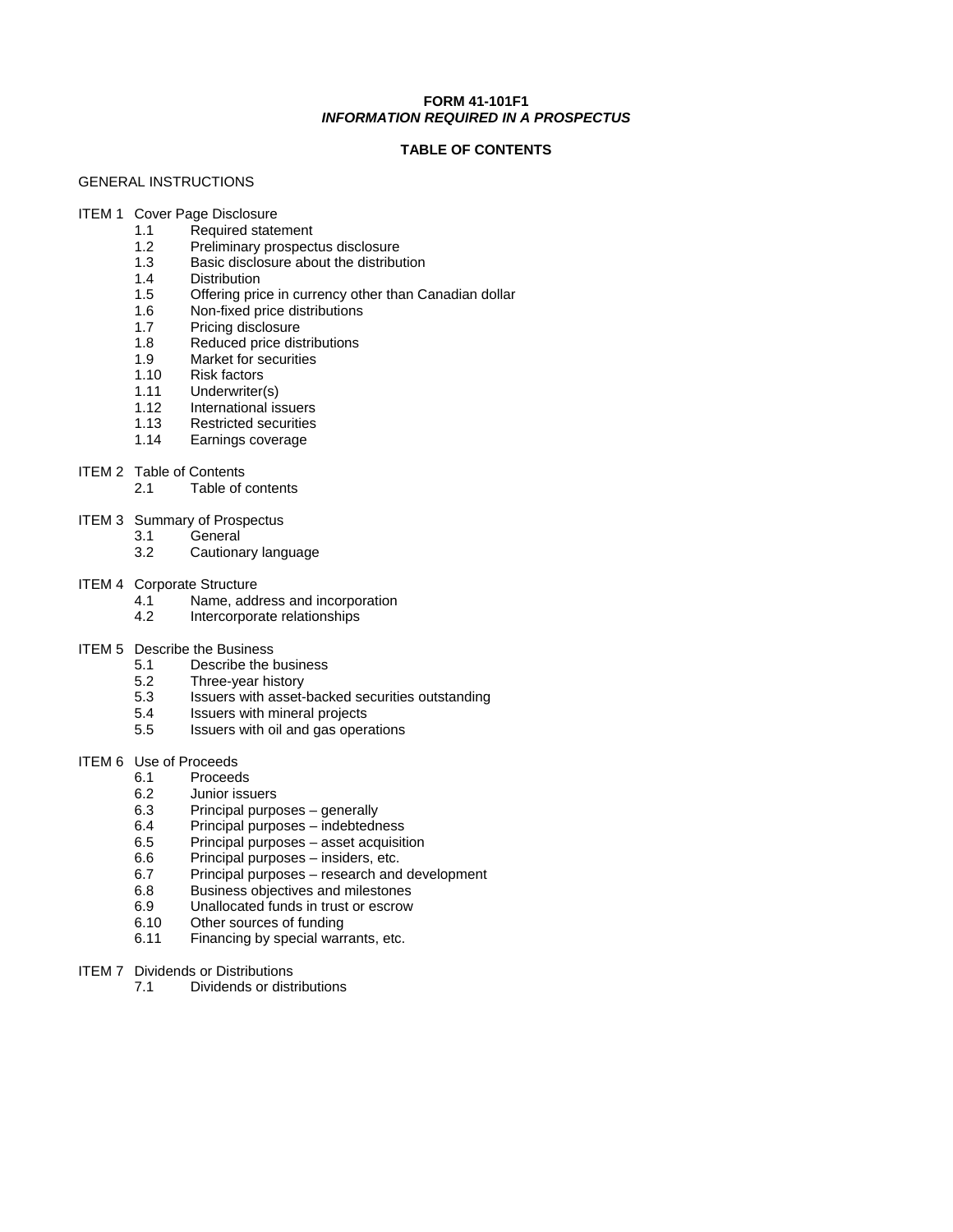## ITEM 8 Management's Discussion and Analysis

- 8.1 Interpretation
- 8.2 MD&A
- 8.3 SEC issuers
- 8.4 Disclosure of outstanding security data
- 8.5 More recent financial information
- 8.6 Additional disclosure for venture issuers or IPO venture issuers without significant revenue
- 8.7 Additional disclosure for junior issuers
- 8.8 Additional disclosure for issuers with significant equity investees
- ITEM 9 Earnings Coverage Ratios
	- 9.1 Earnings coverage ratios

## ITEM 10 Description of the Securities Distributed

- 10.1 Equity securities
- 10.2 Debt securities<br>10.3 Asset-backed s
- 10.3 Asset-backed securities<br>10.4 Derivatives
- 10.4 Derivatives<br>10.5 Special war
- 10.5 Special warrants, etc.<br>10.6 Restricted securities
- Restricted securities
- 10.7 Other securities
- 10.8 Modification of terms
- 10.9 Ratings
- 10.10 Other attributes
- ITEM 11 Consolidated Capitalization
	- 11.1 Consolidated capitalization
- ITEM 12 Options to Purchase Securities
	- 12.1 Options to purchase securities
- ITEM 13 Prior Sales
	- 13.1 Prior sales
	- 13.2 Trading price and volume
- ITEM 14 Escrowed Securities and Securities Subject to Contractual Restriction on Transfer
	- 14.1 Escrowed securities and securities subject to contractual restriction on transfer
- ITEM 15 Principal Securityholders and Selling Securityholders
	- 15.1 Principal securityholders and selling securityholders

#### ITEM 16 Directors and Executive Officers

- 16.1 Name, occupation and security holding<br>16.2 Cease trade orders, bankruptcies, pena
- 16.2 Cease trade orders, bankruptcies, penalties or sanctions
- 16.3 Conflicts of interest<br>16.4 Management of iuni
- Management of junior issuers

# ITEM 17 Executive Compensation

17.1 Disclosure

#### ITEM 18 Indebtedness of Directors and Executive Officers

- 18.1 Aggregate indebtedness
- 18.2 Indebtedness of directors and executive officers under securities purchase and other programs

## ITEM 19 Audit Committees and Corporate Governance

- 19.1 Audit committees
- 19.2 Corporate governance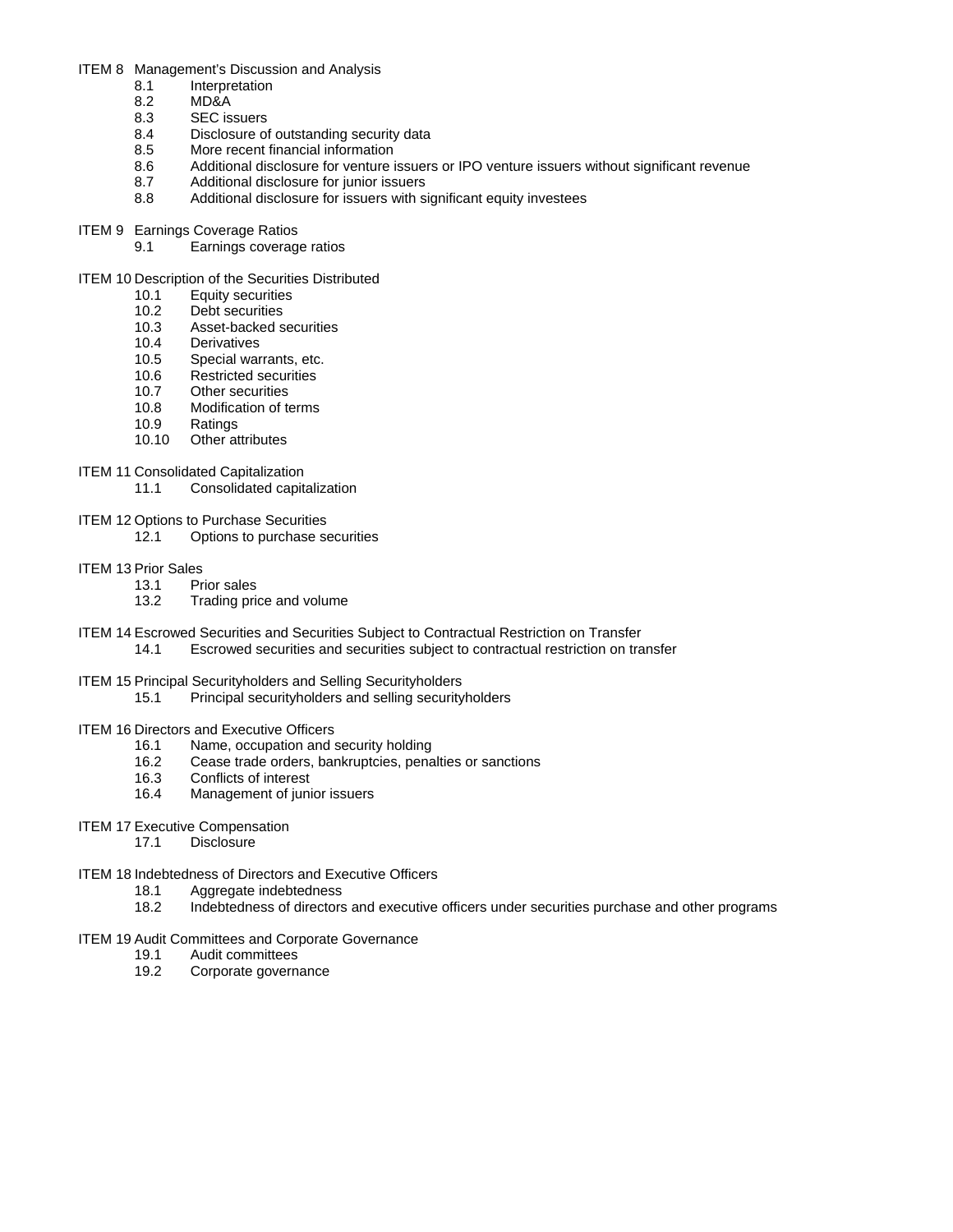## ITEM 20 Plan of Distribution

- 20.1 Name of underwriters
- 20.2 Disclosure of conditions to underwriters' obligations
- Best efforts offering
- 20.4 Minimum distribution
- 20.5 Determination of price
- 20.6 Stabilization
- 20.7 Approvals
- 20.8 Reduced price distributions<br>20.9 Listing application
- 20.9 Listing application<br>20.10 Conditional listing
- 20.10 Conditional listing approval<br>20.11 IPO venture issuers
- IPO venture issuers
- 20.12 Constraints
- 20.13 Special warrants acquired by underwriters or agents
- ITEM 21 Risk Factors
	- 21.1 Risk factors
- ITEM 22 Promoters<br>22.1 PI
	- **Promoters**
- ITEM 23 Legal Proceedings and Regulatory Actions
	- 23.1 Legal proceedings
	- 23.2 Regulatory actions

# ITEM 24 Interests of Management and Others in Material Transactions

- 24.1 Interests of management and others in material transactions<br>24.2 Underwriting discounts
- Underwriting discounts

## ITEM 25 Relationship Between Issuer or Selling Securityholder and Underwriter

- 25.1 Relationship between issuer or selling securityholder and underwriter
- ITEM 26 Auditors, Transfer Agents and Registrars
	- 26.1 Auditors<br>26.2 Transfer
	- Transfer agents, registrars, trustees or other agents
- ITEM 27 Material Contracts
	- 27.1 Material contracts
- ITEM 28 Experts
	- 28.1 Names of experts<br>28.2 Interest of experts
	- Interest of experts

# ITEM 29 Other Material Facts

- Other material facts
- ITEM 30 Rights of Withdrawal and Rescission
	- 30.1 General
	- 30.2 Non-fixed price offerings
- ITEM 31 List of Exemptions from Instrument
	- 31.1 List of exemptions from Instrument

# ITEM 32 Financial Statement Disclosure for Issuers

- 32.1 Interpretation of "issuer"<br>32.2 Annual financial stateme
- 32.2 Annual financial statements<br>32.3 Interim financial statements
- Interim financial statements
- 32.4 Exceptions to financial statement requirements
- 32.5 Exceptions to audit requirement<br>32.6 Additional financial statements o
- Additional financial statements or financial information filed or released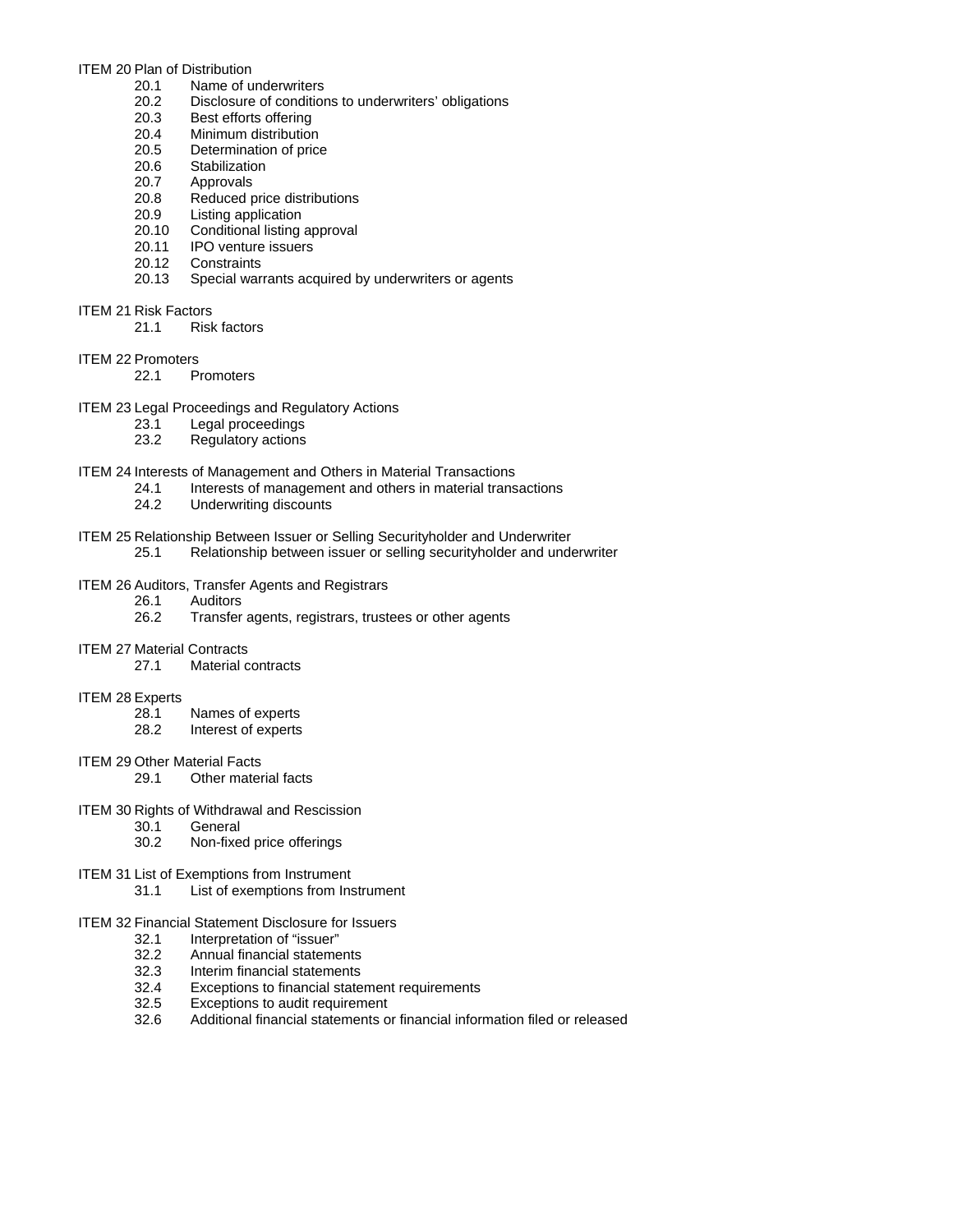## ITEM 33 Credit Supporter Disclosure, Including Financial Statements

33.1 Credit supporter disclosure, including financial statements

## ITEM 34 Exemptions for Certain Issues of Guaranteed Securities

- 34.1 Definitions and interpretation<br>34.2 Issuer is wholly-owned subsident
- 34.2 Issuer is wholly-owned subsidiary of parent credit supporter<br>34.3 Issuer is wholly-owned subsidiary of, and one or more subsi
- Issuer is wholly-owned subsidiary of, and one or more subsidiary credit supporters controlled by, parent credit supporter
- 34.4 One or more credit supporters controlled by issuer

# ITEM 35 Significant Acquisitions<br>35.1 Application and

- Application and definitions
- 35.2 Completed acquisitions for which issuer has filed business acquisition report
- 35.3 Completed acquisitions for which issuer has not filed business acquisition report because issuer was not reporting issuer on date of acquisition
- 35.4 Results consolidated in financial statements of issuer
- 35.5 Recently completed acquisitions<br>35.6 Probable acquisitions
- 35.6 Probable acquisitions<br>35.7 Pro forma financial sta
- 35.7 Pro forma financial statements for multiple acquisitions
- Additional financial statements or financial information of the business filed or released

# ITEM 36 Probable Reverse Takeovers

36.1 Probable reverse takeovers

# ITEM 37 Certificates

- 37.1 Certificates
- 37.2 Issuer certificate form
- 37.3 Underwriter certificate form
- 37.4 Amendments
- 37.5 Non-offering prospectuses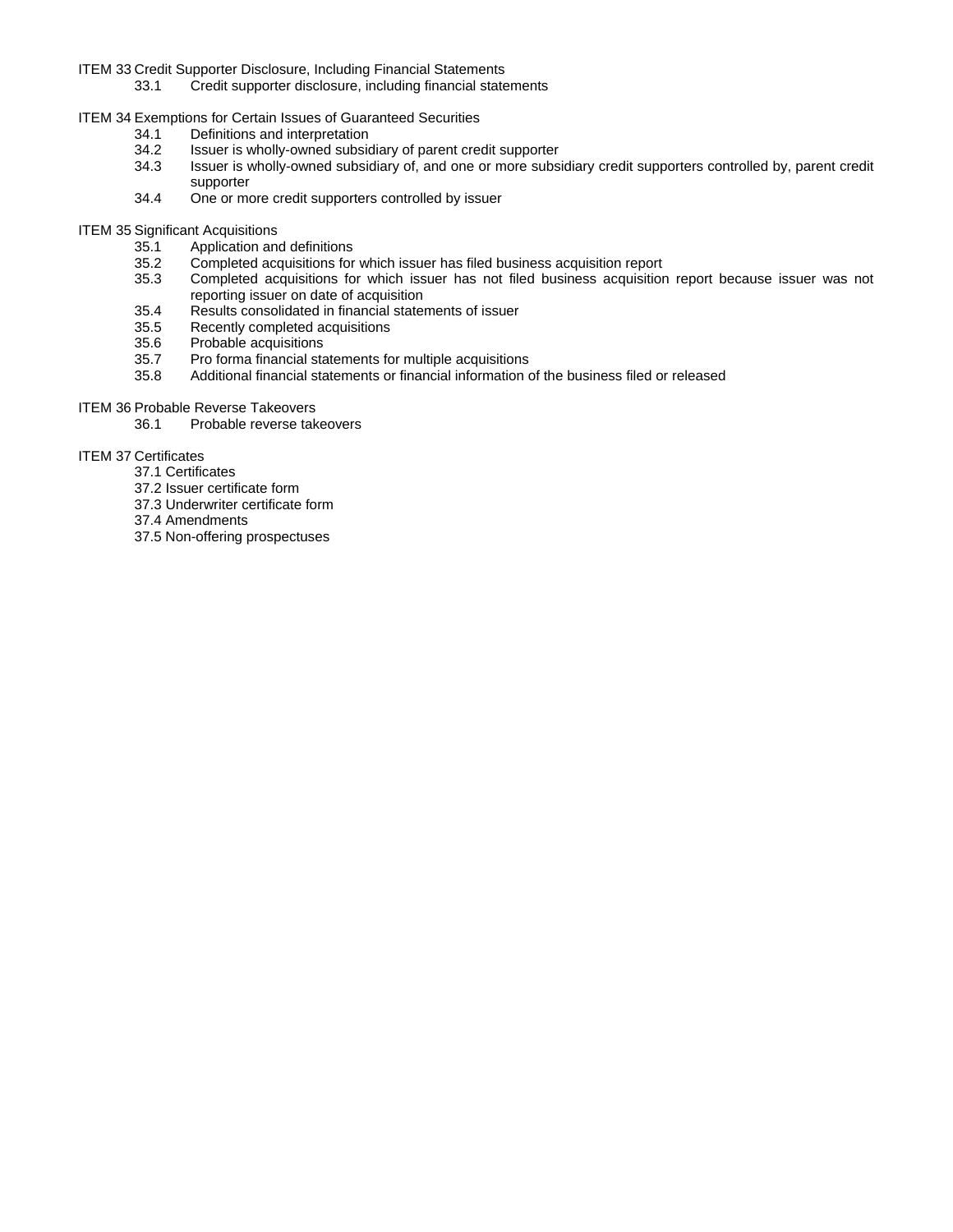## **FORM 41-101F1**

# **INFORMATION REQUIRED IN A PROSPECTUS**

#### *GENERAL INSTRUCTIONS*

- *(1) The objective of the prospectus is to provide information concerning the issuer that an investor needs in order to make*  an informed investment decision. This Form sets out specific disclosure requirements that are in addition to the general requirement under securities legislation to provide full, true and plain disclosure of all material facts relating to the *securities to be distributed. Certain rules of specific application impose prospectus disclosure obligations in addition to those described in this Form.*
- *(2) Terms used and not defined in this Form that are defined or interpreted in the Instrument bear that definition or interpretation. Other definitions are set out in NI 14-101.*
- *(3) In determining the degree of detail required, a standard of materiality must be applied. Materiality is a matter of judgment in the particular circumstance, and is determined in relation to an item's significance to investors, analysts and other users of the information. An item of information, or an aggregate of items, is considered material if it is probable that its omission or misstatement would influence or change an investment decision with respect to the*  issuer's securities. In determining whether information is material, take into account both quantitative and qualitative factors. The potential significance of items must be considered individually rather than on a net basis, if the items have *an offsetting effect. This concept of materiality is consistent with the financial reporting notion of materiality contained in the Handbook.*
- *(4) Unless an item specifically requires disclosure only in the preliminary prospectus, the disclosure requirements set out in this Form apply to both the preliminary prospectus and the prospectus. Details concerning the price and other matters dependent upon or relating to price, such as the number of securities being distributed, may be left out of the preliminary prospectus, along with specifics concerning the plan of distribution, to the extent that these matters have not been decided.*
- *(5) The disclosure must be understandable to readers and presented in an easy-to-read format. The presentation of information should comply with the plain language principles listed in section 4.1 of Companion Policy 41-101CP General Prospectus Requirements. If technical terms are required, clear and concise explanations should be included.*
- *(6) No reference need be made to inapplicable items and, unless otherwise required in this Form, negative answers to items may be omitted.*
- *(7) Where the term "issuer" is used, it may be necessary, in order to meet the requirement for full, true and plain disclosure of all material facts, to also include disclosure with respect to persons or companies that the issuer is required, under the issuer's GAAP, to consolidate, proportionately consolidate or account for using the equity method (for example,*  including "subsidiaries" as that term is used in the Handbook). If it is more likely than not that a person or company will *become an entity that the issuer will be required, under the issuer's GAAP, to consolidate, proportionately consolidate or account for using the equity method, it may be necessary to also include disclosure with respect to the person or company.*
- *(8) An issuer that is a special purpose vehicle may have to modify the disclosure items to reflect the special purpose nature of its business.*
- *(9) If disclosure is required as of a specific date and there has been a material change or change that is otherwise significant in the required information subsequent to that date, present the information as of the date of the change or a date subsequent to the change instead.*
- *(10) If an issuer discloses financial information in a preliminary prospectus or prospectus in a currency other than the Canadian dollar, prominently disclose the currency in which the financial information is disclosed.*
- *(11) Except as otherwise required or permitted, include information in a narrative form. The issuer may include graphs, photographs, maps, artwork or other forms of illustration, if relevant to the business of the issuer or the distribution and not misleading. Include descriptive headings. Except for information that appears in a summary, information required under more than one Item need not be repeated.*
- *(12) Certain requirements in this Form make reference to requirements in another instrument or form. Unless this Form states otherwise, issuers must also follow the instruction or requirement in the other instrument or form. These references include references to Form 51-102F2. Venture issuers must include such disclosure in a preliminary prospectus or prospectus even if they are not otherwise required to file an annual information form under NI 51-102*
- *(13) Wherever this Form uses the word "subsidiary", the term includes companies and other types of business organizations such as partnerships, trusts and other unincorporated business entities.*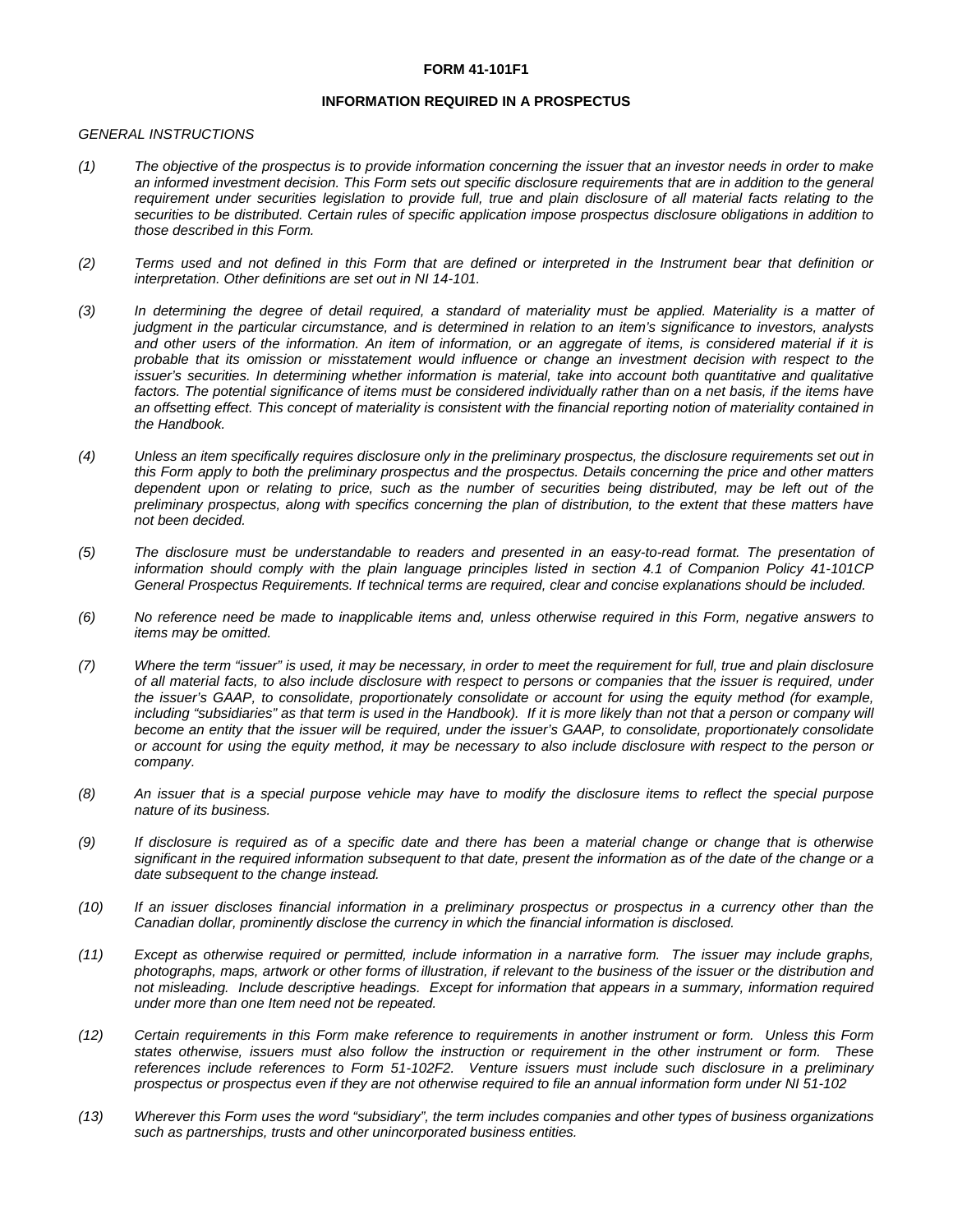- *(14) Where requirements in this Form make reference to, or are substantially similar to, requirements in Form 51-102F2, issuers may apply the general provision in subpart 1(d) of Form 51-102F2. However, issuers must supplement this disclosure if the supplemented disclosure is necessary to ensure that the prospectus provides full, true and plain disclosure of all material facts related to the securities to be distributed as required under Item 29 of this Form.*
- *(15) Forward-looking information included in a prospectus must comply with section 4A.2 of NI 51-102 and must include the disclosure described in section 4A.3 of NI 51-102. In addition to the foregoing, FOFI or a financial outlook, each as defined in NI 51-102, included in a prospectus must comply with Part 4B of NI 51-102. If the forward-looking information relates to an issuer or other entity that is not a reporting issuer in any jurisdiction, section 4A.2, section 4A.3 and Part 4B of NI 51-102 apply as if the issuer or other entity were a reporting issuer in at least one jurisdiction.*

## **ITEM 1: Cover Page Disclosure**

## **Required statement**

**1.1** State in italics at the top of the cover page the following:

*"No securities regulatory authority has expressed an opinion about these securities and it is an offence to claim otherwise."* 

# **Preliminary prospectus disclosure**

**1.2** Every preliminary prospectus must have printed in red ink and in italics at the top of the cover page immediately above the disclosure required under section 1.1 the following, with the bracketed information completed:

> *"A copy of this preliminary prospectus has been filed with the securities regulatory authority(ies) in [each of/certain of the provinces/provinces and territories of Canada] but has not yet become final for the purpose of the sale of securities. Information contained in this preliminary prospectus may not be complete and may have*  to be amended. The securities may not be sold until a receipt for the prospectus is obtained from the *securities regulatory authority(ies)."*

## **INSTRUCTION**

*Issuers must complete the bracketed information by* 

- *(a) inserting the names of each jurisdiction in which the issuer intends to offer securities under the prospectus,*
- *(b) stating that the filing has been made in each of the provinces of Canada or each of the provinces and territories of Canada, or*
- *(c) identifying the filing jurisdictions by exception (i.e., every province of Canada or every province and territory of Canada, except [excluded jurisdictions]).*

# **Basic disclosure about the distribution**

**1.3** State the following immediately below the disclosure required under sections 1.1 and 1.2 with the bracketed information completed:

# "[PRELIMINARY] PROSPECTUS

# [INITIAL PUBLIC OFFERING OR NEW ISSUE AND/OR SECONDARY OFFERING]

[(Date)]

# [Name of Issuer]

[number and type of securities qualified for distribution under the prospectus, including any options or warrants, and the price per security]"

# **Distribution**

**1.4(1)** If the securities are being distributed for cash, provide the information called for below, in substantially the following tabular form or in a note to the table:

| Price to public<br>(a' | Underwriting discounts<br>or commission<br>(b) | Proceeds to issuer or<br>selling securityholders |
|------------------------|------------------------------------------------|--------------------------------------------------|
|------------------------|------------------------------------------------|--------------------------------------------------|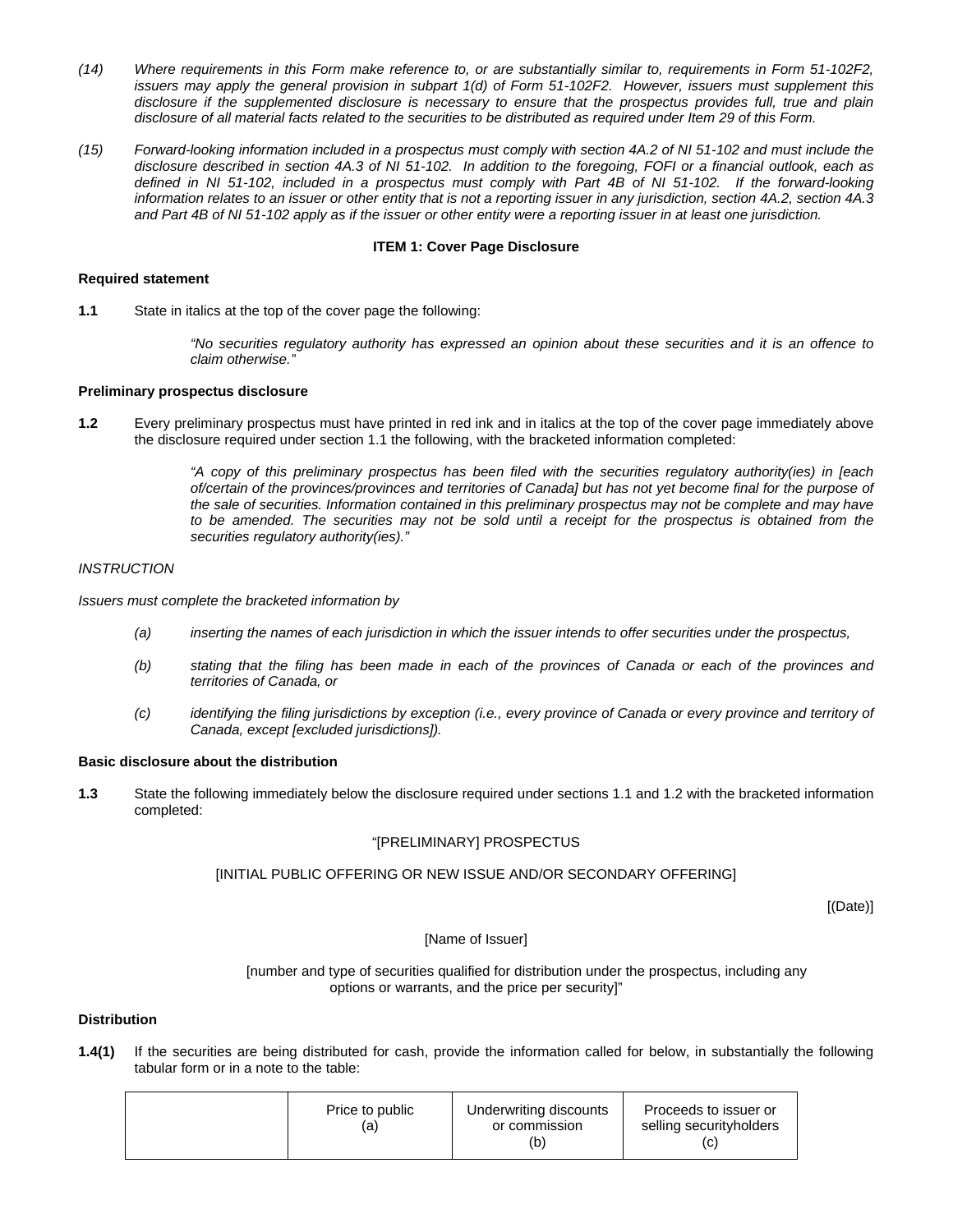| Per Security |  |  |
|--------------|--|--|
| Total        |  |  |

- **(2)** If there may be an over allocation position,
	- (a) disclose that a purchaser who acquires securities forming part of the underwriters' over-allocation position acquires those securities under this prospectus, regardless of whether the over-allocation position is ultimately filled through the exercise of the over-allotment option or secondary market purchases, and
	- (b) describe the terms of any over-allotment option or an option to increase the size of the distribution before closing.
- **(3)** If the distribution of the securities is to be on a best efforts basis, provide totals for both the minimum and maximum offering amount, if applicable.
- **(4)** If a minimum subscription amount is required from each subscriber, provide details of the minimum subscription requirements in the table required under subsection (1).
- **(5)** If debt securities are being distributed at a premium or a discount, state in boldface type the effective yield if held to maturity.
- **(6)** Disclose separately those securities that are underwritten, those under option and those to be sold on a best efforts basis, and, in the case of a best efforts distribution, the latest date that the distribution is to remain open.
- **(7)** In column (b) of the table, disclose only commissions paid or payable in cash by the issuer or selling securityholder and discounts granted. Set out in a note to the table
	- (a) commissions or other consideration paid or payable by persons or companies other than the issuer or selling securityholder,
	- (b) consideration other than discounts granted and cash paid or payable by the issuer or selling securityholder, including warrants and options, and
	- (c) any finder's fees or similar required payment.
- **(8)** If a security is being distributed for the account of a selling securityholder, state the name of the securityholder and a cross-reference to the applicable section in the prospectus where further information about the selling securityholder is provided. State the portion of the expenses of the distribution to be borne by the selling securityholder and, if none of the expenses of the distribution are being borne by the selling securityholder, include a statement to that effect and discuss the reason why this is the case.

# *INSTRUCTIONS*

- *(1) Estimate amounts, if necessary. For non-fixed price distributions that are being made on a best efforts basis, disclosure of the information called for by the table may be set forth as a percentage or a range of percentages and need not be set forth in tabular form.*
- *(2) If debt securities are being distributed, also express the information in the table as a percentage.*

#### **Offering price in currency other than Canadian dollar**

**1.5** If the offering price of the securities being distributed is disclosed in a currency other than the Canadian dollar, disclose in boldface type the reporting currency.

## **Non-fixed price distributions**

- **1.6** If the securities are being distributed at non-fixed prices, disclose
	- (a) the discount allowed or commission payable to the underwriter,
	- (b) any other compensation payable to the underwriter and, if applicable, that the underwriter's compensation will be increased or decreased by the amount by which the aggregate price paid for the securities by the purchasers exceeds or is less than the gross proceeds paid by the underwriter to the issuer or selling securityholder,
	- (c) that the securities to be distributed under the prospectus will be distributed, as applicable, at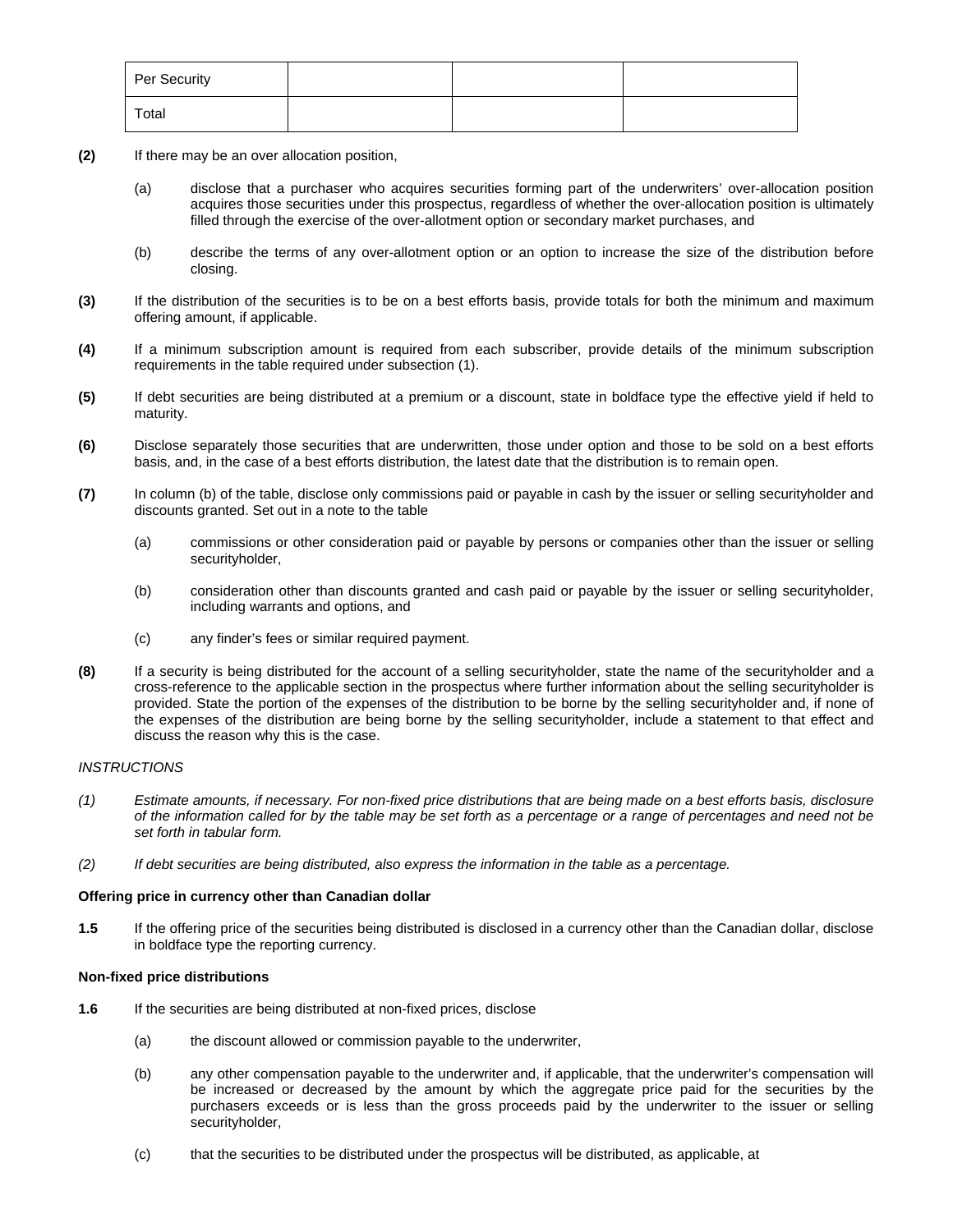- (i) prices determined by reference to the prevailing price of a specified security in a specified market,
- (ii) market prices prevailing at the time of sale, or
- (iii) prices to be negotiated with purchasers,
- (d) that prices may vary from purchaser to purchaser and during the period of distribution,
- (e) if the price of the securities is to be determined by reference to the prevailing price of a specified security in a specified market, the price of the specified security in the specified market at the latest practicable date,
- (f) if the price of the securities will be the market price prevailing at the time of the sale, the market price at the latest practicable date, and
- (g) the net proceeds or, if the distribution is to be made on a best efforts basis, the minimum amount of net proceeds, if any, to be received by the issuer or selling securityholder.

# **Pricing disclosure**

**1.7** If the offering price or the number of securities being distributed, or an estimate of the range of the offering price or of the number of securities being distributed, has been publicly disclosed in a jurisdiction or a foreign jurisdiction as of the date of the preliminary prospectus, include this information in the preliminary prospectus.

#### **Reduced price distributions**

**1.8** If an underwriter wishes to be able to decrease the price at which securities are distributed for cash from the initial offering price fixed in the prospectus, include in boldface type a cross-reference to the section in the prospectus where disclosure concerning the possible price decrease is provided.

## **Market for securities**

- **1.9(1)** Identify the exchange(s) and quotation system(s), if any, on which securities of the issuer of the same class as the securities being distributed are traded or quoted and the market price of those securities as of the latest practicable date.
- **(2)** Disclose any intention to stabilize the market. Provide a cross-reference to the section in the prospectus where further information about market stabilization is provided.
- **(3)** If no market for the securities being distributed under the prospectus exists or is expected to exist upon completion of the distribution, state the following in boldface type:

**"There is no market through which these securities may be sold and purchasers may not be able to resell securities purchased under this prospectus. This may affect the pricing of the securities in the secondary market, the transparency and availability of trading prices, the liquidity of the securities, and the extent of issuer regulation. See 'Risk Factors'."** 

**(4)** If the issuer has complied with the requirements of the Instrument as an IPO venture issuer, include a statement, in substantially the following form, with bracketed information completed:

> "As at the date of this prospectus, [name of issuer] does not have any of its securities listed or quoted, has not applied to list or quote any of its securities, and does not intend to apply to list or quote any of its securities, on the Toronto Stock Exchange, a U.S. marketplace, or a marketplace outside Canada and the United States of America other than the Alternative Investment Market of the London Stock Exchange or the PLUS markets operated by PLUS Markets Group plc."

# **Risk factors**

**1.10** Include a cross-reference to sections in the prospectus where information about the risks of an investment in the securities being distributed is provided.

## **Underwriter(s)**

- **1.11(1)** State the name of each underwriter.
- **(2)** If applicable, comply with the requirements of NI 33-105 for front page prospectus disclosure.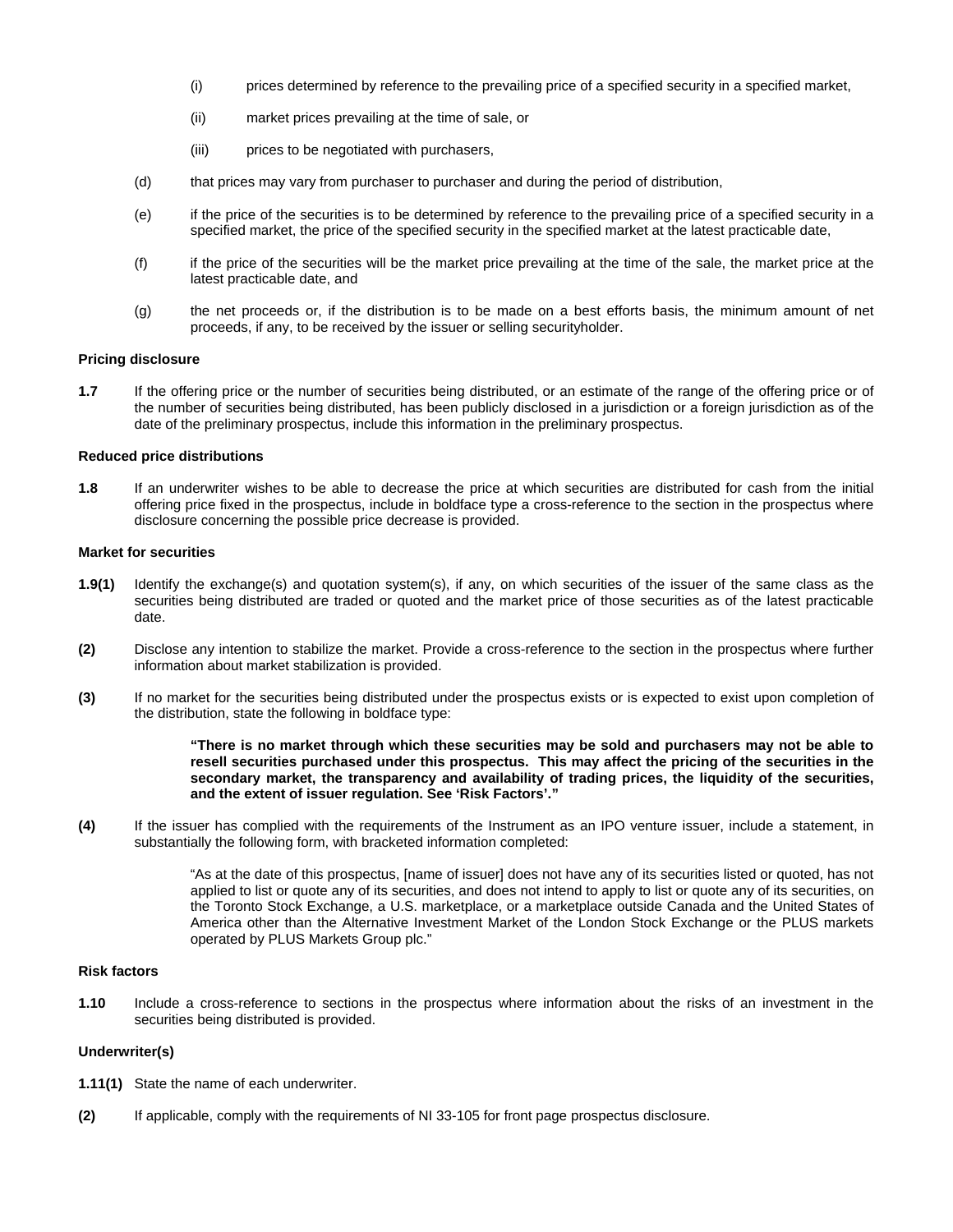**(3)** If an underwriter has agreed to purchase all of the securities being distributed at a specified price and the underwriter's obligations are subject to conditions, state the following, with bracketed information completed:

> "We, as principals, conditionally offer these securities, subject to prior sale, if, as and when issued by [name of issuer] and accepted by us in accordance with the conditions contained in the underwriting agreement referred to under Plan of Distribution".

- **(4)** If an underwriter has agreed to purchase a specified number or principal amount of the securities at a specified price, state that the securities are to be taken up by the underwriter, if at all, on or before a date not later than 42 days after the date of the receipt for the final prospectus.
- **(5)** If there is no underwriter involved in the distribution, provide a statement in boldface type to the effect that no underwriter has been involved in the preparation of the prospectus or performed any review or independent due diligence of the contents of the prospectus.
- **(6)** Provide the following tabular information

| <b>Underwriter's Position</b>                                                | Maximum size or number<br>of securities available | <b>Exercise period or</b><br><b>Acquisition date</b> | <b>Exercise price or average</b><br>acquisition price |
|------------------------------------------------------------------------------|---------------------------------------------------|------------------------------------------------------|-------------------------------------------------------|
| Over-allotment option                                                        |                                                   |                                                      |                                                       |
| Compensation option                                                          |                                                   |                                                      |                                                       |
| Any other option granted by<br>issuer or insider of issuer to<br>underwriter |                                                   |                                                      |                                                       |
| Total securities under option<br>issuable to underwriter                     |                                                   |                                                      |                                                       |
| Other compensation<br>securities issuable to<br>underwriter                  |                                                   |                                                      |                                                       |

# *INSTRUCTION*

*If the underwriter has been granted compensation securities, state, in a footnote, whether the prospectus qualifies the grant of all or part of the compensation securities and provide a cross-reference to the applicable section in the prospectus where further information about the compensation securities is provided.* 

# **International issuers**

**1.12** If the issuer, a selling securityholder, or any person or company required to provide a certificate under Part 5 of the Instrument or other securities legislation, is incorporated, continued, or otherwise organized under the laws of a foreign jurisdiction or resides outside of Canada, state the following on the cover page or under a separate heading elsewhere in the prospectus, with the bracketed information completed:

> "The [issuer, selling securityholder, or person or company providing a certificate under Part 5 of the Instrument or other securities legislation] is incorporated, continued or otherwise organized under the laws of a foreign jurisdiction or resides outside of Canada. Although [the person or company described above] has appointed [name(s) and address[es] of agent(s) for service] as its agent(s) for service of process in [list jurisdictions] it may not be possible for investors to enforce judgements obtained in Canada against [the person or company described above]."

# **Restricted securities**

- **1.13(1)** Describe the number and class or classes of restricted securities being distributed using the appropriate restricted security terms in the same type face and type size as the rest of the description.
- **(2)** If the securities being distributed are restricted securities and the holders of the securities do not have the right to participate in a takeover bid made for other equity securities of the issuer, disclose that fact.

# **Earnings coverage**

**1.14** If any of the earnings coverage ratios required to be disclosed under Item 9 is less than one-to-one, disclose this fact in boldface type.

# **ITEM 2: Table of Contents**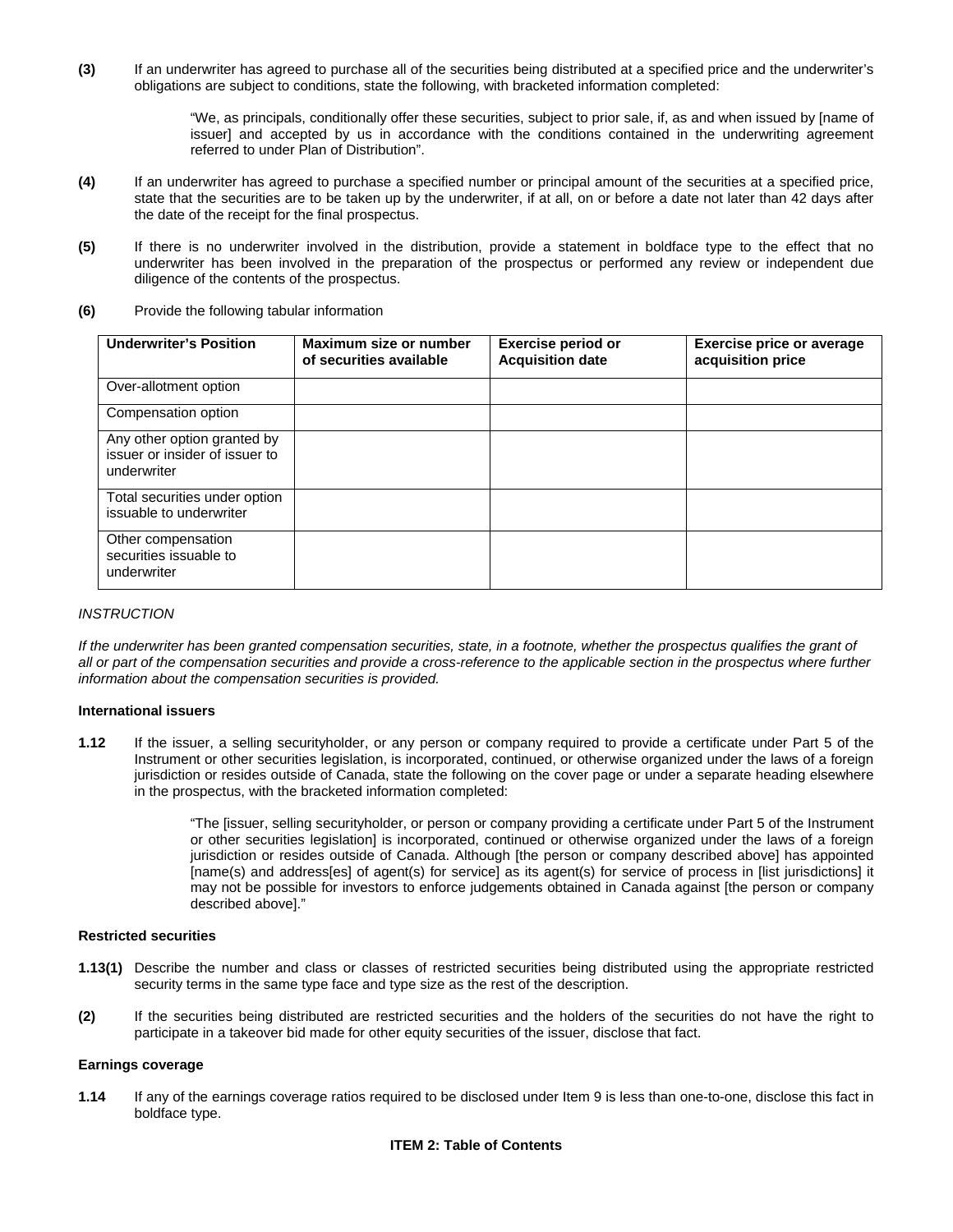## **Table of contents**

**2.1** Include a table of contents.

## **ITEM 3: Summary of Prospectus**

## **General**

- **3.1(1)** Briefly summarize, near the beginning of the prospectus, information appearing elsewhere in the prospectus that, in the opinion of the issuer or selling securityholder, would be most likely to influence the investor's decision to purchase the securities being distributed, including a description of
	- (a) the principal business of the issuer and its subsidiaries,
	- (b) the securities to be distributed, including the offering price and expected net proceeds,
	- (c) use of proceeds,
	- (d) risk factors,
	- (e) financial information, and
	- (f) if restricted securities, subject securities or securities that are directly or indirectly convertible into or exercisable or exchangeable for restricted securities or subject securities, are to be distributed under the prospectus
		- (i) include a summary of the information required by section 10.6, and
		- (ii) include, in boldface type, a statement of the rights the holders of restricted securities do not have, if the holders do not have all of the rights referred to in section 10.6.
- **(2)** For the financial information provided under paragraph (1)(e),
	- (a) describe the type of information appearing elsewhere in the prospectus on which the financial information is based,
	- (b) disclose whether the information appearing elsewhere in the prospectus on which the financial information is based has been audited,
	- (c) disclose whether the financial information has been audited, and
	- (d) if neither the information appearing elsewhere in the prospectus on which the financial information is based nor the financial information has been audited, prominently disclose that fact.
- **(3)** For each item summarized under subsection (1), provide a cross-reference to the information in the prospectus.

# **Cautionary language**

**3.2** At the beginning of the summary, include a statement in italics in substantially the following form:

*"The following is a summary of the principal features of this distribution and should be read together with the more detailed information and financial data and statements contained elsewhere in this prospectus."* 

## **ITEM 4: Corporate Structure**

#### **Name, address and incorporation**

- **4.1(1)** State the issuer's full corporate name or, if the issuer is an unincorporated entity, the full name under which it exists and carries on business, and the address(es) of the issuer's head and registered office.
- **(2)** State the statute under which the issuer is incorporated, continued or organized or, if the issuer is an unincorporated entity, the laws of the jurisdiction or foreign jurisdiction under which it is established and exists.
- **(3)** Describe the substance of any material amendments to the articles or other constating or establishing documents of the issuer.

#### **Intercorporate relationships**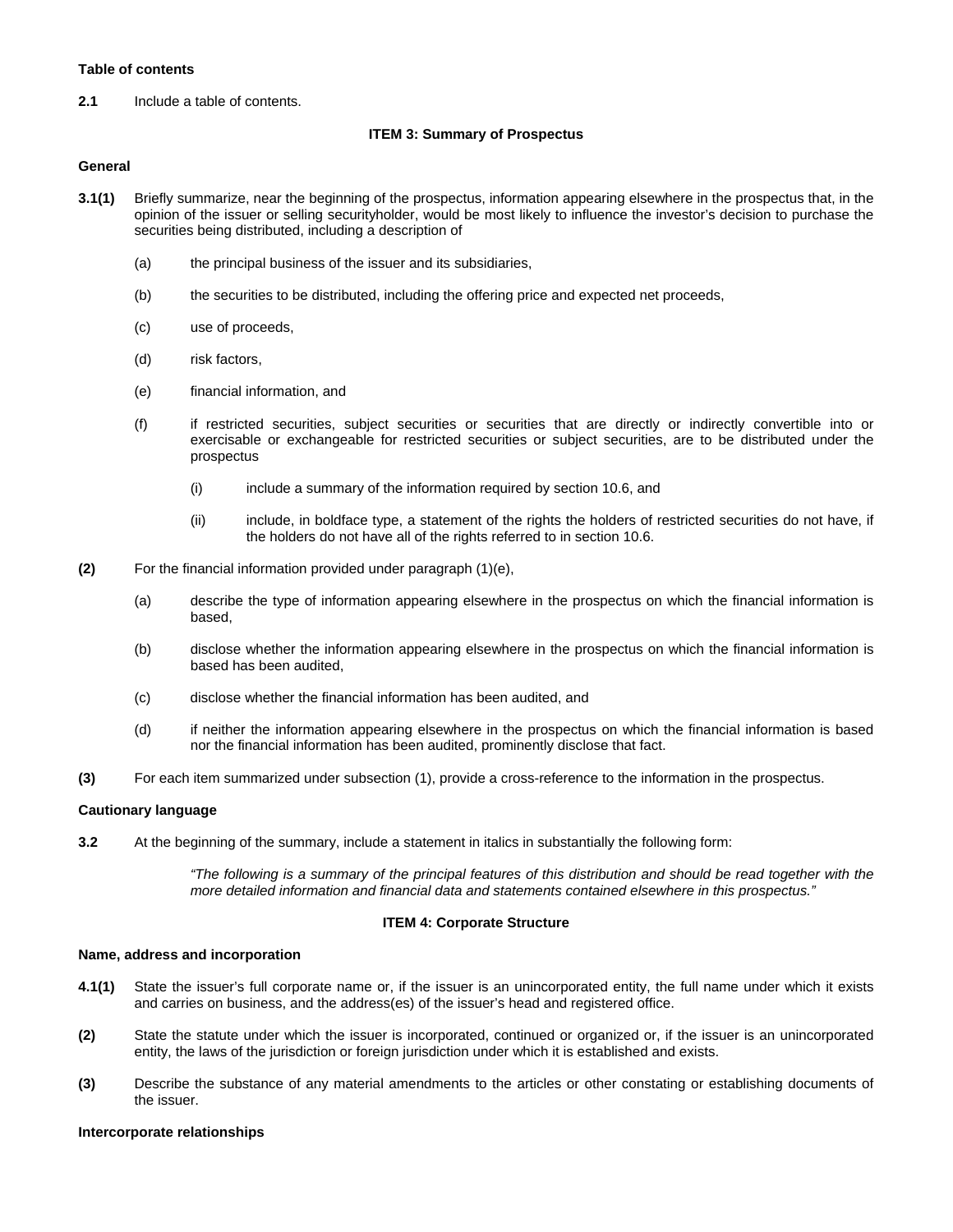- **4.2(1)** Describe, by way of a diagram or otherwise, the intercorporate relationships among the issuer and its subsidiaries.
- **(2)** For each subsidiary described in subsection (1), state
	- (a) the percentage of votes attaching to all voting securities of the subsidiary beneficially owned, or controlled or directed, directly or indirectly, by the issuer,
	- (b) the percentage of each class of restricted securities of the subsidiary beneficially owned, or controlled or directed, directly or indirectly, by the issuer, and
	- (c) where the subsidiary was incorporated, continued, formed or organized.
- **(3)** If the securities distributed under the prospectus are being issued in connection with a restructuring transaction, describe by way of a diagram or otherwise these intercorporate relationships both before and after the completion of the proposed transaction.
- **(4)** A particular subsidiary may be omitted from the disclosure required by this section if, at the most recent financial year end of the issuer
	- (a) the total assets of the subsidiary do not exceed 10% of the consolidated assets of the issuer,
	- (b) the sales and operating revenues of the subsidiary do not exceed 10% of the consolidated sales and operating revenues of the issuer, and
	- (c) the conditions in paragraphs (a) and (b) would be satisfied if
		- (i) the subsidiaries that may be omitted under paragraphs (a) and (b) were considered in the aggregate, and
		- (ii) the reference to 10% in those paragraphs was changed to 20%.

## **ITEM 5: Describe the Business**

# **Describe the business**

- **5.1(1)** Describe the business of the issuer and its operating segments that are reportable segments as those terms are used in the Handbook. Disclose information for each reportable segment of the issuer in accordance with subsection 5.1(1) of Form 51-102F2.
- **(2)** Disclose the nature and results of any bankruptcy, receivership or similar proceedings against the issuer or any of its subsidiaries, or any voluntary bankruptcy, receivership or similar proceedings by the issuer or any of its subsidiaries, within the three most recently completed financial years or completed during or proposed for the current financial year.
- **(3)** Disclose the nature and results of any material restructuring transaction of the issuer or any of its subsidiaries within the three most recently completed financial years or completed during or proposed for the current financial year.
- **(4)** If the issuer has implemented social or environmental policies that are fundamental to the issuer's operations, such as policies regarding the issuer's relationship with the environment or with the communities in which the issuer does business, or human rights policies, describe them and the steps the issuer has taken to implement them.

## **Three-year history**

- **5.2(1)** Describe how the issuer's business has developed over the last three completed financial years and any subsequent period to the date of the prospectus, including only events, such as acquisitions or dispositions, or conditions that have influenced the general development of the business.
- **(2)** If the issuer produces or distributes more than one product or provides more than one kind of service, describe the products or services.
- **(3)** Discuss changes in the issuer's business that the issuer expects will occur during the current financial year.

## **Issuers with asset-backed securities outstanding**

**5.3** If the issuer has asset-backed securities outstanding that were distributed under a prospectus, disclose information in accordance with section 5.3 of Form 51-102F2.

#### **Issuers with mineral projects**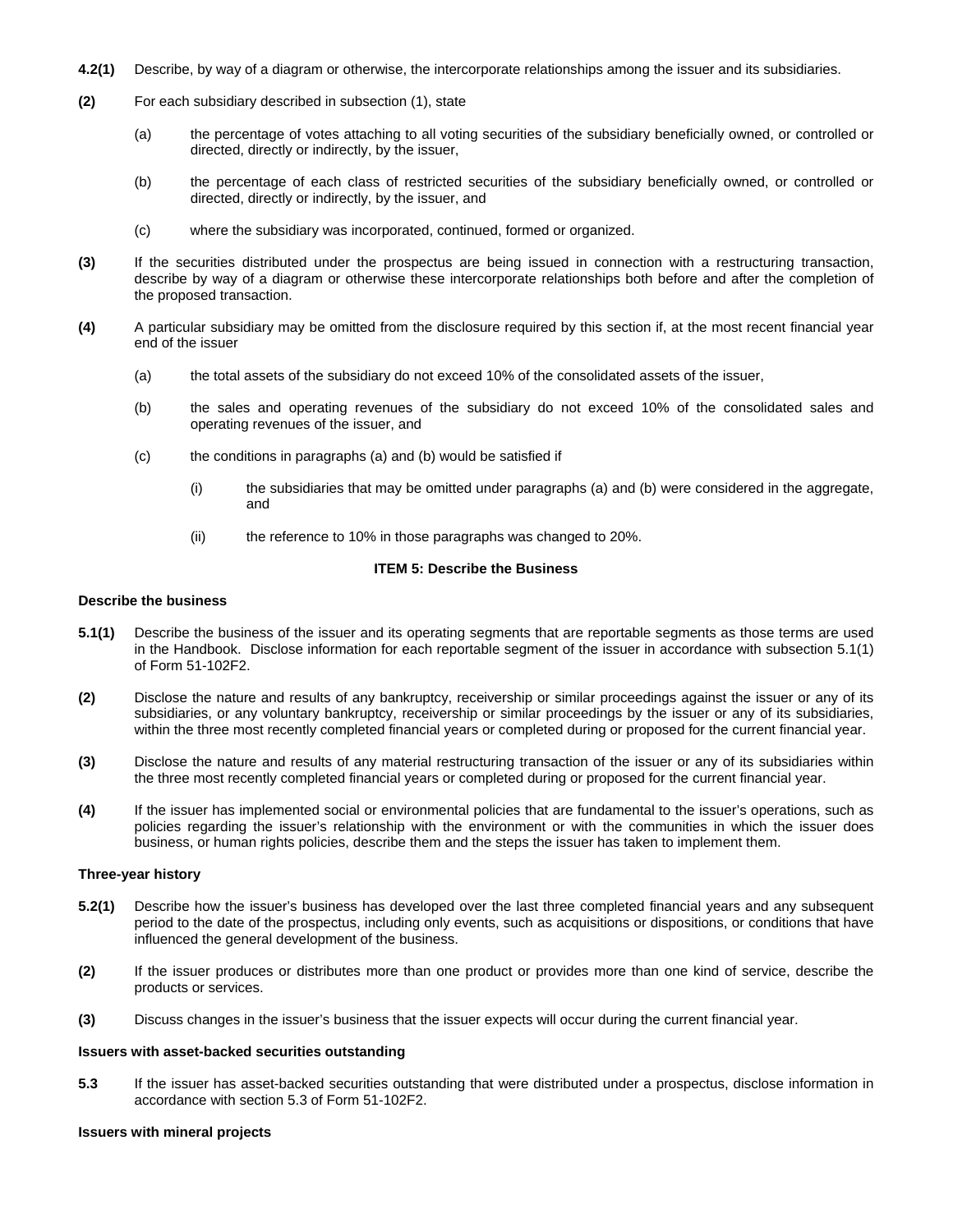**5.4** If the issuer has a mineral project, disclose information for the issuer in accordance with section 5.4 of Form 51-102F2.

### **Issuers with oil and gas operations**

- **5.5(1)** If the issuer is engaged in oil and gas activities as defined in NI 51-101, disclose information in accordance with Form 51-101F1
	- (a) as at the end of, and for, the most recent financial year for which the prospectus includes an audited balance sheet of the issuer, or
	- (b) in the absence of a completed financial year referred to in paragraph (a), as at the most recent date for which the prospectus includes an audited balance sheet of the issuer, and for the most recent financial period for which the prospectus includes an audited income statement of the issuer.
- **(2)** Include with the disclosure under subsection (1) a report in the form of Form 51-101F2, on the reserves data included in the disclosure required under subsection (1).
- **(3)** Include with the disclosure under subsection (1) a report in the form of Form 51-101F3 that refers to the information disclosed under subsection (1).
- **(4)** To the extent not reflected in the information disclosed in response to subsection (1), disclose the information contemplated by Part 6 of NI 51-101 in respect of material changes that occurred after the applicable balance sheet referred to in subsection (1).

#### *INSTRUCTION*

*Disclosure in a prospectus must be consistent with NI 51-101 if the issuer is engaged in oil and gas activities as defined in NI 51-101.* 

## **ITEM 6: Use of Proceeds**

#### **Proceeds**

- **6.1(1)** State the estimated net proceeds to be received by the issuer or selling securityholder or, in the case of a non-fixed price distribution or a distribution to be made on a best efforts basis, the minimum amount, if any, of net proceeds to be received by the issuer or selling securityholder from the sale of the securities distributed.
- **(2)** State the particulars of any provisions or arrangements made for holding any part of the net proceeds of the distribution in trust or escrow subject to the fulfillment of conditions.
- **(3)** If the prospectus is used for a special warrant or similar transaction, state the amount that has been received by the issuer of the special warrants or similar securities on the sale of the special warrants or similar securities.

# **Junior issuers**

- **6.2** A junior issuer must disclose
	- (a) the total funds available, and
	- (b) the following breakdown of those funds:
		- (i) the estimated net proceeds from the sale of the securities offered under the prospectus;
		- (ii) the estimated consolidated working capital (deficiency) as at the most recent month end before filing the prospectus;
		- (iii) the total other funds available to be used to achieve the principal purposes identified by the junior issuer pursuant to this Item.

## **Principal purposes – generally**

- **6.3(1)** Describe in reasonable detail and, if appropriate, using tabular form, each of the principal purposes, with approximate amounts, for which
	- (a) the net proceeds will be used by the issuer, or
	- (b) the funds available as required under section 6.2 will be used by a junior issuer.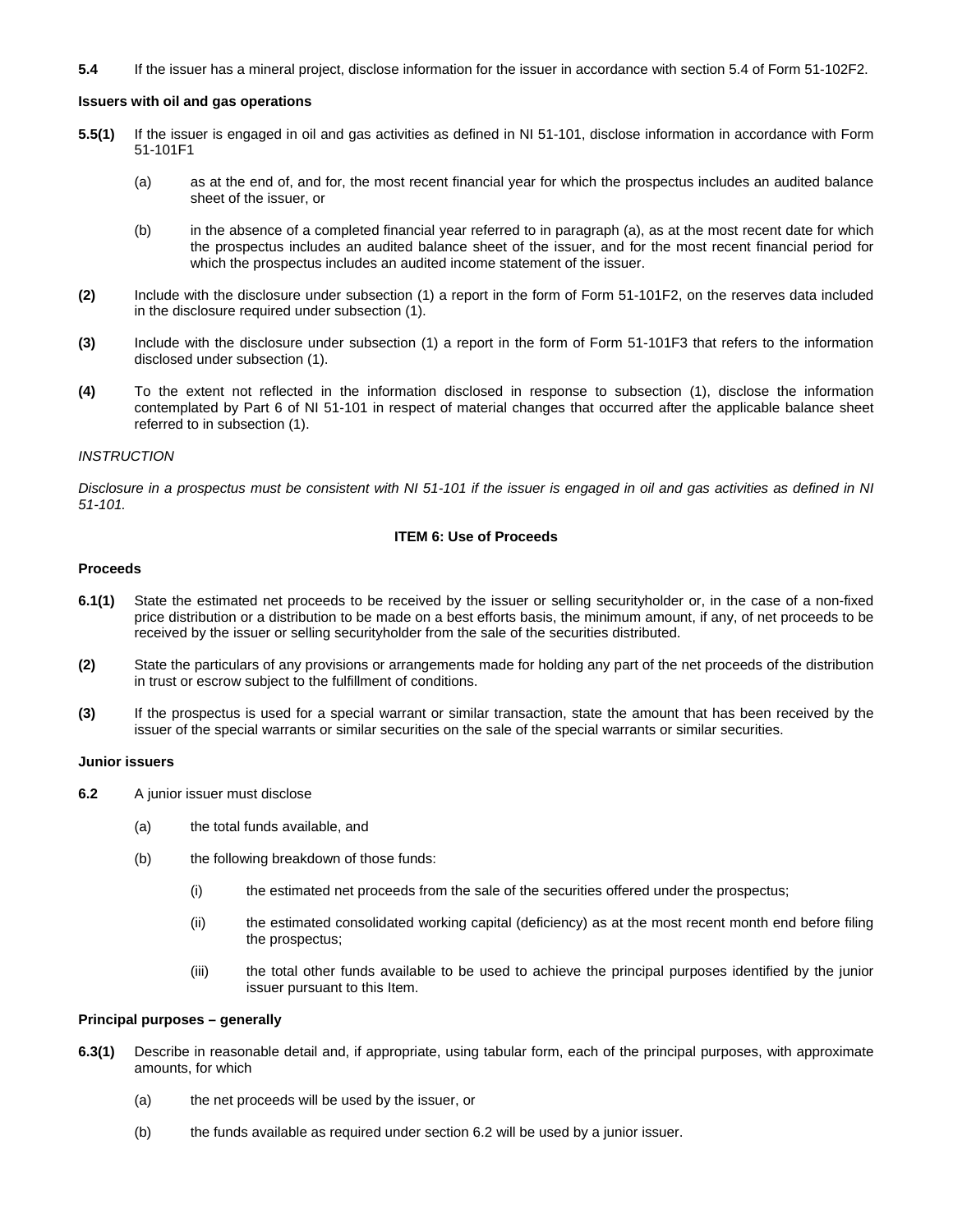**(2)** If the closing of the distribution is subject to a minimum subscription, provide disclosure of the use of proceeds for the minimum and maximum subscriptions.

## **Principal purposes – indebtedness**

- **6.4(1)** If more than 10% of the net proceeds will be used to reduce or retire indebtedness and the indebtedness was incurred within the two preceding years, describe the principal purposes for which the proceeds of the indebtedness were used.
- **(2)** If the creditor is an insider, associate or affiliate of the issuer, identify the creditor and the nature of the relationship to the issuer, and disclose the outstanding amount owed.

## **Principal purposes – asset acquisition**

- **6.5(1)** If more than 10% of the net proceeds are to be used to acquire assets, describe the assets.
- **(2)** If known, disclose the particulars of the purchase price being paid for or being allocated to the assets or categories of assets, including intangible assets.
- **(3)** If the vendor of the assets is an insider, associate or affiliate of the issuer, identify the vendor and the nature of the relationship to the issuer, and disclose the method used in determining the purchase price.
- **(4)** Describe the nature of the title to or interest in the assets to be acquired by the issuer.
- **(5)** If part of the consideration for the acquisition of the assets consists of securities of the issuer, give brief particulars of the class, number or amount, voting rights, if any, and other appropriate information relating to the securities, including particulars of the issuance of securities of the same class within the two preceding years.

# **Principal purposes – insiders, etc.**

**6.6** If an insider, associate or affiliate of the issuer will receive more than 10% of the net proceeds, identify the insider, associate or affiliate and the nature of the relationship to the issuer, and disclose the amount of net proceeds to be received.

#### **Principal purposes – research and development**

- **6.7** If more than 10% of the net proceeds from the distribution will be used for research and development of products or services, describe
	- (a) the timing and stage of research and development programs that management anticipates will be reached using such proceeds,
	- (b) the major components of the proposed programs that will be funded using the proceeds from the distribution, including an estimate of anticipated costs,
	- (c) if the issuer is conducting its own research and development, is subcontracting out the research and development or is using a combination of those methods, and
	- (d) the additional steps required to reach commercial production and an estimate of costs and timing.

#### **Business objectives and milestones**

- **6.8(1)** State the business objectives that the issuer expects to accomplish using the net proceeds of the distribution under section 6.1, or in the case of a junior issuer, using the funds available described under section 6.2.
- **(2)** Describe each significant event that must occur for the business objectives described under subsection (1) to be accomplished and state the specific time period in which each event is expected to occur and the costs related to each event.

# **Unallocated funds in trust or escrow**

- **6.9(1)** Disclose that unallocated funds will be placed in a trust or escrow account, invested or added to the working capital of the issuer.
- **(2)** Give details of the arrangements made for, and the persons or companies responsible for,
	- (a) the supervision of the trust or escrow account or the investment of unallocated funds, and
	- (b) the investment policy to be followed.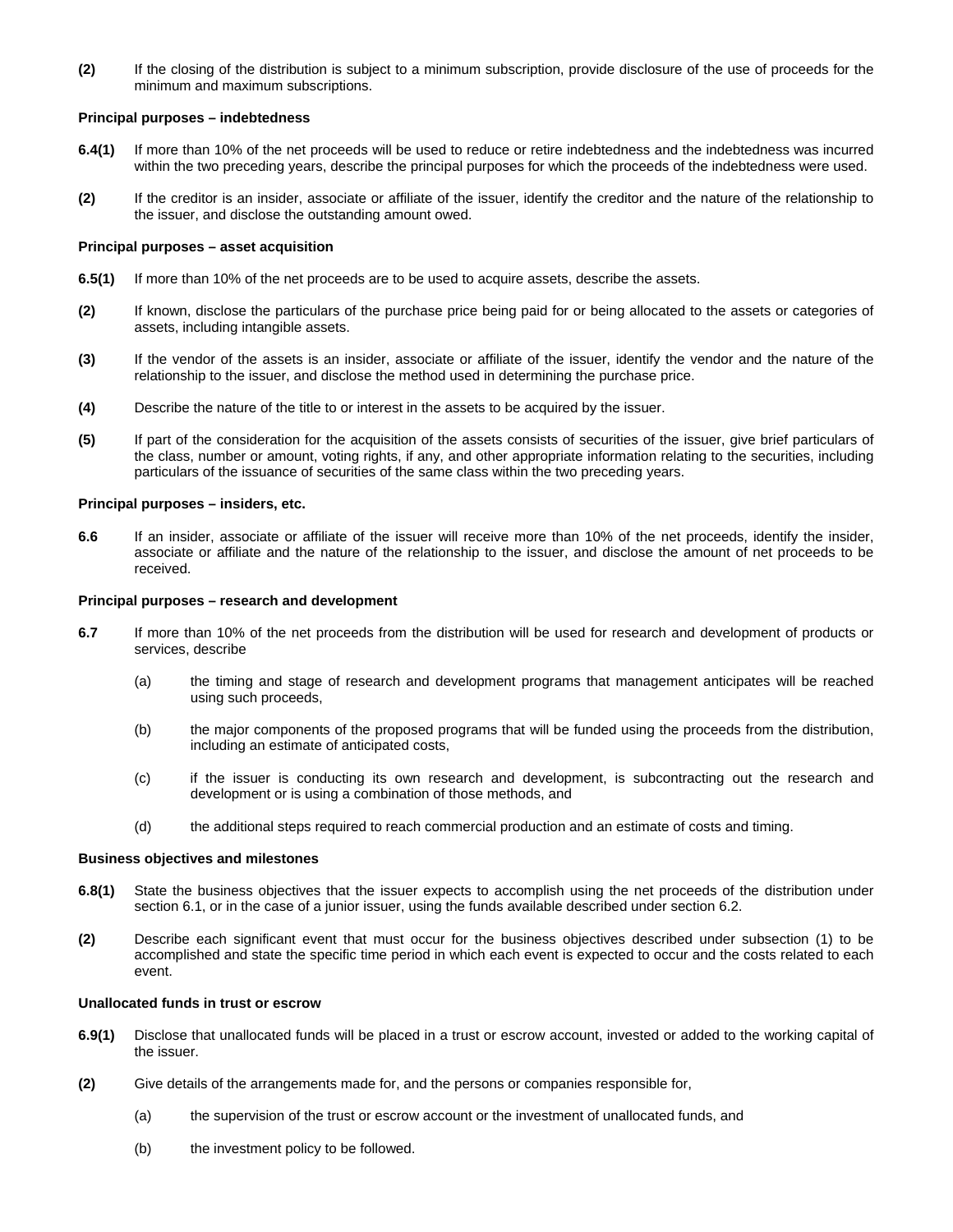## **Other sources of funding**

**6.10** If any material amounts of other funds are to be used in conjunction with the proceeds, state the amounts and sources of the other funds.

## **Financing by special warrants, etc.**

- **6.11(1)** If the prospectus is used to qualify the distribution of securities issued upon the exercise of special warrants or the exercise of other securities acquired on a prospectus-exempt basis, describe the principal purposes for which the proceeds of the prospectus-exempt financing were used or are to be used.
- **(2)** If all or a portion of the funds have been spent, explain how the funds were spent.

## **ITEM 7: Dividends or Distributions**

#### **Dividends or distributions**

- **7.1(1)** Disclose the amount of cash dividends or distributions declared per security for each class of the issuer's securities for each of the three most recently completed financial years and its current financial year.
- **(2)** Describe any restrictions that could prevent the issuer from paying dividends or distributions.
- **(3)** Disclose the issuer's dividend or distribution policy and any intended change in dividend or distribution policy.

## **ITEM 8: Management's Discussion and Analysis**

#### **Interpretation**

- **8.1(1)** For the purposes of this Item, MD&A means a completed Form 51-102F1 or, in the case of an SEC issuer, a completed Form 51-102F1 or management's discussion and analysis prepared in accordance with Item 303 of Regulation S-K or Item 303 of Regulation S-B under the 1934 Act.
- **(2)** For MD&A in the form of Form 51-102F1, the issuer
	- (a) must read the references to a "venture issuer" in Form 51-102F1 to include an IPO venture issuer,
	- (b) must disregard
		- (i) the Instruction to section 1.11 of Form 51-102F1, and
		- (ii) section 1.15 of Form 51-102F1, and
	- (c) must include the disclosure required by section 1.10 of Form 51-102F1 in the prospectus.

# *INSTRUCTION*

*For the purposes of paragraph (2)(c), an issuer cannot satisfy the requirement in section 1.10 of Form 51-102F1 by incorporating by reference its fourth quarter MD&A into the prospectus.* 

# **MD&A**

- **8.2(1)** Provide MD&A for
	- (a) the most recent annual financial statements of the issuer included in the prospectus under Item 32, and
	- (b) the most recent interim financial statements of the issuer included in the prospectus under Item 32.
- **(2)** If the prospectus includes the issuer's annual income statements, statements of retained earnings, and cash flow statements for three financial years under Item 32, provide MD&A for the second most recent annual financial statements of the issuer included in the prospectus under Item 32.
- **(3)** Despite subsection (2), MD&A for the second most recent annual financial statements of the issuer included in the prospectus under Item 32 may omit disclosure regarding balance sheet items.

**SEC issuers**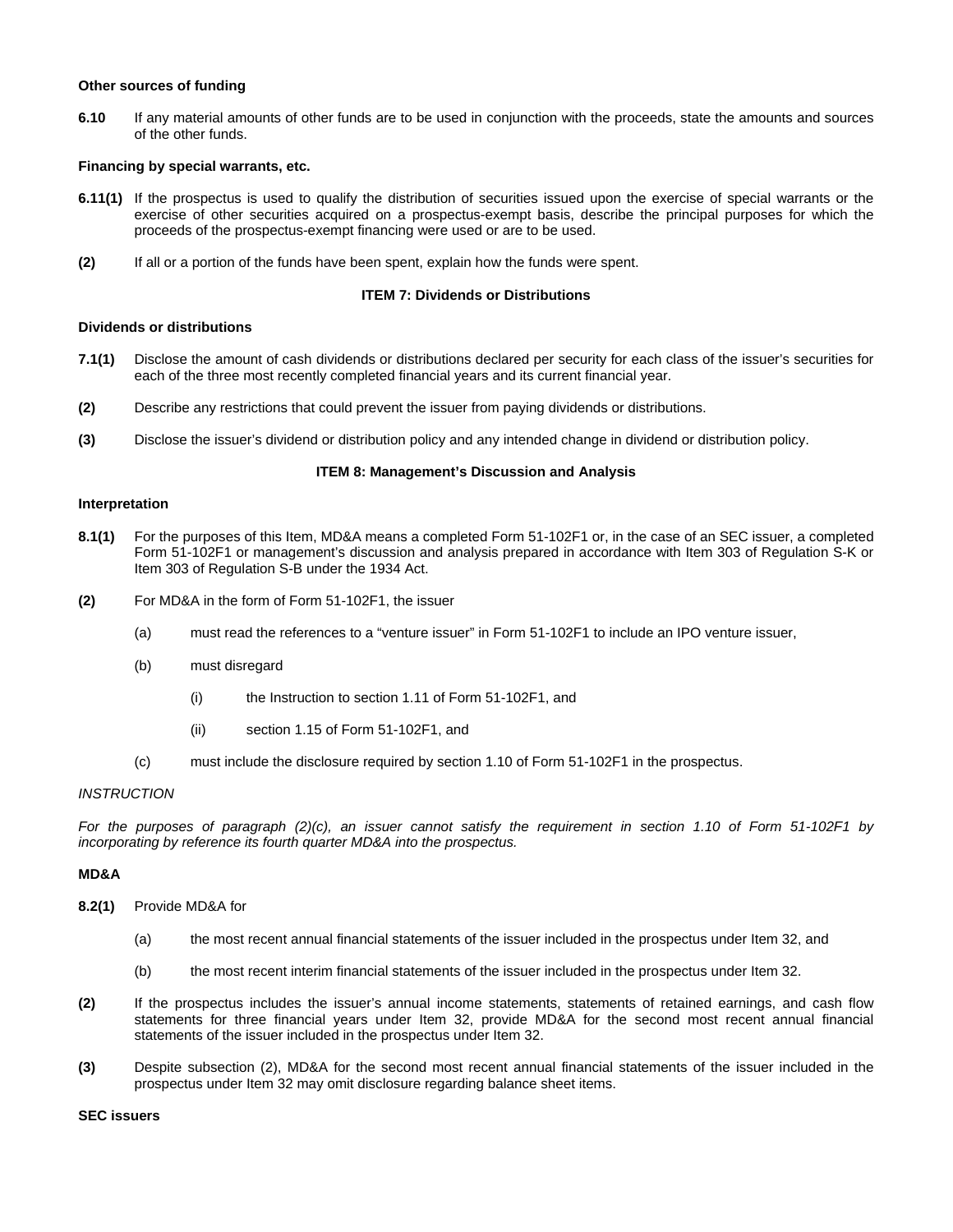- **8.3(1)** If the issuer is an SEC issuer, for any MD&A that is included in the prospectus, include the disclosure prepared in accordance with subsection (2) if the issuer
	- (a) has based the discussion in the MD&A on financial statements prepared in accordance with U.S. GAAP, and
	- (b) is required by subsection 4.1(1) of NI 52-107 to provide a reconciliation to Canadian GAAP.
- **(2)** In the disclosure required under subsection (1) restate, based on financial information of the issuer prepared in accordance with, or reconciled to, Canadian GAAP, those parts of the MD&A that
	- (a) are based on financial statements of the issuer prepared in accordance with U.S. GAAP, and
	- (b) would contain material differences if they were based on financial statements of the issuer prepared in accordance with Canadian GAAP.

## **Disclosure of outstanding security data**

- **8.4(1)** Disclose the designation and number or principal amount of
	- (a) each class and series of voting or equity securities of the issuer for which there are securities outstanding,
	- (b) each class and series of securities of the issuer for which there are securities outstanding if the securities are convertible into, or exercisable or exchangeable for, voting or equity securities of the issuer, and
	- (c) subject to subsection (2), each class and series of voting or equity securities of the issuer that are issuable on the conversion, exercise or exchange of outstanding securities of the issuer.
- **(2)** If the exact number or principal amount of voting or equity securities of the issuer that are issuable on the conversion, exercise or exchange of outstanding securities of the issuer is not determinable, the issuer must disclose the maximum number or principal amount of each class and series of voting or equity securities that are issuable on the conversion, exercise or exchange of outstanding securities of the issuer and, if that maximum number or principal amount is not determinable, the issuer must describe the exchange or conversion features and the manner in which the number or principal amount of voting or equity securities will be determined.
- **(3)** The disclosure under subsections (1) and (2) must be prepared as of the latest practicable date.

#### **More recent financial information**

**8.5** If the issuer is required to include more recent historical financial information in the prospectus under subsection 32.6(1), the issuer is not required to update the MD&A already included in the prospectus under this Item.

## **Additional disclosure for venture issuers or IPO venture issuers without significant revenue**

- **8.6(1)** If the issuer is a venture issuer or an IPO venture issuer that has not had significant revenue from operations in either of its last two financial years, disclose a breakdown of material components of
	- (a) capitalized or expensed exploration and development costs,
	- (b) expensed research and development costs,
	- (c) deferred development costs,
	- (d) general and administrative expenses, and
	- (e) any material costs, whether capitalized, deferred or expensed, not referred to in paragraphs (a) through (d).
- **(2)** Present the analysis of capitalized or expensed exploration and development costs required by subsection (1) on a property-by-property basis, if the issuer's business primarily involves mining exploration and development.
- **(3)** Provide the disclosure in subsection (1) for the following periods:
	- (a) the two most recently completed financial years; and
	- (b) the most recent year-to-date interim period and the comparative year-to-date period presented in the interim financial statements included in the prospectus, if any.
- **(4)** Subsection (1) does not apply if the information required under that subsection has been disclosed in the financial statements included in the prospectus.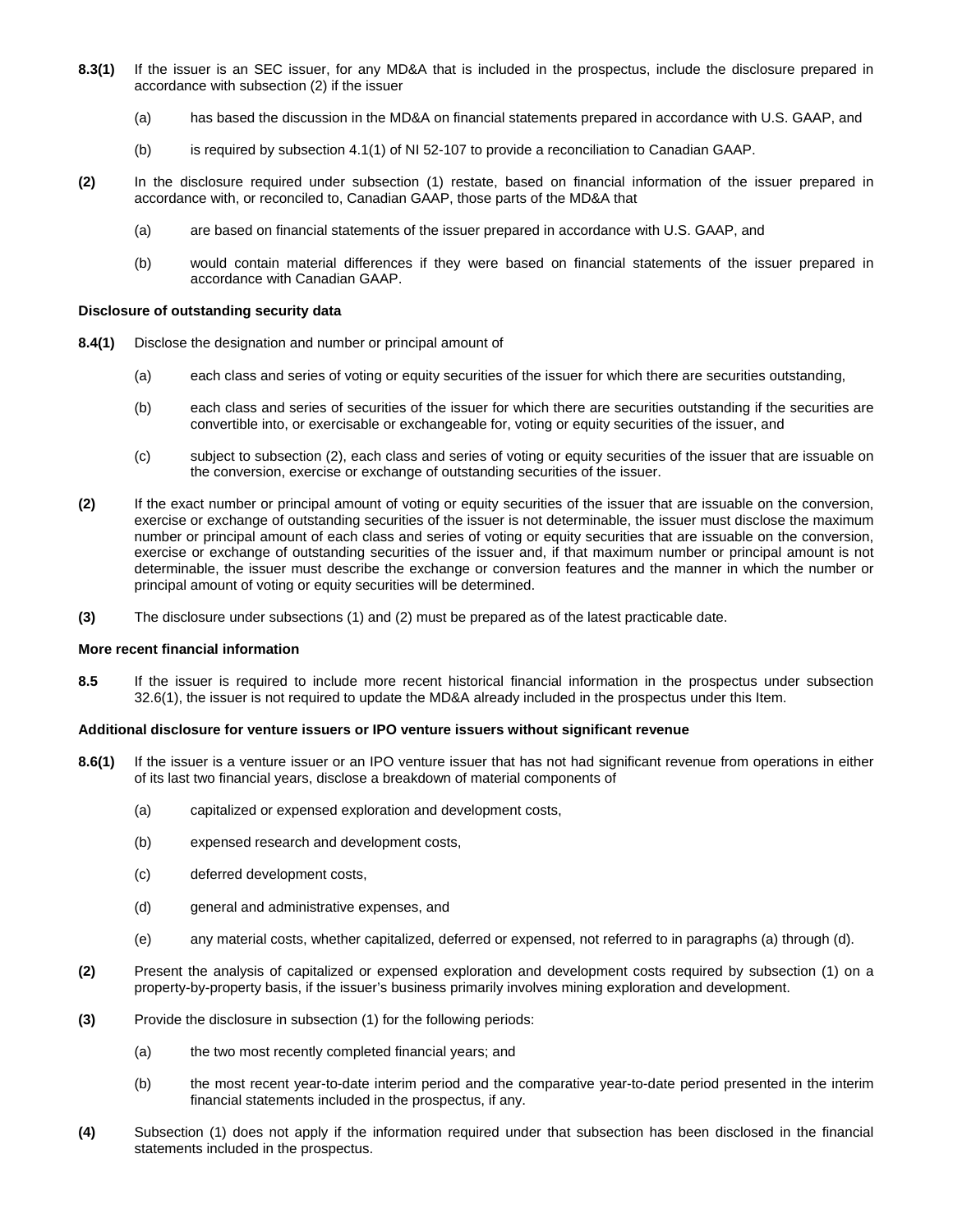## **Additional disclosure for junior issuers**

- **8.7** For a junior issuer that had negative operating cash flow in its most recently completed financial year for which financial statements have been included in the prospectus, disclose
	- (a) the period of time the proceeds raised under the prospectus are expected to fund operations,
	- (b) the estimated total operating costs necessary for the issuer to achieve its stated business objectives during that period of time, and
	- (c) the estimated amount of other material capital expenditures during that period of time.

#### **Additional disclosure for issuers with significant equity investees**

- **8.8(1)** An issuer that has a significant equity investee must disclose
	- (a) summarized information as to the assets, liabilities and results of operations of the equity investee, and
	- (b) the issuer's proportionate interest in the equity investee and any contingent issuance of securities by the equity investee that might significantly affect the issuer's share of earnings.
- **(2)** Provide the disclosure in subsection (1) for the following periods:
	- (a) the two most recently completed financial years;
	- (b) the most recent year-to-date interim period and the comparative year-to-date period presented in the interim financial statements included in the prospectus, if any.
- **(3)** Subsection (1) does not apply if
	- (a) the information required under that subsection has been disclosed in the financial statements included in the prospectus, or
	- (b) the issuer includes in the prospectus separate financial statements of the equity investee for the periods referred to in subsection (2).

# **ITEM 9: Earnings Coverage Ratios**

#### **Earnings coverage ratios**

- **9.1(1)** If the securities being distributed are debt securities having a term to maturity in excess of one year or are preferred shares, disclose the following earnings coverage ratios adjusted in accordance with subsection (2):
	- (a) the earnings coverage ratio based on the most recent 12-month period included in the issuer's annual financial statements included in the prospectus,
	- (b) if there has been a change in year end and the issuer's most recent financial year is less than nine months in length, the earnings coverage calculation for its old financial year, and
	- (c) the earnings coverage ratio based on the 12-month period ended on the last day of the most recently completed period for which interim financial statements of the issuer have been included in the prospectus.
- **(2)** Adjust the ratios referred to in subsection (1) to reflect
	- (a) the issuance of the securities being distributed under the prospectus, based on the price at which these securities are expected to be distributed,
	- (b) in the case of a distribution of preferred shares,
		- (i) the issuance of all preferred shares since the date of the annual or interim financial statements, and
		- (ii) the repurchase, redemption or other retirement of all preferred shares repurchased, redeemed, or otherwise retired since the date of the annual or interim financial statements and of all preferred shares to be repurchased, redeemed, or otherwise retired from the proceeds to be realized from the sale of securities under the prospectus,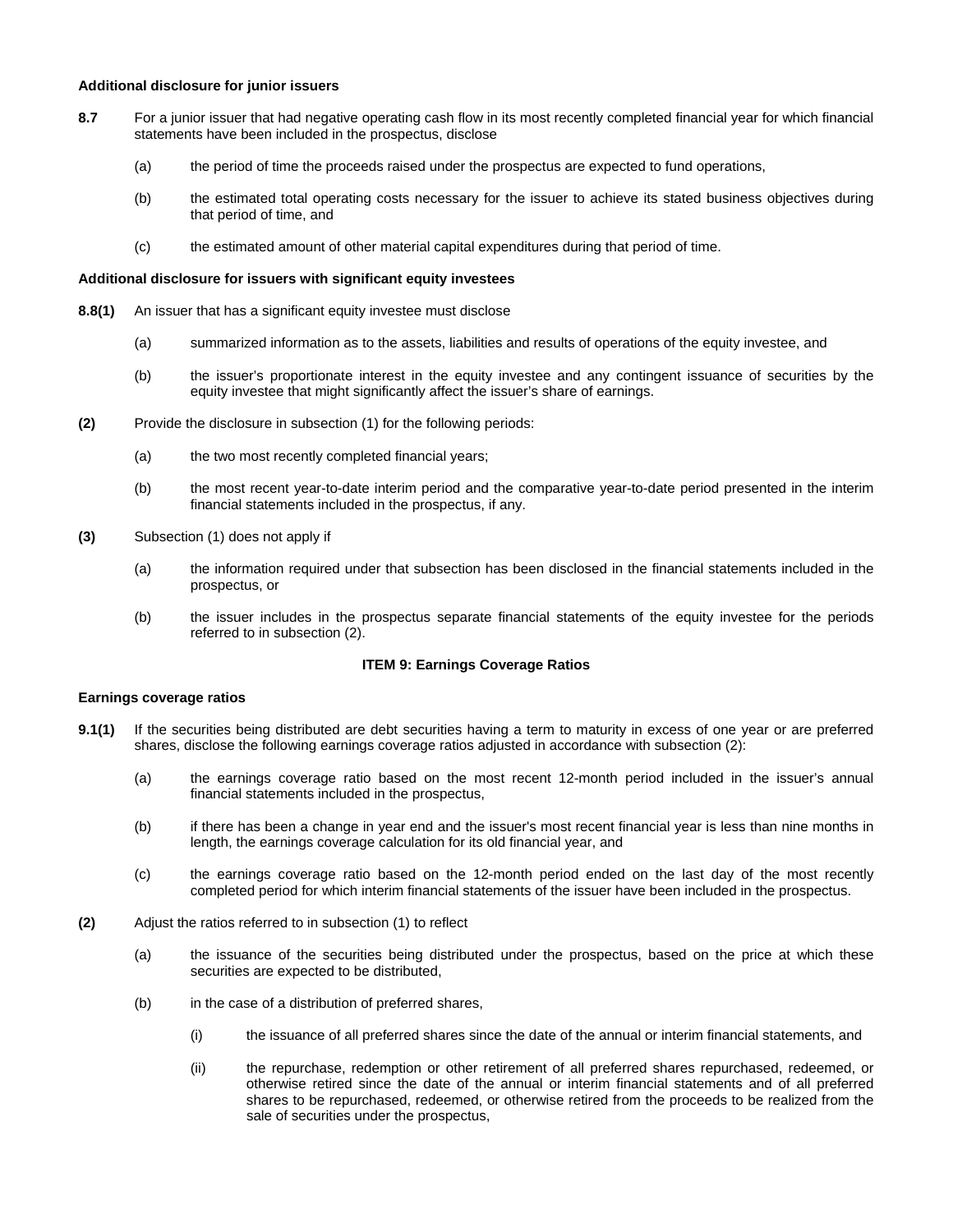- (c) the issuance of all long-term financial liabilities, as defined in accordance with the issuer's GAAP, since the date of the annual or interim financial statements,
- (d) the repayment, redemption or other retirement of all long-term financial liabilities, as defined in accordance with the issuer's GAAP, since the date of the annual or interim financial statements and all long-term financial liabilities to be repaid or redeemed from the proceeds to be realized from the sale of securities distributed under the prospectus, and
- (e) the servicing costs that were incurred, or are expected to be incurred, in relation to the adjustments.
- **(3)** If the issuer is distributing, or has outstanding, debt securities that are accounted for, in whole or in part, as equity, disclose in notes to the ratios required under subsection (1)
	- (a) that the ratios have been calculated excluding the carrying charges for those securities that have been reflected in equity in the calculation of the issuer's interest and dividend obligations,
	- (b) that if those securities had been accounted for in their entirety as debt for the purpose of calculating the ratios required under subsection (1), the entire amount of the annual carrying charges for those securities would have been reflected in the calculation of the issuer's interest and dividend obligations, and
	- (c) the earnings coverage ratios for the periods referred to in subsection (1), calculated as though those securities had been accounted for as debt.
- **(4)** If the earnings coverage ratio is less than one-to-one, disclose in the prospectus the dollar amount of the earnings required to achieve a ratio of one-to-one.
- **(5)** If the prospectus includes a pro forma income statement, calculate the pro forma earnings coverage ratios for the periods of the pro forma income statement, and disclose them in the prospectus.

## *INSTRUCTIONS*

- *(1) Cash flow coverage may be disclosed but only as a supplement to earnings coverage and only if the method of calculation is fully disclosed.*
- *(2) Earnings coverage is calculated by dividing an entity's earnings (the numerator) by its interest and dividend obligations (the denominator).*
- *(3) For the earnings coverage calculation* 
	- *(a) the numerator should be calculated using consolidated net income before interest and income taxes;*
	- *(b) imputed interest income from the proceeds of a distribution should not be added to the numerator;*
	- *(c) an issuer may also present, as supplementary disclosure, a coverage calculation based on earnings before discontinued operations and extraordinary items;*
	- *(d) for distributions of debt securities, the appropriate denominator is interest expense determined in accordance*  with the issuer's GAAP, after giving effect to the new debt issue and any retirement of obligations, plus the *amount of interest that has been capitalized during the period;*
	- *(e) for distributions of preferred shares* 
		- *(i) the appropriate denominator is dividends declared during the period, together with undeclared dividends on cumulative preferred shares, after giving effect to the new preferred share issue, plus the issuer's annual interest requirements, including the amount of interest that has been capitalized during the period, less any retirement of obligations, and*
		- *(ii) dividends should be grossed-up to a before-tax equivalent using the issuer's effective income tax rate; and*
	- *(f) for distributions of both debt securities and preferred shares, the appropriate denominator is the same as for a preferred share issue, except that the denominator should also reflect the effect of the debt being offered pursuant to the prospectus.*
- *(4) The denominator represents a pro forma calculation of the aggregate of an issuer's interest obligations on all long-term debt and dividend obligations (including both dividends declared and undeclared dividends on cumulative preferred shares) with respect to all outstanding preferred shares, as adjusted to reflect*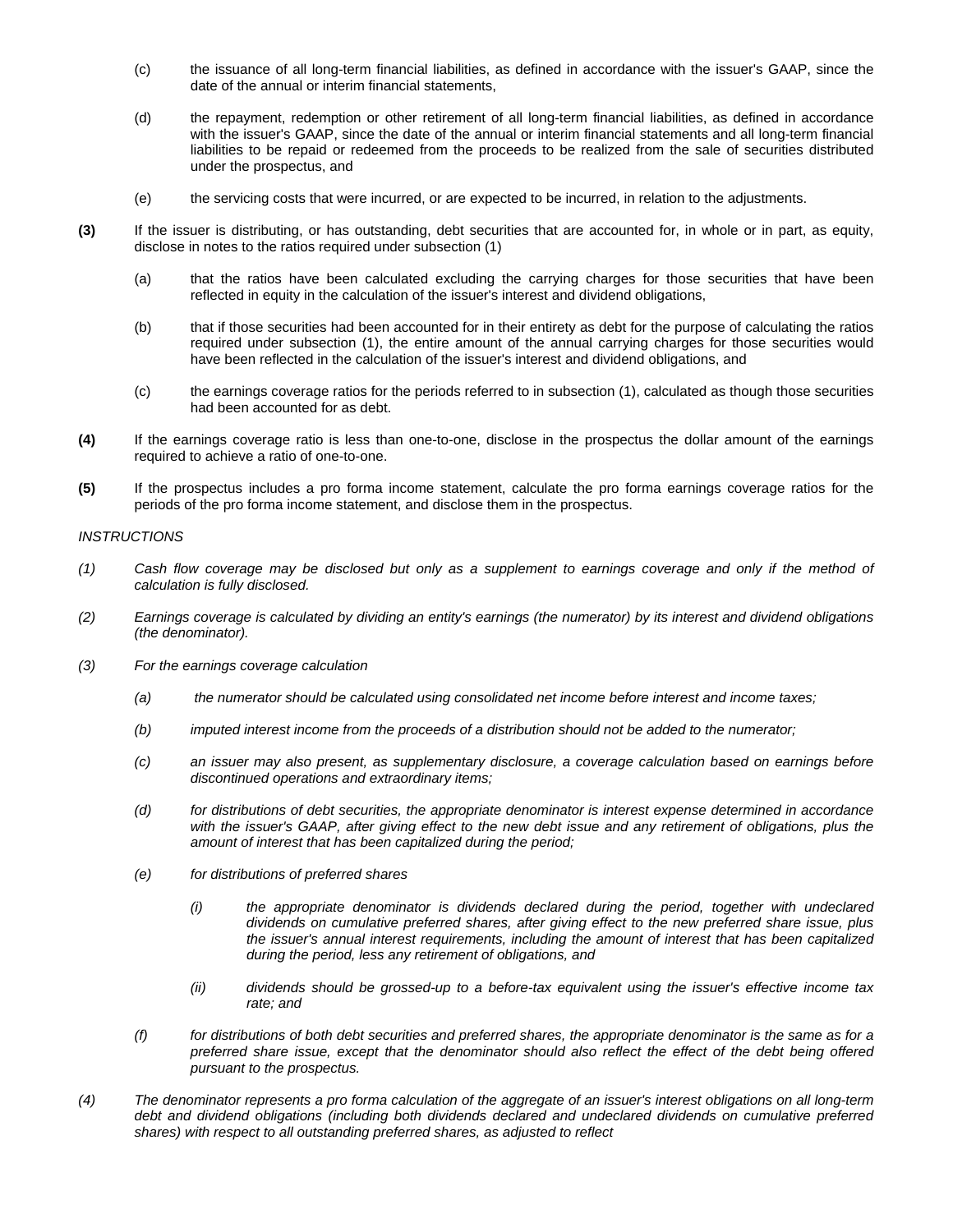- *(a) the issuance of all long-term debt and, in addition in the case of an issuance of preferred shares, all preferred shares issued, since the date of the annual or interim financial statements;*
- *(b) the issuance of the securities that are to be distributed under the prospectus, based on a reasonable estimate of the price at which these securities will be distributed;*
- *(c) the repayment or redemption of all long-term debt since the date of the annual or interim financial statements, all long-term debt to be repaid or redeemed from the proceeds to be realized from the sale of securities under the prospectus and, in addition, in the case of an issuance of preferred shares, all preferred shares repaid or*  redeemed since the date of the annual or interim financial statements and all preferred shares to be repaid or *redeemed from the proceeds to be realized from the sale of securities under the prospectus; and*
- *(d) the servicing costs that were incurred, or will be incurred, in relation to the above adjustments.*
- *(5) In certain circumstances, debt obligations may be classified as current liabilities because such obligations, by their terms, are due on demand, are due within one year, or are callable by the creditor. If the issuer is distributing, or has outstanding, debt securities that are classified as current liabilities, disclose* 
	- *(a) in the notes to the ratios required under subsection 9.1(1) that the ratios have been calculated excluding the carrying charges for those debt securities reflected as current liabilities;*
	- *(b) that if those debt securities had been classified in their entirety as long term debt for the purposes of calculating the ratios under subsection 9.1(1), the entire amount of the annual carrying charges for such debt*  securities would have been reflected in the calculation of the issuer's interest and dividend obligations; and
	- *(c) the earnings coverage ratios for the periods referred to in subsection 9.1(1), calculated as though those debt securities had been classified as long term debt.*
- *(6) For debt securities, disclosure of earnings coverage shall include language similar to the following, with the bracketed and bulleted information completed:*

*"[Name of the issuer]'s interest requirements, after giving effect to the issue of [the debt securities to be distributed under the prospectus], amounted to \$• for the 12 months ended •. [Name of the issuer]'s earnings before interest and income tax for the 12 months then ended was \$•, which is • times [name of the issuer]'s interest requirements for this period."* 

*(7) For preferred share issues, disclosure of earnings coverage shall include language similar to the following, with the bracketed and bulleted information completed:* 

> *"[Name of the issuer]'s dividend requirements on all of its preferred shares, after giving effect to the issue of [the preferred shares to be distributed under the prospectus], and adjusted to a before-tax equivalent using an effective income tax rate of •%, amounted to \$• for the 12 months ended •. [Name of the issuer]'s interest requirements for the 12 months then ended amounted to \$•. [Name of the issuer]'s earnings before interest and income tax for the 12 months ended • was \$•, which is • times [name of the issuer]'s aggregate dividend and interest requirements for this period."*

*(8) Other earnings coverage calculations may be included as supplementary disclosure to the required earnings coverage calculations outlined above as long as their derivation is disclosed and they are not given greater prominence than the required earnings coverage calculations.* 

# **ITEM 10: Description of the Securities Distributed**

# **Equity securities**

- **10.1** If equity securities are being distributed, state the description or the designation of the class of the equity securities and describe all material attributes and characteristics, including
	- (a) dividend rights,
	- (b) voting rights,
	- (c) rights upon dissolution or winding-up,
	- (d) pre-emptive rights,
	- (e) conversion or exchange rights,
	- (f) redemption, retraction, purchase for cancellation or surrender provisions,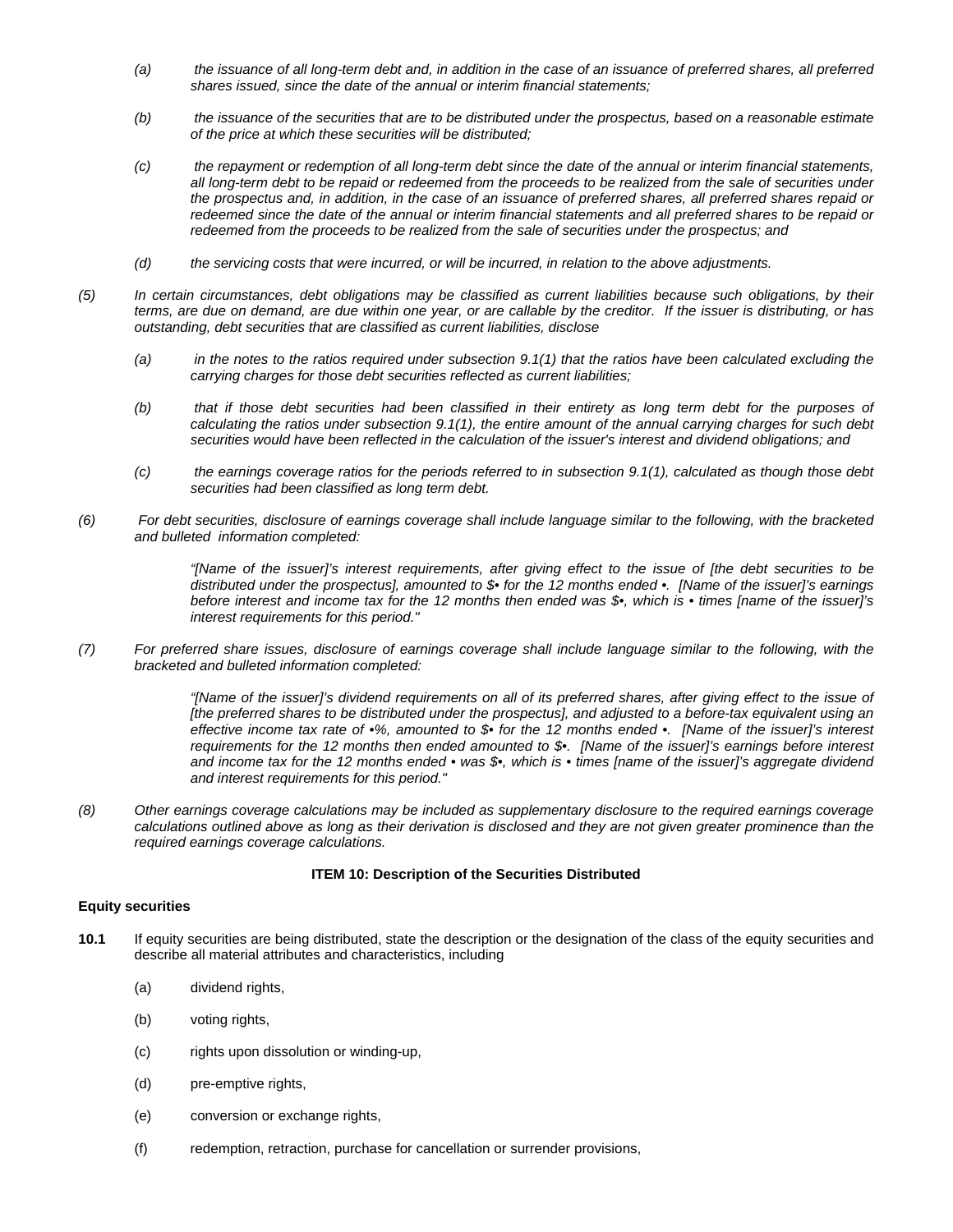- (g) sinking or purchase fund provisions,
- (h) provisions permitting or restricting the issuance of additional securities and any other material restrictions, and
- (i) provisions requiring a securityholder to contribute additional capital.

## **Debt securities**

- **10.2** If debt securities are being distributed, describe all material attributes and characteristics of the indebtedness and the security, if any, for the debt, including
	- (a) provisions for interest rate, maturity and premium, if any,
	- (b) conversion or exchange rights,
	- (c) redemption, retraction, purchase for cancellation or surrender provisions,
	- (d) sinking or purchase fund provisions,
	- (e) the nature and priority of any security for the debt securities, briefly identifying the principal properties subject to lien or charge,
	- (f) provisions permitting or restricting the issuance of additional securities, the incurring of additional indebtedness and other material negative covenants, including restrictions against payment of dividends and restrictions against giving security on the assets of the issuer or its subsidiaries, and provisions as to the release or substitution of assets securing the debt securities,
	- (g) the name of the trustee under any indenture relating to the debt securities and the nature of any material relationship between the trustee or any of its affiliates and the issuer or any of its affiliates, and
	- (h) any financial arrangements between the issuer and any of its affiliates or among its affiliates that could affect the security for the indebtedness.

## **Asset-backed securities**

- **10.3(1)** This section applies only if any asset-backed securities are being distributed under the prospectus.
- **(2)** Describe the material attributes and characteristics of the asset-backed securities, including
	- (a) the rate of interest or stipulated yield and any premium,
	- (b) the date for repayment of principal or return of capital and any circumstances in which payments of principal or capital may be made before such date, including any redemption or pre-payment obligations or privileges of the issuer and any events that may trigger early liquidation or amortization of the underlying pool of financial assets,
	- (c) provisions for the accumulation of cash flows to provide for the repayment of principal or return of capital,
	- (d) provisions permitting or restricting the issuance of additional securities and any other material negative covenants applicable to the issuer,
	- (e) the nature, order and priority of the entitlements of holders of asset-backed securities and any other entitled persons or companies to receive cash flows generated from the underlying pool of financial assets, and
	- (f) any events, covenants, standards or preconditions that may reasonably be expected to affect the timing or amount of payments or distributions to be made under the asset-backed securities, including those that are dependent or based on the economic performance of the underlying pool of financial assets.
- **(3)** Provide financial disclosure that describes the underlying pool of financial assets for
	- (a) the three most recently completed financial years ended more than
		- (i) 90 days before the date of the prospectus, or
		- (ii) 120 days before the date of the prospectus, if the issuer is a venture issuer,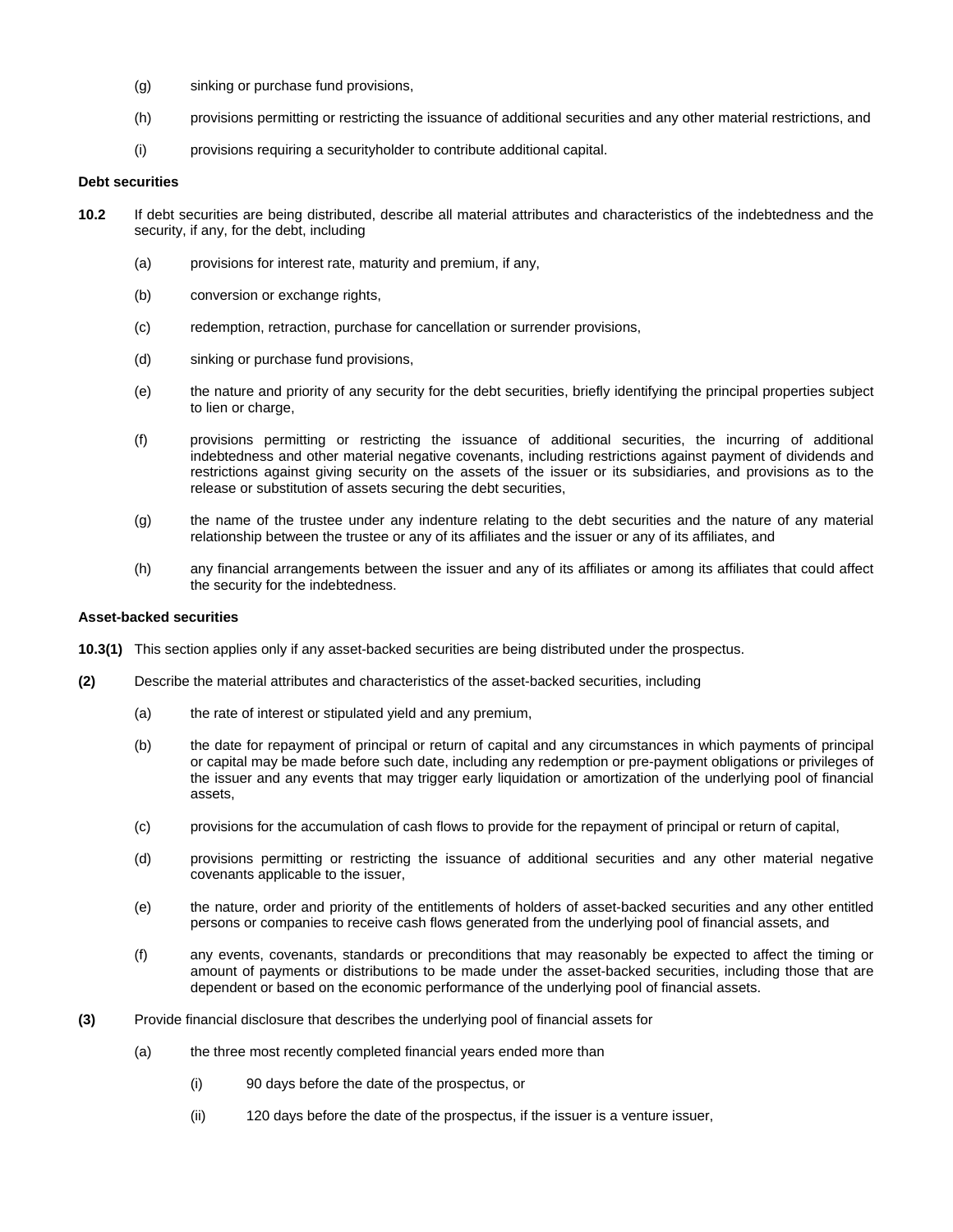- (b) if the issuer has not had asset-backed securities outstanding for three financial years, each completed financial year ended more than
	- (i) 90 days before the date of the prospectus, or
	- (ii) 120 days before the date of the prospectus, if the issuer is a venture issuer,
- (c) a period from the date the issuer had asset-backed securities outstanding to a date not more than 90 days before the date of the prospectus if the issuer has not had asset-backed securities outstanding for at least one financial year.
- **(4)** For the purposes of the financial disclosure required by subsection (3), if an issuer changed its financial year end during any of the financial years referred to in subsection (3) and the transition year is less than nine months, the transition year is not a financial year.
- **(5)** Despite subsection (4), all financial disclosure that describes the underlying pool of financial assets of the issuer for a transition year must be included in the prospectus for the most recent interim period, if any, ended
	- (a) subsequent to the most recent financial year refer to in paragraphs (3)(a) and (3)(b) in respect of which financial disclosure on the underlying pool of financial assets is included in the prospectus, and
	- (b) more than
		- (i) 45 days before the date of the prospectus, or
		- (ii) 60 days before the date of the prospectus if the issuer is a venture issuer.
- **(6)** If the issuer files financial disclosure that describes the underlying pool of financial assets for a more recent period than required under subsection (3) or (5) before the prospectus is filed, the issuer must include that more recent financial disclosure that describes the underlying pool of financial assets in the prospectus.
- **(7)** If financial disclosure that describes the underlying pool of financial assets of the issuer is publicly disseminated by, or on behalf of, the issuer through news release or otherwise for a more recent period than required under subsection (3) or (5), the issuer must include the content of the news release or public communication in the prospectus.
- **(8)** The disclosure in subsections (3) and (5) must include a discussion and analysis of
	- (a) the composition of the pool as at the end of the period,
	- (b) income and losses from the pool for the period presented on at least an annual basis or such shorter period as is reasonable given the nature of the underlying pool of assets,
	- (c) the payment, prepayment and collection experience of the pool for the period on at least an annual basis or such shorter period as is reasonable given the nature of the underlying pool of assets,
	- (d) servicing and other administrative fees, and
	- (e) any significant variances experienced in the matters referred to in paragraphs (a) through (d).
- **(9)** Describe the type of financial assets, the manner in which the financial assets originated or will originate and, if applicable, the mechanism and terms of the agreement governing the transfer of the financial assets comprising the underlying pool to or through the issuer, including the consideration paid for the financial assets.
- **(10)** Describe any person or company who
	- (a) originated, sold or deposited a material portion of the financial assets comprising the pool, or has agreed to do so,
	- (b) acts, or has agreed to act, as a trustee, custodian, bailee or agent of the issuer or any holder of the assetbacked securities, or in a similar capacity,
	- (c) administers or services a material portion of the financial assets comprising the pool or provides administrative or managerial services to the issuer, or has agreed to do so, on a conditional basis or otherwise, if
		- (i) finding a replacement provider of the services at a cost comparable to the cost of the current provider is not reasonably likely,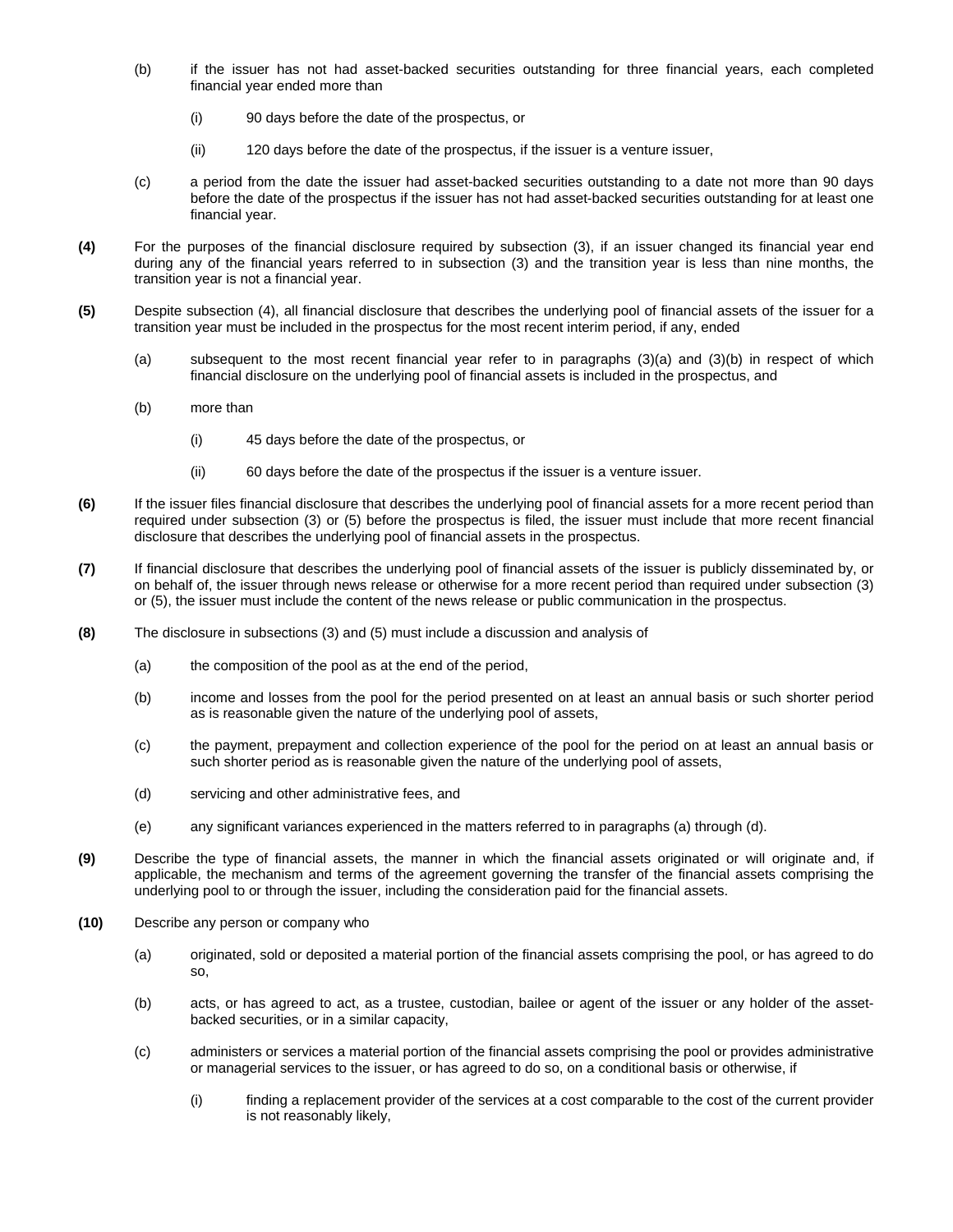- (ii) a replacement provider of the services is likely to achieve materially worse results than the current provider,
- (iii) the current provider of the services is likely to default in its service obligations because of its current financial condition, or
- (iv) the disclosure is otherwise material,
- (d) provides a guarantee, alternative credit support or other credit enhancement to support the obligations of the issuer under the asset-backed securities or the performance of some or all of the financial assets in the pool, or has agreed to do so, or
- (e) lends to the issuer in order to facilitate the timely payment or repayment of amounts payable under the assetbacked securities, or has agreed to do so.
- **(11)** Describe the general business activities and material responsibilities under the asset-backed securities of a person or company referred to in subsection (10).
- **(12)** Describe the terms of any material relationships between
	- (a) any of the persons or companies referred to in subsection (10) or any of their respective affiliates, and
	- (b) the issuer.
- **(13)** Describe any provisions relating to termination of services or responsibilities of any of the persons or companies referred to in subsection (10) and the terms on which a replacement may be appointed.
- **(14)** Describe any risk factors associated with the asset-backed securities, including disclosure of material risks associated with changes in interest rates or prepayment levels, and any circumstances where payments on the asset-backed securities could be impaired or disrupted as a result of any reasonably foreseeable event that may delay, divert or disrupt the cash flows dedicated to service the asset-backed securities.

## *INSTRUCTIONS*

- *(1) Present the information required under subsections (3) through (8) in a manner that will enable a reader to easily determine whether, and the extent to which, the events, covenants, standards and preconditions referred to in paragraph (2)(f) have occurred, are being satisfied or may be satisfied.*
- *(2) If the information required under subsections (3) through (8) is not compiled specifically from the underlying pool of financial assets, but is compiled from a larger pool of the same assets from which the securitized assets are randomly selected so that the performance of the larger pool is representative of the performance of the pool of securitized assets, then an issuer may comply with subsections (3) through (8) by providing the financial disclosure required based on the larger pool and disclosing that it has done so.*
- *(3) Issuers are required to summarize contractual arrangements in plain language and may not merely restate the text of the contracts referred to. The use of diagrams to illustrate the roles of, and the relationship among, the persons and companies referred to in subsection (10), and the contractual arrangements underlying the asset-backed securities is encouraged.*

#### **Derivatives**

- **10.4** If derivatives are being distributed, describe fully the material attributes and characteristics of the derivatives, including
	- (a) the calculation of the value or payment obligations under the derivatives,
	- (b) the exercise of the derivatives,
	- (c) settlements that are the result of the exercise of the derivatives,
	- (d) the underlying interest of the derivatives,
	- (e) the role of a calculation expert in connection with the derivatives,
	- (f) the role of any credit supporter of the derivatives, and
	- (g) the risk factors associated with the derivatives.

#### **Special warrants, etc.**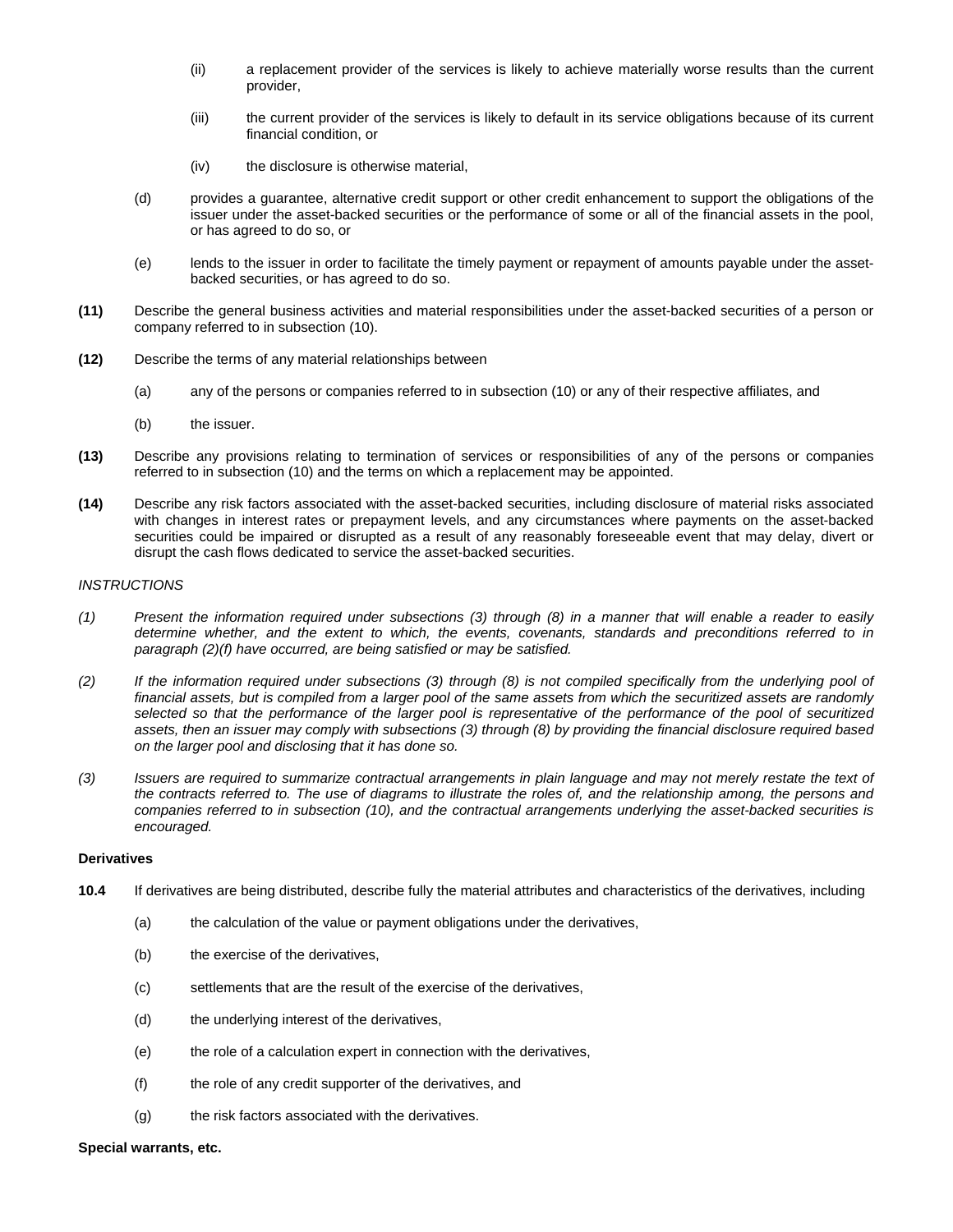**10.5** If the prospectus is used to qualify the distribution of securities issued upon the exercise of special warrants or other securities acquired on a prospectus-exempt basis, disclose that holders of such securities have been provided with a contractual right of rescission and provide the following disclosure in the prospectus, with the bracketed information completed:

> "The issuer has granted to each holder of a special warrant a contractual right of rescission of the prospectusexempt transaction under which the special warrant was initially acquired. The contractual right of rescission provides that if a holder of a special warrant who acquires another security of the issuer on exercise of the special warrant as provided for in the prospectus is, or becomes, entitled under the securities legislation of a jurisdiction to the remedy of rescission because of the prospectus or an amendment to the prospectus containing a misrepresentation,

- (a) the holder is entitled to rescission of both the holder's exercise of its special warrant and the private placement transaction under which the special warrant was initially acquired,
- (b) the holder is entitled in connection with the rescission to a full refund of all consideration paid to the underwriter or issuer, as the case may be, on the acquisition of the special warrant, and
- (c) if the holder is a permitted assignee of the interest of the original special warrant subscriber, the holder is entitled to exercise the rights of rescission and refund as if the holder was the original subscriber."

## *INSTRUCTION*

*If the prospectus is qualifying the distribution of securities issued upon the exercise of securities other than special warrants, replace the term "special warrant" with the type of the security being distributed.* 

#### **Restricted securities**

- **10.6(1)** If the issuer has outstanding, or proposes to distribute under a prospectus restricted securities, subject securities or securities that are, directly or indirectly, convertible into or exercisable or exchangeable for restricted securities or subject securities, provide a detailed description of
	- (a) the voting rights attached to the restricted securities that are the subject of the distribution or that will result from the distribution, either directly or following a conversion, exchange or exercise, and the voting rights, if any, attached to the securities of any other class of securities of the issuer that are the same as or greater than, on a per security basis, those attached to the restricted securities,
	- (b) any significant provisions under applicable corporate and securities law that do not apply to the holders of the restricted securities that are the subject of the distribution or that will result from the distribution, either directly or following a conversion, exchange or exercise, but do apply to the holders of another class of equity securities, and the extent of any rights provided in the constating documents or otherwise for the protection of holders of the restricted securities,
	- (c) any rights under applicable corporate law, in the constating documents or otherwise, of holders of restricted securities that are the subject of the distribution or that will result from the distribution, either directly or following a conversion, exchange or exercise, to attend, in person or by proxy, meetings of holders of equity securities of the issuer and to speak at the meetings to the same extent that holders of equity securities are entitled, and
	- (d) how the issuer complied with, or the basis upon which it was exempt from, the requirements of Part 12 of the Instrument.
- **(2)** If holders of restricted securities do not have all of the rights referred to in subsection (1) the detailed description referred to in that subsection must include, in boldface type, a statement of the rights the holders do not have.
- **(3)** If the issuer is required to include the disclosure referred to in subsection (1), state the percentage of the aggregate voting rights attached to the issuer's securities that will be represented by restricted securities after effect has been given to the issuance of the securities being offered.

## **Other securities**

**10.7** If securities other than equity securities, debt securities, asset-backed securities or derivatives are being distributed, describe fully the material attributes and characteristics of those securities.

#### **Modification of terms**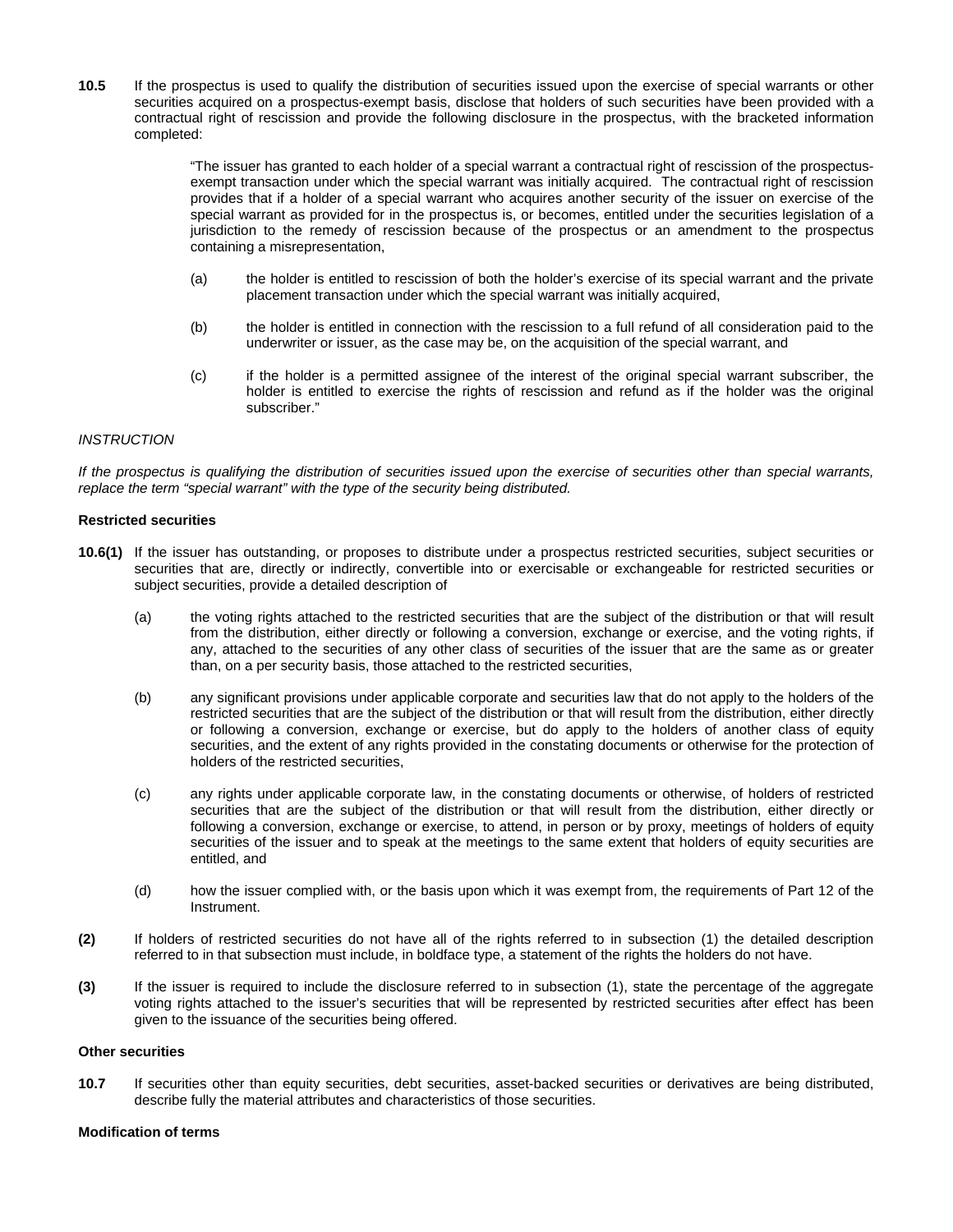- **10.8(1)** Describe provisions about the modification, amendment or variation of any rights attached to the securities being distributed.
- **(2)** If the rights of holders of securities may be modified otherwise than in accordance with the provisions attached to the securities or the provisions of the governing statute relating to the securities, explain briefly.

# **Ratings**

- **10.9** If the issuer has asked for and received a stability rating, or if the issuer is aware that it has received any other kind of rating, including a provisional rating, from one or more approved rating organizations for the securities being distributed and the rating or ratings continue in effect, disclose
	- (a) each security rating, including a provisional rating or stability rating, received from an approved rating organization,
	- (b) the name of each approved rating organization that has assigned a rating for the securities to be distributed,
	- (c) a definition or description of the category in which each approved rating organization rated the securities to be distributed and the relative rank of each rating within the organization's overall classification system,
	- (d) an explanation of what the rating addresses and what attributes, if any, of the securities to be distributed are not addressed by the rating,
	- (e) any factors or considerations identified by the approved rating organization as giving rise to unusual risks associated with the securities to be distributed,
	- (f) a statement that a security rating or a stability rating is not a recommendation to buy, sell or hold securities and may be subject to revision or withdrawal at any time by the rating organization, and
	- (g) any announcement made by, or any proposed announcement known to the issuer that is to be made by, an approved rating organization to the effect that the organization is reviewing or intends to revise or withdraw a rating previously assigned and required to be disclosed under this section.

# *INSTRUCTION*

*There may be factors relating to a security that are not addressed by a ratings agency when they give a rating. For example, in the case of cash settled derivatives, factors in addition to the creditworthiness of the issuer, such as the continued subsistence of the underlying interest or the volatility of the price, value or level of the underlying interest may be reflected in the rating analysis. Rather than being addressed in the rating itself, these factors may be described by an approved rating organization by way of a superscript or other notation to a rating. Any such attributes must be discussed in the disclosure under this section.* 

## **Other attributes**

- **10.10(1)** If the rights attaching to the securities being distributed are materially limited or qualified by the rights of any other class of securities, or if any other class of securities ranks ahead of or equally with the securities being distributed, include information about the other securities that will enable investors to understand the rights attaching to the securities being distributed.
- **(2)** If securities of the class being distributed may be partially redeemed or repurchased, state the manner of selecting the securities to be redeemed or repurchased.

# *INSTRUCTION*

*This section requires only a brief summary of the provisions that are material from an investment standpoint. The provisions attaching to the securities being distributed or any other class of securities do not need to be set out in full. They may, in the issuer's discretion, be attached as a schedule to the prospectus.* 

#### **ITEM 11: Consolidated Capitalization**

# **Consolidated capitalization**

**11.1** Describe any material change in, and the effect of the material change on, the share and loan capital of the issuer, on a consolidated basis, since the date of the issuer's financial statements for its most recently completed financial period included in the prospectus, including any material change that will result from the issuance of the securities being distributed under the prospectus.

#### **ITEM 12: Options to Purchase Securities**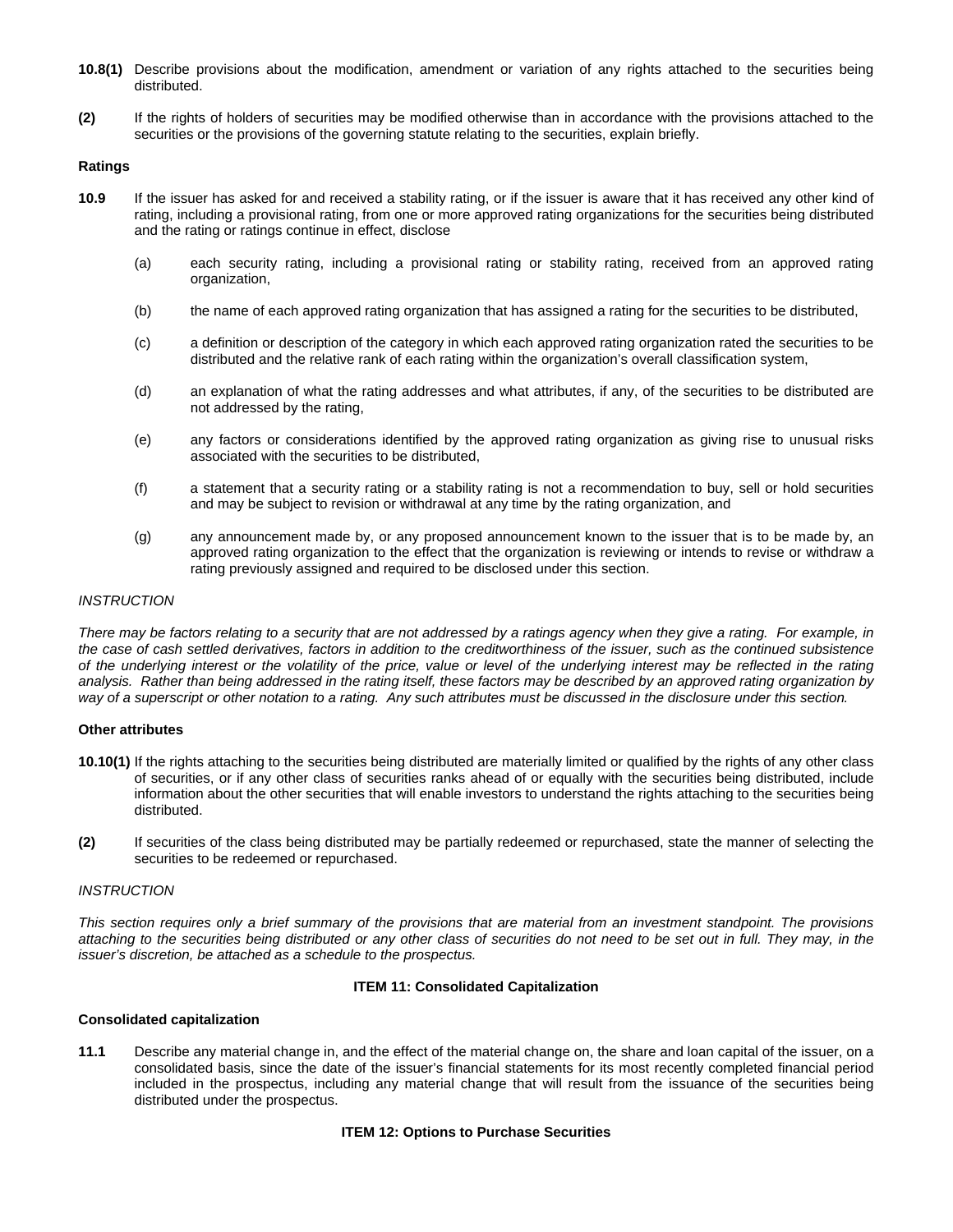## **Options to purchase securities**

- **12.1(1)** For an issuer that is not a reporting issuer in any jurisdiction immediately before filing the prospectus, state, in tabular form, as at a specified date within 30 days before the date of the prospectus, information about options to purchase securities of the issuer, or a subsidiary of the issuer, that are held or will be held upon completion of the distribution by
	- (a) all executive officers and past executive officers of the issuer, as a group, and all directors and past directors of the issuer who are not also executive officers, as a group, indicating the aggregate number of executive officers and the aggregate number of directors to whom the information applies,
	- (b) all executive officers and past executive officers of all subsidiaries of the issuer, as a group, and all directors and past directors of those subsidiaries who are not also executive officers of the subsidiary, as a group, excluding, in each case, individuals referred to in paragraph (a), indicating the aggregate number of executive officers and the aggregate number of directors to whom the information applies,
	- (c) all other employees and past employees of the issuer as a group,
	- (d) all other employees and past employees of subsidiaries of the issuer as a group,
	- (e) all consultants of the issuer as a group, and
	- (f) any other person or company, other than the underwriter(s), naming each person or company.
- **(2)** Describe any material change to the information required to be included in the prospectus under subsection (1) to the date of the prospectus.

#### *INSTRUCTIONS*

- *(1) Describe the options, warrants, or other similar securities stating the material provisions of each class or type of option, including:* 
	- *(a) the designation and number of the securities under option;*
	- *(b) the purchase price of the securities under option or the formula by which the purchase price will be determined, and the expiration dates of the options;*
	- *(c) if reasonably ascertainable, the market value of the securities under option on the date of grant;*
	- *(d) if reasonably ascertainable, the market value of the securities under option on the specified date; and*
	- *(e) with respect to options referred to in paragraph (1)(f), the particulars of the grant including the consideration for the grant.*
- *(2) For the purposes of paragraph (1)(f), provide the information required for all options except warrants and special warrants.*

## **ITEM 13: Prior Sales**

#### **Prior sales**

- **13.1** For each class of securities of the issuer distributed under the prospectus and for securities that are convertible into those classes of securities, state, for the 12-month period before the date of the prospectus,
	- (a) the price at which the securities have been issued or are to be issued by the issuer or sold by the selling securityholder,
	- (b) the number of securities issued or sold at that price, and
	- (c) the date on which the securities were issued or sold.

# **Trading price and volume**

**13.2(1)** For each class of securities of the issuer that is traded or quoted on a Canadian marketplace, identify the marketplace and the price ranges and volume traded or quoted on the Canadian marketplace on which the greatest volume of trading or quotation generally occurs.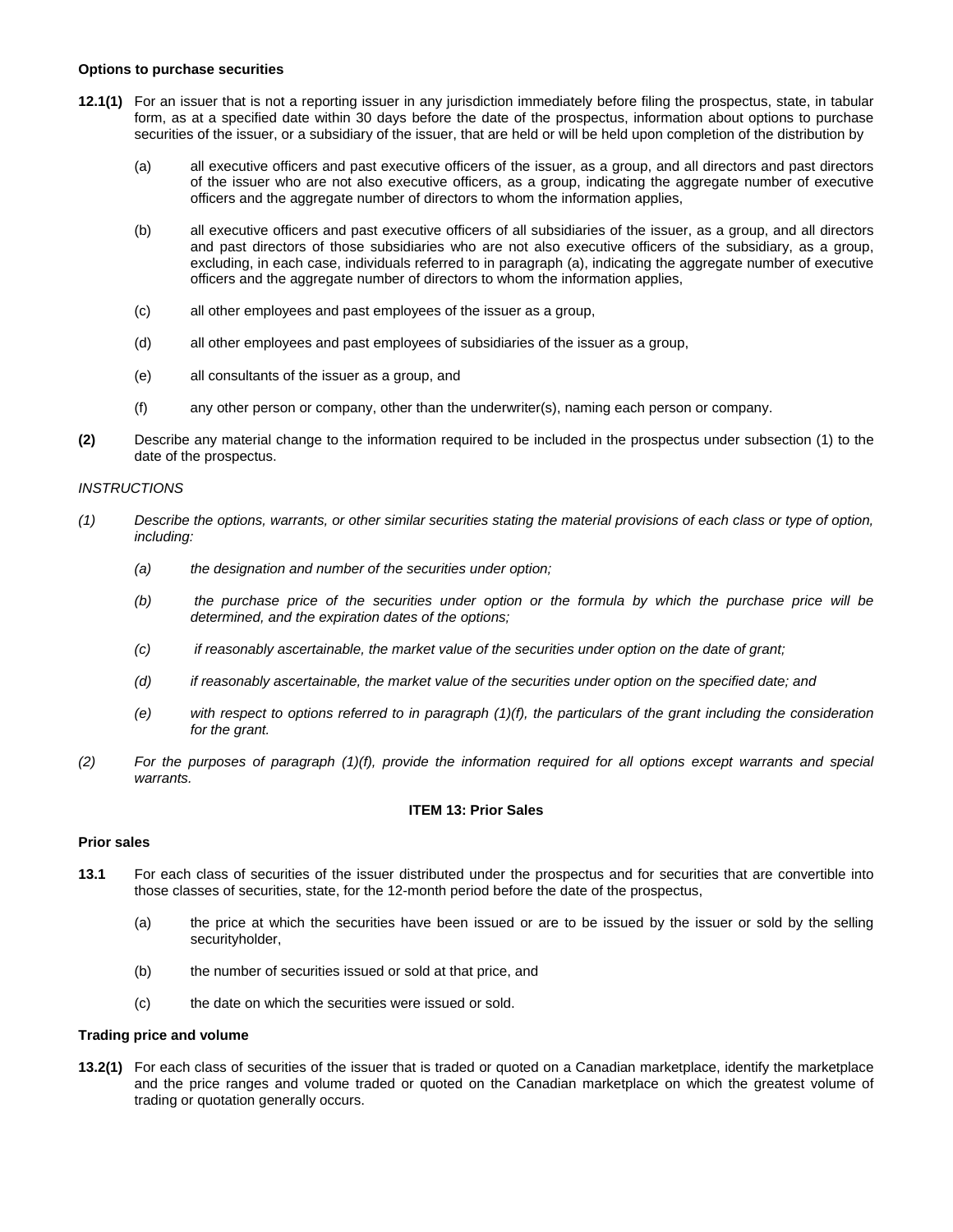- **(2)** If a class of securities of the issuer is not traded or quoted on a Canadian marketplace but is traded or quoted on a foreign marketplace, identify the foreign marketplace and the price ranges and volume traded or quoted on the foreign marketplace on which the greatest volume or quotation generally occurs.
- **(3)** Provide the information required under subsections (1) and (2) on a monthly basis for each month or, if applicable, partial months of the 12-month period before the date of the prospectus.

## **ITEM 14: Escrowed Securities and Securities Subject to Contractual Restriction on Transfer**

## **Escrowed securities and securities subject to contractual restriction on transfer**

**14.1(1)** State as of a specified date within 30 days before the date of the prospectus, in substantially the following tabular form, the number of securities of each class of securities of the issuer held, to the knowledge of the issuer, in escrow or that are subject to a contractual restriction on transfer and the percentage that number represents of the outstanding securities of that class.

## **ESCROWED SECURITIES AND SECURITIES SUBJECT TO CONTRACTUAL RESTRICTION ON TRANSFER**

| Designation of class | Number of securities held in escrow<br>or that are subject to a contractual<br>restriction on transfer | Percentage of class |
|----------------------|--------------------------------------------------------------------------------------------------------|---------------------|
|                      |                                                                                                        |                     |

- **(2)** In a note to the table disclose the name of the depository, if any, and the date of and conditions governing the release of the securities from escrow or the date the contractual restriction on transfer ends, as applicable.
- **(3)** Describe any material change to the information required to be included in the prospectus under subsection (1) to the date of the prospectus.

## *INSTRUCTIONS*

- *(1) For purposes of this section, escrow includes securities subject to a pooling agreement.*
- *(2) For the purposes of this section, securities subject to contractual restrictions on transfer as a result of pledges made to lenders are not required to be disclosed.*

# **ITEM 15: Principal Securityholders and Selling Securityholders**

## **Principal securityholders and selling securityholders**

- **15.1(1)** Provide the following information for each principal securityholder of the issuer and, if any securities are being distributed for the account of a securityholder, for each selling securityholder:
	- (a) the name;
	- (b) the number or amount of securities owned, controlled or directed of the class being distributed;
	- (c) the number or amount of securities of the class being distributed for the account of the securityholder;
	- (d) the number or amount of securities of the issuer of any class to be owned, controlled or directed after the distribution, and the percentage that number or amount represents of the total outstanding;
	- (e) whether the securities referred to in paragraph (b), (c) or (d) are owned both of record and beneficially, of record only, or beneficially only.
- **(2)** If securities are being distributed in connection with a restructuring transaction, indicate, to the extent known, the holdings of each person or company described in paragraph (1)(a) that will exist after effect has been given to the transaction.
- **(3)** If any of the securities being distributed are being distributed for the account of a securityholder and those securities were purchased by the selling securityholder within the two years preceding the date of the prospectus, state the date the selling securityholder acquired the securities and, if the securities were acquired in the 12 months preceding the date of the prospectus, the cost to the securityholder in the aggregate and on an average cost-per-security basis.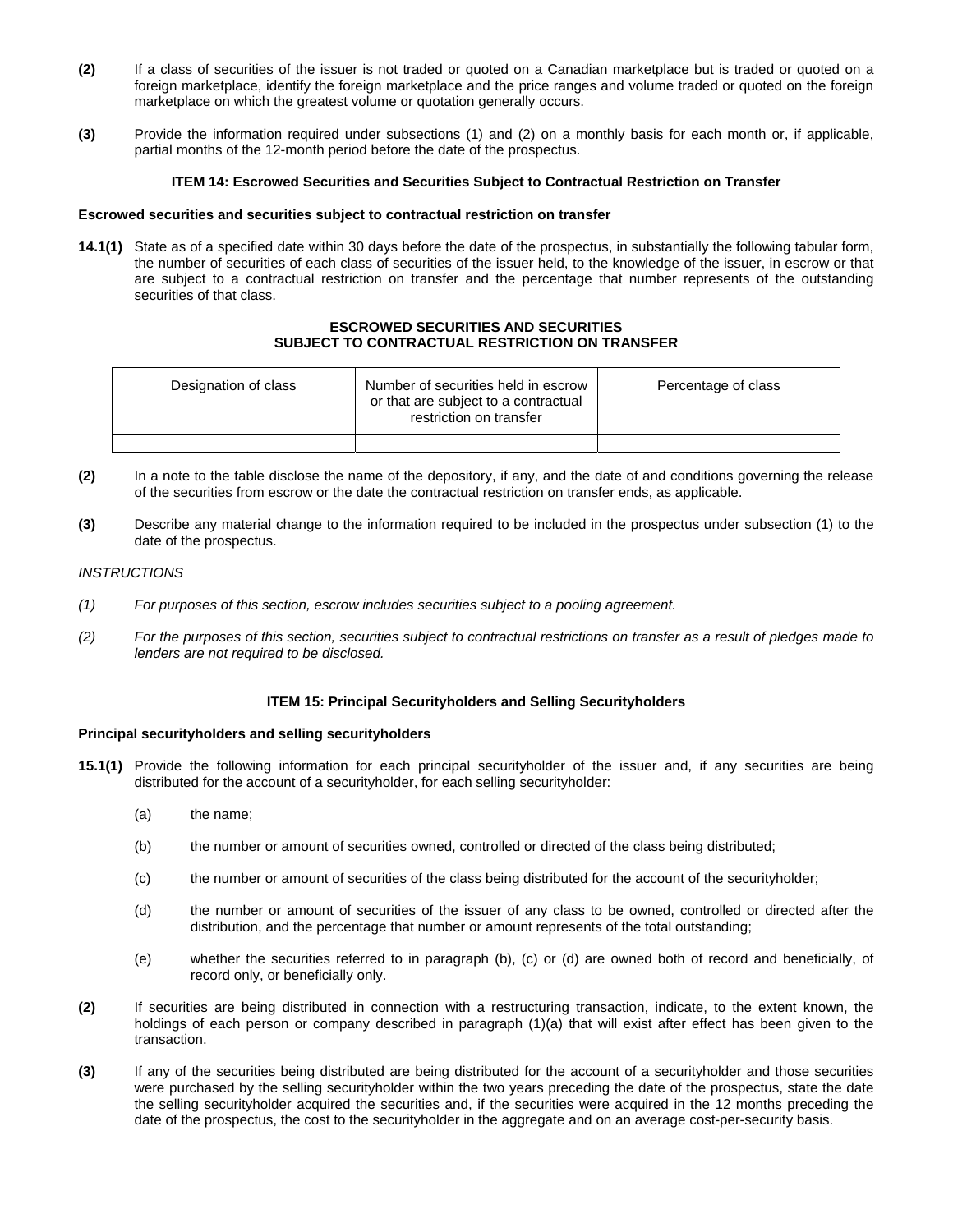- **(4)** If, to the knowledge of the issuer or the underwriter of the securities being distributed, more than 10% of any class of voting securities of the issuer is held, or is to be held, subject to any voting trust or other similar agreement, disclose, to the extent known, the designation of the securities, the number or amount of the securities held or to be held subject to the agreement and the duration of the agreement. State the names and addresses of the voting trustees and outline briefly their voting rights and other powers under the agreement.
- **(5)** If, to the knowledge of the issuer or the underwriter of the securities being distributed, any principal securityholder or selling securityholder is an associate or affiliate of another person or company named as a principal securityholder, disclose, to the extent known, the material facts of the relationship, including any basis for influence over the issuer held by the person or company other than the holding of voting securities of the issuer.
- **(6)** In addition to the above, include in a footnote to the table the required calculation(s) on a fully-diluted basis.
- **(7)** Describe any material change to the information required to be included in the prospectus under subsection (1) to the date of the prospectus.

## *INSTRUCTION*

*If a company, partnership, trust or other unincorporated entity is a principal securityholder of an issuer, disclose, to the extent known, the name of each individual who, through ownership of or control or direction over the securities of that company, trust or other unincorporated entity, or membership in the partnership, as the case may be, is a principal securityholder of that entity.* 

## **ITEM 16: Directors and Executive Officers**

## **Name, occupation and security holding**

- **16.1(1)** Provide information for directors and executive officers of the issuer in accordance with section 10.1 of Form 51-102F2 as at the date of the prospectus.
- **(2)** If information similar to the information required under subsection (1) is provided for any director or executive officer, who is not serving in such capacity as at the date of the prospectus, clearly indicate this fact and explain whether the issuer believes that this director or executive officer is liable under the prospectus.

#### **Cease trade orders, bankruptcies, penalties or sanctions**

**16.2** Provide information for directors and executive officers of the issuer in accordance with section 10.2 of Form 51-102F2 as if the references in that section to "date of the AIF" read "date of the prospectus".

#### **Conflicts of interest**

**16.3** Disclose particulars of existing or potential material conflicts of interest between the issuer or a subsidiary of the issuer and a director or officer of the issuer or of a subsidiary of the issuer.

#### **Management of junior issuers**

- **16.4** A junior issuer must provide the following information for each member of management:
	- (a) state the individual's name, age, position and responsibilities with the issuer and relevant educational background;
	- (b) state whether the individual works full time for the issuer or what proportion of the individual's time will be devoted to the issuer;
	- (c) state whether the individual is an employee or independent contractor of the issuer;
	- (d) state the individual's principal occupations or employment during the five years before the date of the prospectus, disclosing with respect to each organization as of the time such occupation or employment was carried on:
		- (i) its name and principal business;
		- (ii) if applicable, that the organization was an affiliate of the issuer;
		- (iii) positions held by the individual; and
		- (iv) whether it is still carrying on business, if known to the individual;
	- (e) describe the individual's experience in the issuer's industry;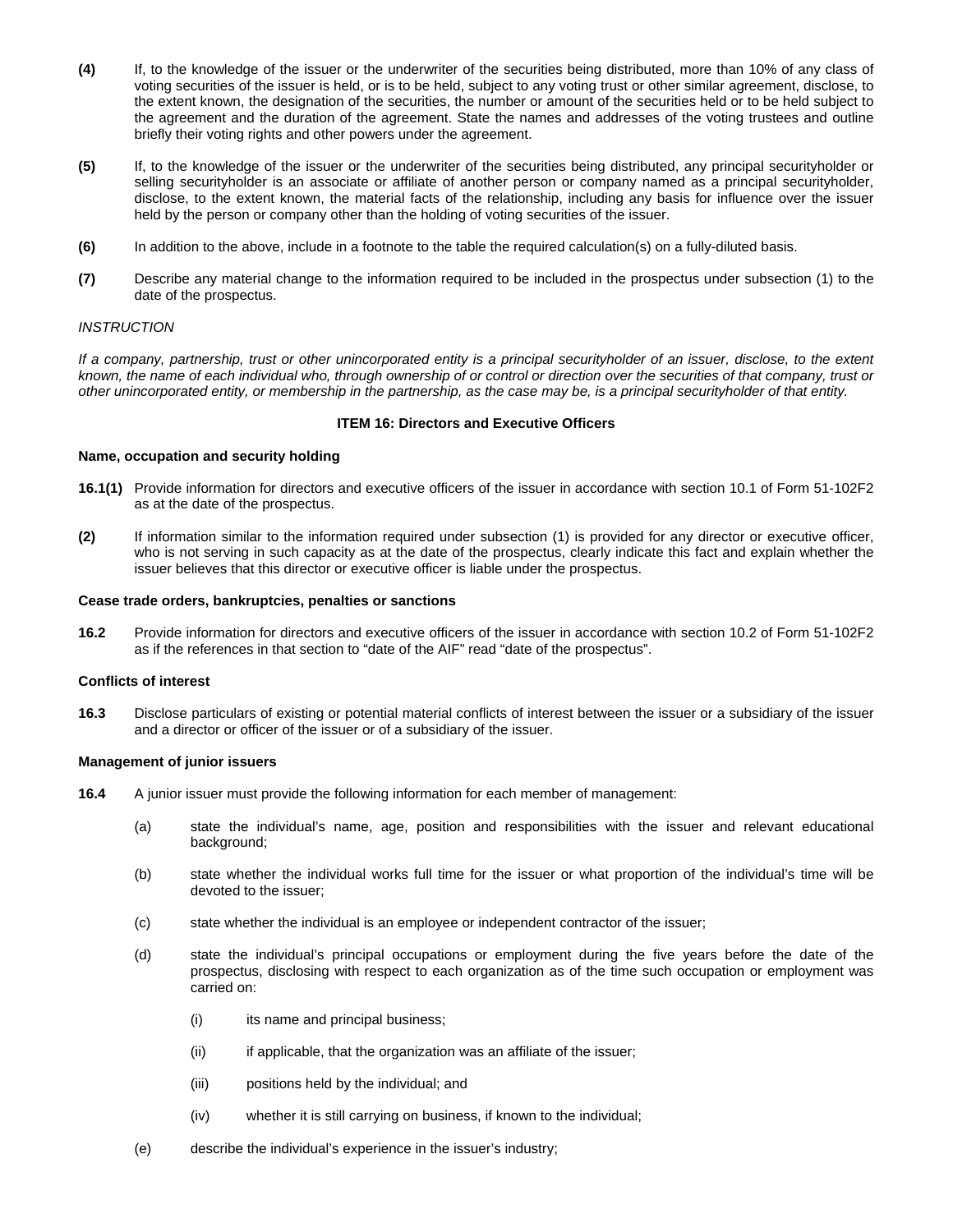(f) state whether the individual has entered into a non-competition or non-disclosure agreement with the issuer.

## *INSTRUCTION*

*For purposes of this section, "management" means all directors, officers, employees and contractors whose expertise is critical to the issuer, its subsidiaries and proposed subsidiaries in providing the issuer with a reasonable opportunity to achieve its stated business objectives.* 

## **ITEM 17: Executive Compensation**

# **Disclosure**

**17.1** Include in the prospectus a Statement of Executive Compensation prepared in accordance with Form 51-102F6 and describe any intention to make any material changes to that compensation.

## **ITEM 18: Indebtedness of Directors and Executive Officers**

## **Aggregate indebtedness**

**18.1** Provide information for the issuer in accordance with section 10.1 of Form 51-102F5 as if the reference in that section to "date of the information circular" read "date of the prospectus ".

#### **Indebtedness of directors and executive officers under securities purchase and other programs**

- **18.2(1)** Provide information for the issuer in accordance with section 10.2 of Form 51-102F5 as if the reference in this section to "date of the information circular" read "date of the prospectus".
- **(2)** Do not disclose the information required under subsection (1) for
	- (a) any indebtedness that has been entirely repaid on or before the date of the prospectus, or
	- (b) routine indebtedness (as defined in paragraph 10.3(c) of Form 51-102F5 as if reference in this paragraph to "the company" read "the issuer").

# **ITEM 19: Audit Committees and Corporate Governance**

#### **Audit committees**

- **19.1(1)** Include in the prospectus the disclosure for the issuer in accordance with Form 52-110F1, as applicable, if the issuer is neither a venture issuer nor an IPO venture issuer.
- **(2)** Include in the prospectus the disclosure for the issuer in accordance with Form 52-110F2, as applicable, if the issuer is a venture issuer or an IPO venture issuer.

#### **Corporate governance**

- **19.2(1)** Include in the prospectus the disclosure in accordance with Form 58-101F1, as applicable, if the issuer is neither a venture issuer nor an IPO venture issuer.
- **(2)** Include in the prospectus the disclosure in accordance with Form 58-101F2, as applicable, if the issuer is a venture issuer or an IPO venture issuer.

# **ITEM 20: Plan of Distribution**

## **Name of underwriters**

- **20.1(1)** If the securities are being distributed by an underwriter, state the name of the underwriter and describe briefly the nature of the underwriter's obligation to take up and pay for the securities.
- **(2)** Disclose the date by which the underwriter is obligated to purchase the securities.

#### **Disclosure of conditions to underwriters' obligations**

**20.2** If securities are distributed by an underwriter that has agreed to purchase all of the securities at a specified price and the underwriter's obligations are subject to conditions,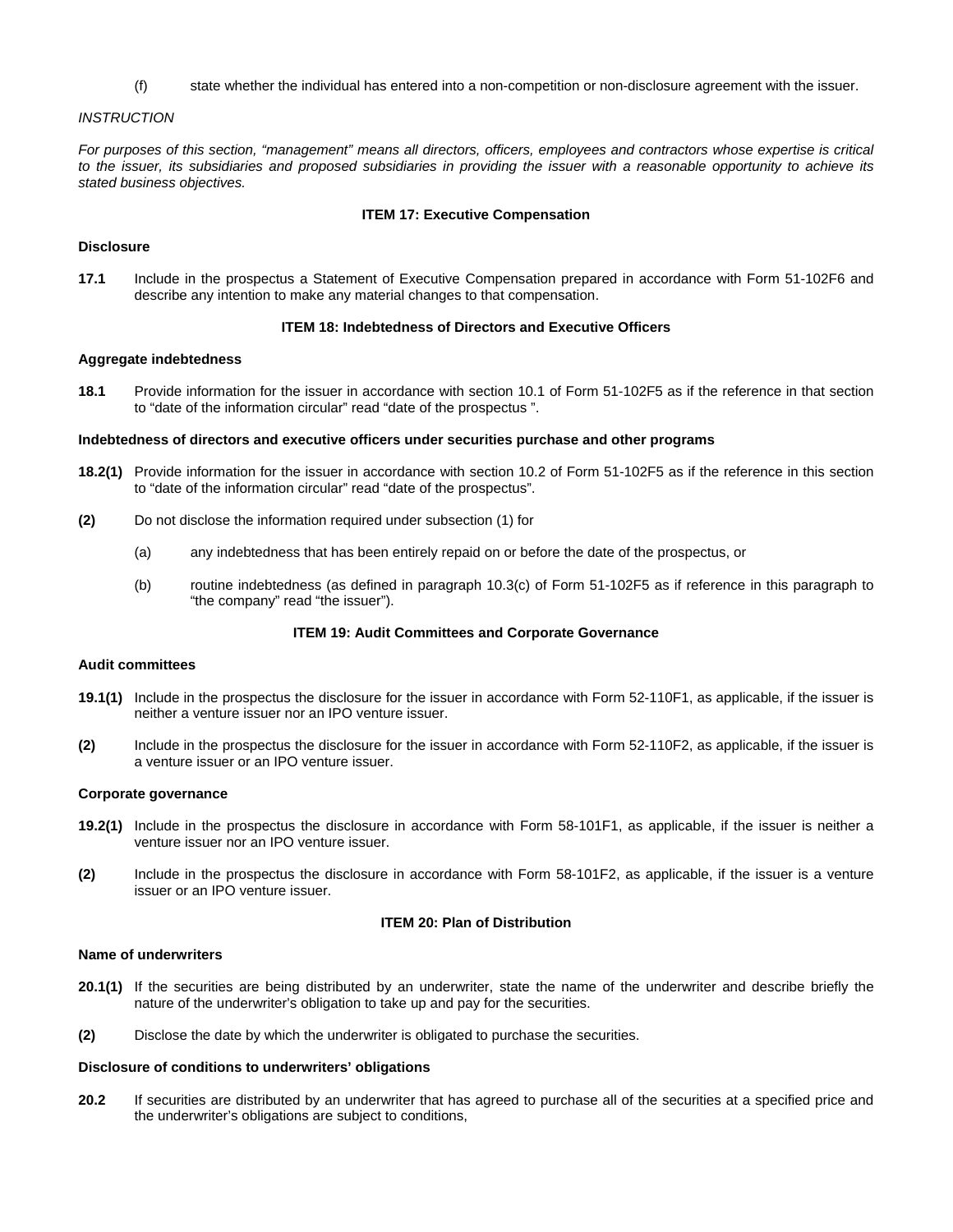(a) include a statement in substantially the following form, with the bracketed information completed and with modifications necessary to reflect the terms of the distribution:

> "Under an agreement dated [insert date of agreement] between [insert name of issuer or selling securityholder] and [insert name(s) of underwriter(s)], as underwriter[s], [insert name of issuer or selling security shareholder] has agreed to sell and the underwriter[s] [has/have] agreed to purchase on [insert closing date] the securities at a price of [insert offering price], payable in cash to [insert name of issuer or selling securityholder] against delivery. The obligations of the underwriter[s] under the agreement may be terminated at [its/their] discretion on the basis of [its/their] assessment of the state of the financial markets and may also be terminated upon the occurrence of certain stated events. The underwriter[s] [is/are], however, obligated to take up and pay for all of the securities if any of the securities are purchased under the agreement.", and

(b) describe any other conditions and indicate any information known that is relevant to whether such conditions will be satisfied.

## **Best efforts offering**

**20.3** Outline briefly the plan of distribution of any securities being distributed other than on the basis described in section 20.2.

## **Minimum distribution**

- **20.4** If securities are being distributed on a best efforts basis and minimum funds are to be raised, state
	- (a) the minimum funds to be raised,
	- (b) that the issuer must appoint a registered dealer authorized to make the distribution, a Canadian financial institution, or a lawyer who is a practicing member in good standing with a law society of a jurisdiction in which the securities are being distributed, or a notary in Québec, to hold in trust all funds received from subscriptions until the minimum amount of funds stipulated in paragraph (a) has been raised, and
	- (c) that if the minimum amount of funds is not raised within the distribution period, the trustee must return the funds to the subscribers without any deductions.

## **Determination of price**

**20.5** Disclose the method by which the distribution price has been or will be determined and, if estimates have been provided, explain the process of determining the estimates.

#### **Stabilization**

**20.6** If the issuer, a selling securityholder or an underwriter knows or has reason to believe that there is an intention to overallot or that the price of any security may be stabilized to facilitate the distribution of the securities, describe the nature of these transactions, including the anticipated size of any over-allocation position, and explain how the transactions are expected to affect the price of the securities.

## **Approvals**

- **20.7** If the proceeds of the distribution will be used to substantially fund a material undertaking that would constitute a material departure from the business or operations of the issuer and the issuer has not obtained all material licences, registrations and approvals necessary for the stated principal use of proceeds, include a statement that
	- (a) the issuer will appoint a registered dealer authorized to make the distribution, a Canadian financial institution, or a lawyer who is a practicing member in good standing with a law society of a jurisdiction in which the securities are being distributed, or a notary in Québec, to hold in trust all funds received from subscriptions until all material licences, registrations and approvals necessary for the stated principal use of proceeds have been obtained, and
	- (b) if all material licences, registrations and approvals necessary for the operation of the material undertaking have not been obtained within 90 days from the date of receipt of the final prospectus, the trustee will return the funds to subscribers.

#### **Reduced price distributions**

**20.8** If the underwriter may decrease the offering price after the underwriter has made a reasonable effort to sell all of the securities at the initial offering price disclosed in the prospectus in accordance with the procedures permitted by the Instrument, disclose this fact and that the compensation realised by the underwriter will be decreased by the amount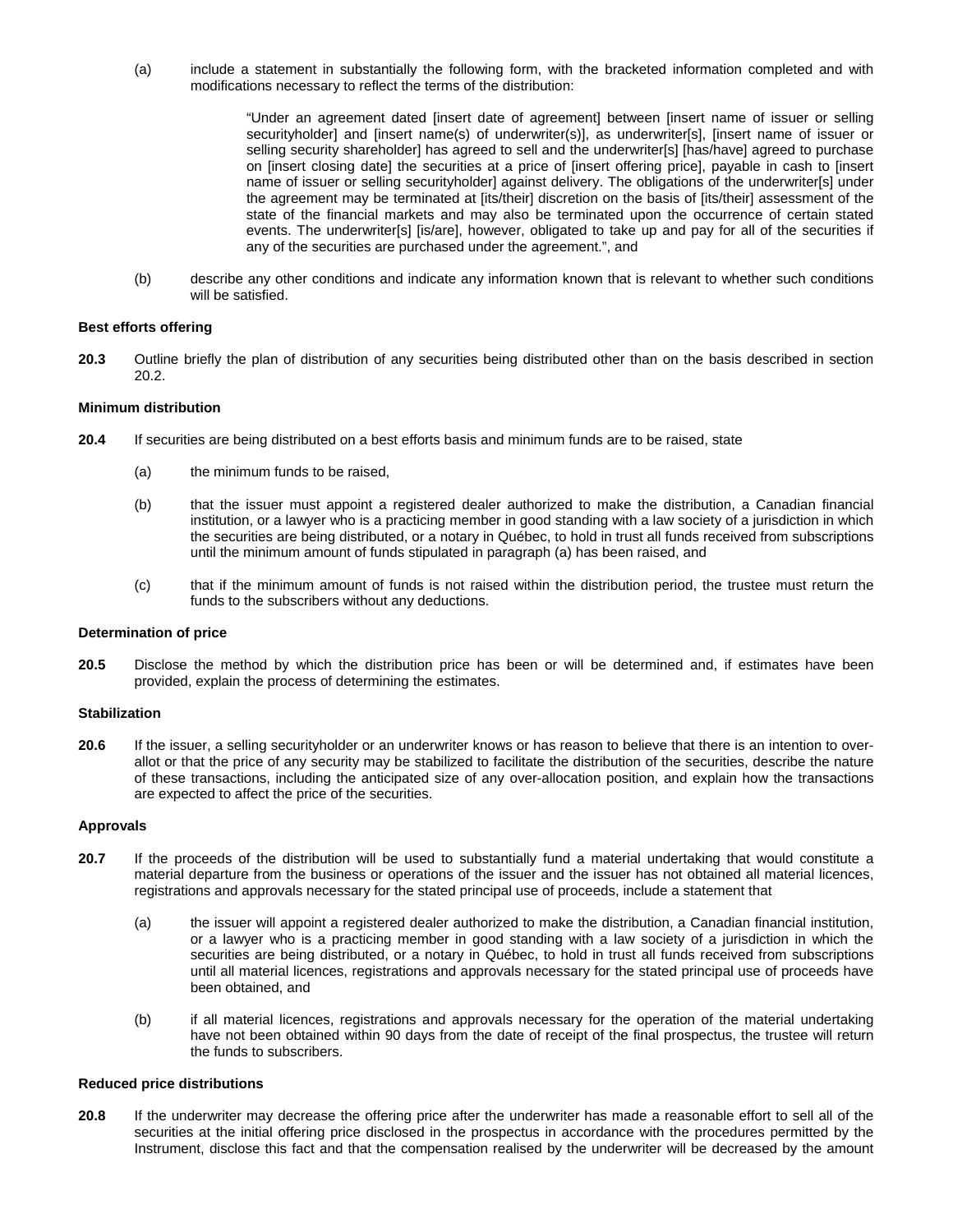that the aggregate price paid by purchasers for the securities is less than the gross proceeds paid by the underwriter to the issuer or selling securityholder.

## **Listing application**

**20.9** If application has been made to list or quote the securities being distributed, include a statement, in substantially the following form, with bracketed information completed:

> "The issuer has applied to [list/quote] the securities distributed under this prospectus on [name of exchange or other market]. [Listing/Quotation] will be subject to the issuer fulfilling all the listing requirements of [name of exchange or other market]."

## **Conditional listing approval**

**20.10** If application has been made to list or quote the securities being distributed on an exchange or marketplace and conditional listing approval has been received, include a statement, in substantially the following form, with the bracketed information completed:

> "[name of exchange or marketplace] has conditionally approved the [listing/quotation] of these securities. [Listing/Quotation] is subject to the [name of issuer]'s fulfilling all of the requirements of the [name of exchange or marketplace] on or before [date], [including distribution of these securities to a minimum number of public securityholders]."

## **IPO venture issuers**

**20.11** If the issuer has complied with the requirements of the Instrument as an IPO venture issuer, include a statement, in substantially the following form, with bracketed information completed:

> "As at the date of the prospectus, [name of issuer] does not have any of its securities listed or quoted, has not applied to list or quote any of its securities, and does not intend to apply to list or quote any of its securities, on the Toronto Stock Exchange, a U.S. marketplace, or a marketplace outside of Canada and the United States of America other than the Alternative Investment Market of the London Stock Exchange or the PLUS markets operated by PLUS Markets Group plc."

# **Constraints**

**20.12** If there are constraints imposed on the ownership of securities of the issuer to ensure that the issuer has a required level of Canadian ownership, describe the mechanism, if any, by which the level of Canadian ownership of the securities of the issuer will be monitored and maintained.

#### **Special warrants acquired by underwriters or agents**

**20.13** Disclose the number and dollar value of any special warrants acquired by any underwriter or agent and the percentage of the distribution represented by those special warrants.

# **ITEM 21: Risk Factors**

## **Risk factors**

- **21.1(1)** Disclose risk factors relating to the issuer and its business, such as cash flow and liquidity problems, if any, experience of management, the general risks inherent in the business carried on by the issuer, environmental and health risks, reliance on key personnel, regulatory constraints, economic or political conditions and financial history and any other matter that would be likely to influence an investor's decision to purchase securities of the issuer.
- **(2)** If there is a risk that securityholders of the issuer may become liable to make an additional contribution beyond the price of the security, disclose that risk.
- **(3)** Describe any risk factors material to the issuer that a reasonable investor would consider relevant to an investment in the securities being distributed and that are not otherwise described under subsection (1) or (2).

# *INSTRUCTIONS*

- *(1) Disclose risks in the order of seriousness from the most serious to the least serious.*
- *(2) A risk factor must not be de-emphasized by including excessive caveats or conditions.*

## **ITEM 22: Promoters**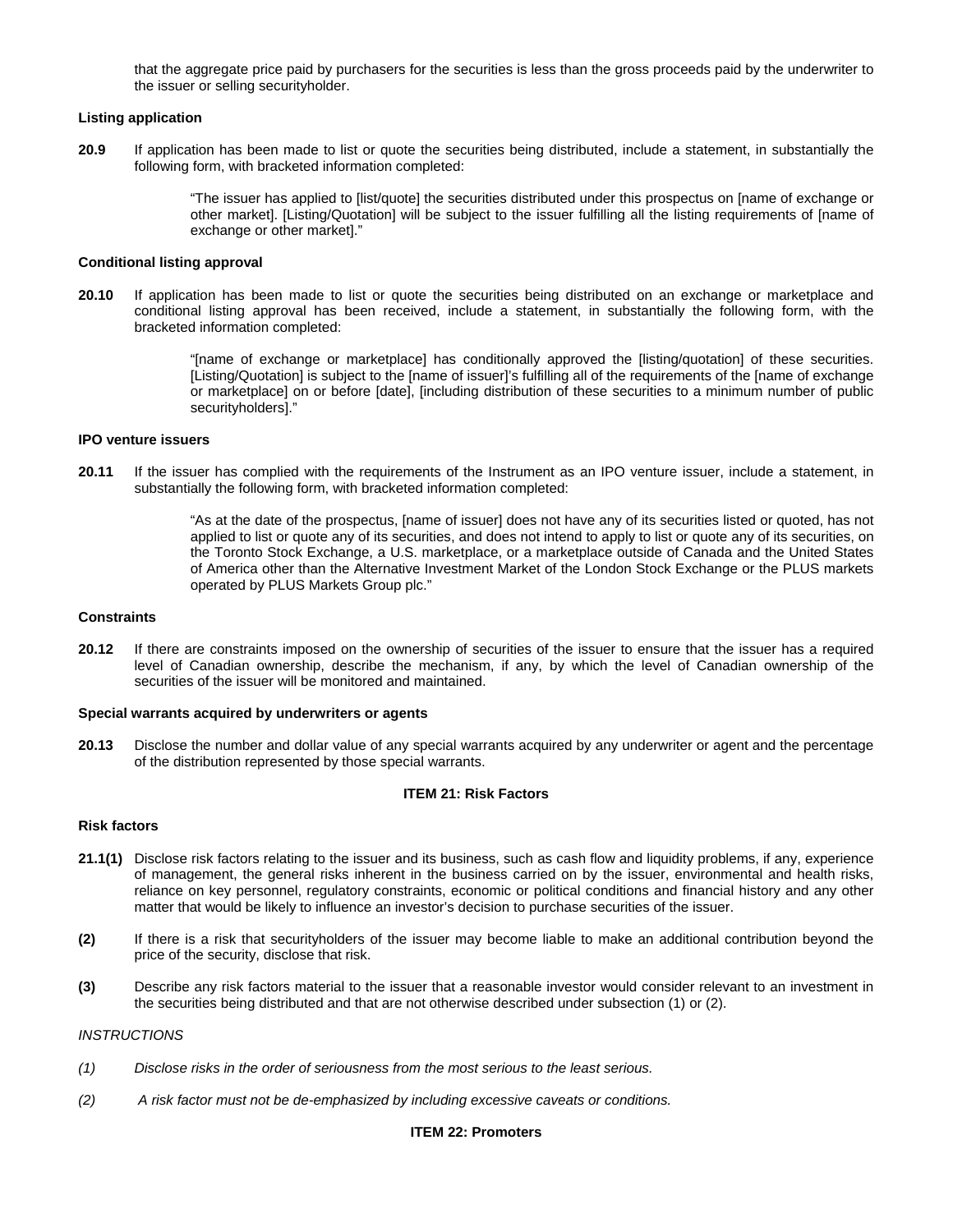# **Promoters**

- **22.1(1)** For a person or company that is, or has been within the two years immediately preceding the date of the prospectus, a promoter of the issuer or subsidiary of the issuer, state
	- (a) the person or company's name,
	- (b) the number and percentage of each class of voting securities and equity securities of the issuer or any of its subsidiaries beneficially owned, or controlled or directed, directly or indirectly, by the person or company,
	- (c) the nature and amount of anything of value, including money, property, contracts, options or rights of any kind received or to be received by the promoter directly or indirectly from the issuer or from a subsidiary of the issuer, and the nature and amount of any assets, services or other consideration received or to be received by the issuer or a subsidiary of the issuer in return, and
	- (d) for an asset acquired within the two years before the date of the preliminary prospectus, or to be acquired, by the issuer or by a subsidiary of the issuer from a promoter,
		- (i) the consideration paid or to be paid for the asset and the method by which the consideration has been or will be determined,
		- (ii) the person or company making the determination referred to in subparagraph (i) and the person or company's relationship with the issuer or the promoter, or an affiliate of the issuer or the promoter, and
		- (iii) the date that the asset was acquired by the promoter and the cost of the asset to the promoter.
- **(2)** If a promoter referred to in subsection (1) is, as at the date of the preliminary prospectus, or was within 10 years before the date of the preliminary prospectus, a director, chief executive officer, or chief financial officer of any person or company, that
	- (a) was subject to an order that was issued while the promoter was acting in the capacity as director, chief executive officer or chief financial officer, or
	- (b) was subject to an order that was issued after the promoter ceased to be a director, chief executive officer or chief financial officer and which resulted from an event that occurred while the promoter was acting in the capacity as director, chief executive officer or chief financial officer,

state the fact and describe the basis on which the order was made and whether the order is still in effect.

- **(3)** For the purposes of subsection (2), "order" means:
	- (a) a cease trade order,
	- (b) an order similar to a cease trade order, or
	- (c) an order that denied the relevant person or company access to any exemption under securities legislation,

that was in effect for a period of more than 30 consecutive days.

- **(4)** If a promoter referred to in subsection (1)
	- (a) is, as at the date of the preliminary prospectus, or has been within the 10 years before the date of the preliminary prospectus, a director or executive officer of any person or company that, while the promoter was acting in that capacity, or within a year of that person ceasing to act in that capacity, became bankrupt, made a proposal under any legislation relating to bankruptcy or insolvency or was subject to or instituted any proceedings, arrangement or compromise with creditors or had a receiver, receiver manager or trustee appointed to hold its assets, state the fact, or
	- (b) has, within the 10 years before the date of the preliminary prospectus, become bankrupt, made a proposal under any legislation relating to bankruptcy or insolvency, or become subject to or instituted any proceedings, arrangement or compromise with creditors, or had a receiver, receiver manager or trustee appointed to hold the assets of the promoter, state the fact.
- **(5)** Describe the penalties or sanctions imposed and the grounds on which they were imposed or the terms of the settlement agreement and the circumstances that gave rise to the settlement agreement, if a promoter referred to in subsection (1) has been subject to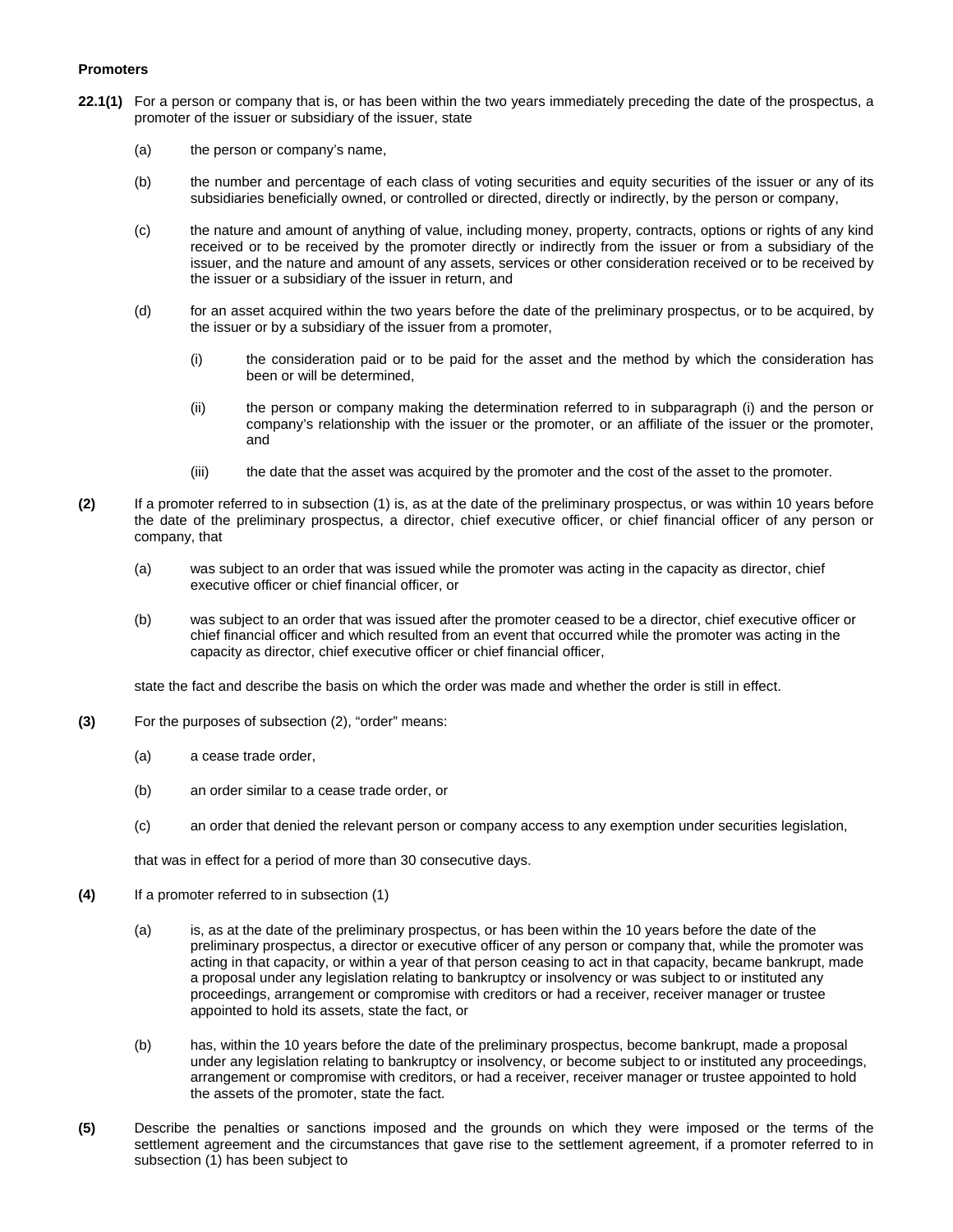- (a) any penalties or sanctions imposed by a court relating to provincial and territorial securities legislation or by a provincial and territorial securities regulatory authority or has entered into a settlement agreement with a provincial and territorial securities regulatory authority, or
- (b) any other penalties or sanctions imposed by a court or regulatory body that would be likely to be considered important to a reasonable investor in making an investment decision.
- **(6)** Despite subsection (5), no disclosure is required of a settlement agreement entered into before December 31, 2000 unless the disclosure would likely be considered important to a reasonable investor in making an investment decision.

## *INSTRUCTIONS*

- *(1) The disclosure required by subsections (2), (4) and (5) also applies to any personal holding companies of any of the persons referred to in subsections (2), (4), and (5).*
- *(2) A management cease trade order which applies to a promoter referred to in subsection (1) is an "order" for the purposes of paragraph (2)(a) and must be disclosed, whether or not the director, chief executive officer or chief financial officer was named in the order.*
- *(3) For the purposes of this section, a late filing fee, such as a filing fee that applies to the late filing of an insider report, is not a "penalty or sanction".*
- *(4) The disclosure in paragraph (2)(a) only applies if the promoter was a director, chief executive officer or chief financial officer when the order was issued against the person or company. The issuer does not have to provide disclosure if the promoter became a director, chief executive officer or chief financial officer after the order was issued.*

## **ITEM 23: Legal Proceedings and Regulatory Actions**

## **Legal proceedings**

- **23.1(1)** Describe any legal proceedings the issuer is or was a party to, or that any of its property is or was the subject of, since the beginning of the most recently completed financial year for which financial statements of the issuer are included in the prospectus.
- **(2)** Describe any such legal proceedings the issuer knows to be contemplated.
- **(3)** For each proceeding described in subsections (1) and (2), include the name of the court or agency, the date instituted, the principal parties to the proceeding, the nature of the claim, the amount claimed, if any, whether the proceeding is being contested, and the present status of the proceeding.

#### *INSTRUCTION*

*Information with respect to any proceeding that involves a claim for damages if the amount involved, exclusive of interest and costs, does not exceed 10% of the current assets of the issuer may be omitted. However, if any proceeding presents in large degree the same legal and factual issues as other proceedings pending or known to be contemplated, include the amount involved in the other proceedings in computing the percentage.* 

# **Regulatory actions**

## **23.2** Describe any

- (a) penalties or sanctions imposed against the issuer by a court relating to provincial and territorial securities legislation or by a securities regulatory authority within the three years immediately preceding the date of the prospectus,
- (b) any other penalties or sanctions imposed by a court or regulatory body against the issuer necessary for the prospectus to contain full, true and plain disclosure of all material facts relating to the securities being distributed, and
- (c) settlement agreements the issuer entered into before a court relating to provincial and territorial securities legislation or with a securities regulatory authority within the three years immediately preceding the date of the prospectus.

#### **ITEM 24: Interests of Management and Others in Material Transactions**

#### **Interests of management and others in material transactions**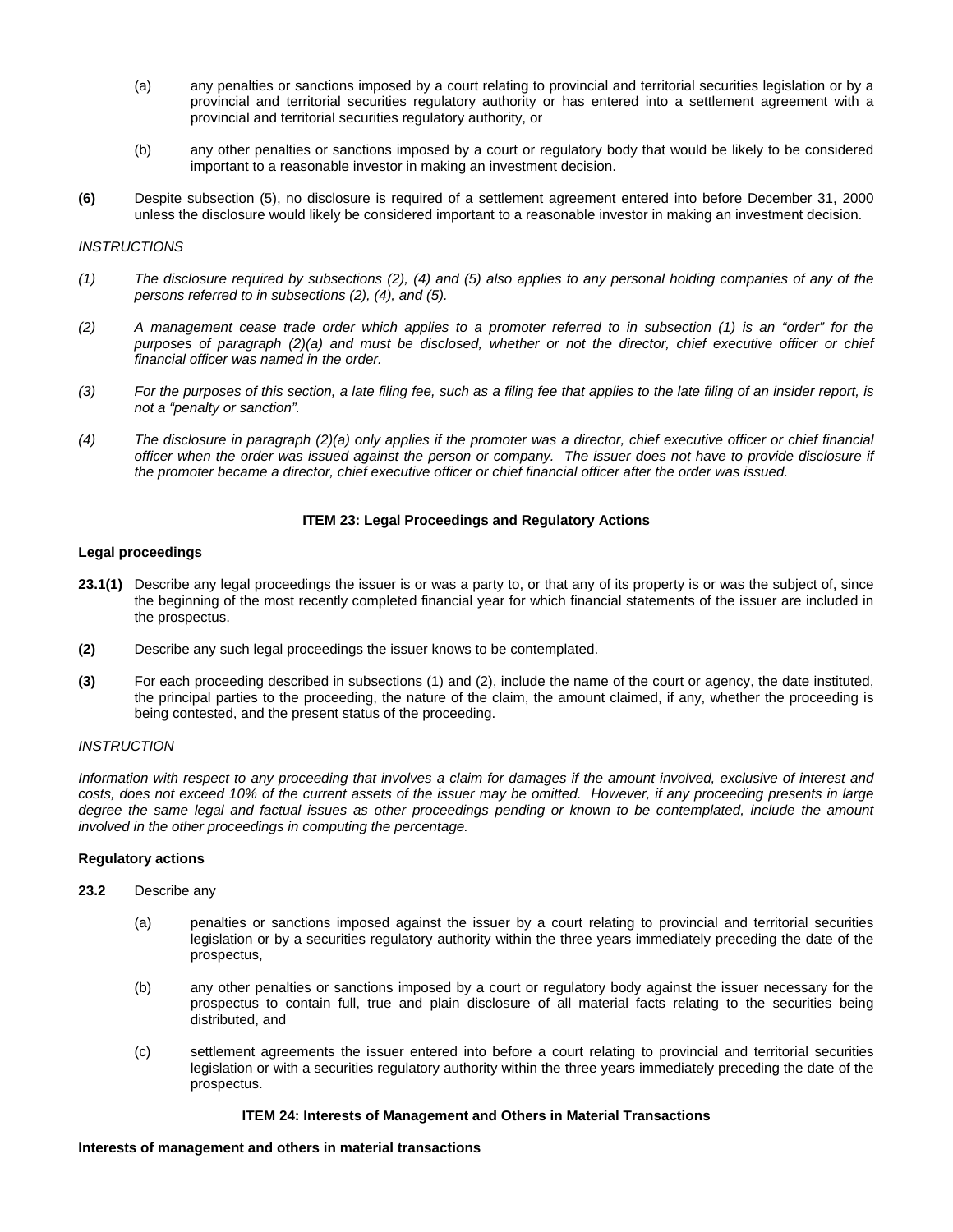**24.1** Provide information for the issuer for this section in accordance with section 13.1 of Form 51-102F2 as if the reference in that section to "within the three most recently completed financial years or during the current financial year that has materially affected or is reasonably expected to materially affect your company" read "within the three years before the date of the prospectus that has materially affected or is reasonably expected to materially affect the issuer or a subsidiary of the issuer".

# **Underwriting discounts**

**24.2** Disclose any material underwriting discounts or commissions upon the sale of securities by the issuer if any of the persons or companies listed in section 13.1 of Form 51-102F2 were or are to be an underwriter or are associates, affiliates or partners of a person or company that was or is to be an underwriter.

## **ITEM 25: Relationship Between Issuer or Selling Securityholder and Underwriter**

## **Relationship between issuer or selling securityholder and underwriter**

- **25.1(1)** If the issuer or selling securityholder is a connected issuer or related issuer of an underwriter of the distribution, or if the issuer or selling securityholder is also an underwriter of the distribution, comply with the requirements of NI 33-105.
- **(2)** For the purposes of subsection (1), "connected issuer" and "related issuer" have the same meanings as in NI 33-105.

# **ITEM 26: Auditors, Transfer Agents and Registrars**

## **Auditors**

**26.1** State the name and address of the auditor of the issuer.

## **Transfer agents, registrars, trustees or other agents**

**26.2** For each class of securities, state the name of any transfer agent, registrar, trustee, or other agent appointed by the issuer to maintain the securities register and the register of transfers for such securities and indicate the location (by municipality) of each of the offices of the issuer or transfer agent, registrar, trustee or other agent where the securities register and register of transfers are maintained or transfers of securities are recorded.

# **ITEM 27: Material Contracts**

#### **Material contracts**

- **27.1** Give particulars of any material contract
	- (a) required to be filed under section 9.3 of the Instrument, or
	- (b) that would be required to be filed under section 9.3 of the Instrument but for the fact that it was previously filed.

# *INSTRUCTIONS*

- *(1) Set out a complete list of all contracts for which particulars must be given under this section, indicating those that are disclosed elsewhere in the prospectus. Particulars need only be provided for those contracts that do not have the particulars given elsewhere in the prospectus.*
- *(2) Particulars of contracts must include the dates of, parties to, consideration provided for in, and general nature and key terms of, the contracts.*

# **ITEM 28: Experts**

#### **Names of experts**

- **28.1** Name each person or company
	- (a) who is named as having prepared or certified a report, valuation, statement or opinion in the prospectus or an amendment to the prospectus, and
	- (b) whose profession or business gives authority to the report, valuation, statement or opinion made by the person or company.

## **Interest of experts**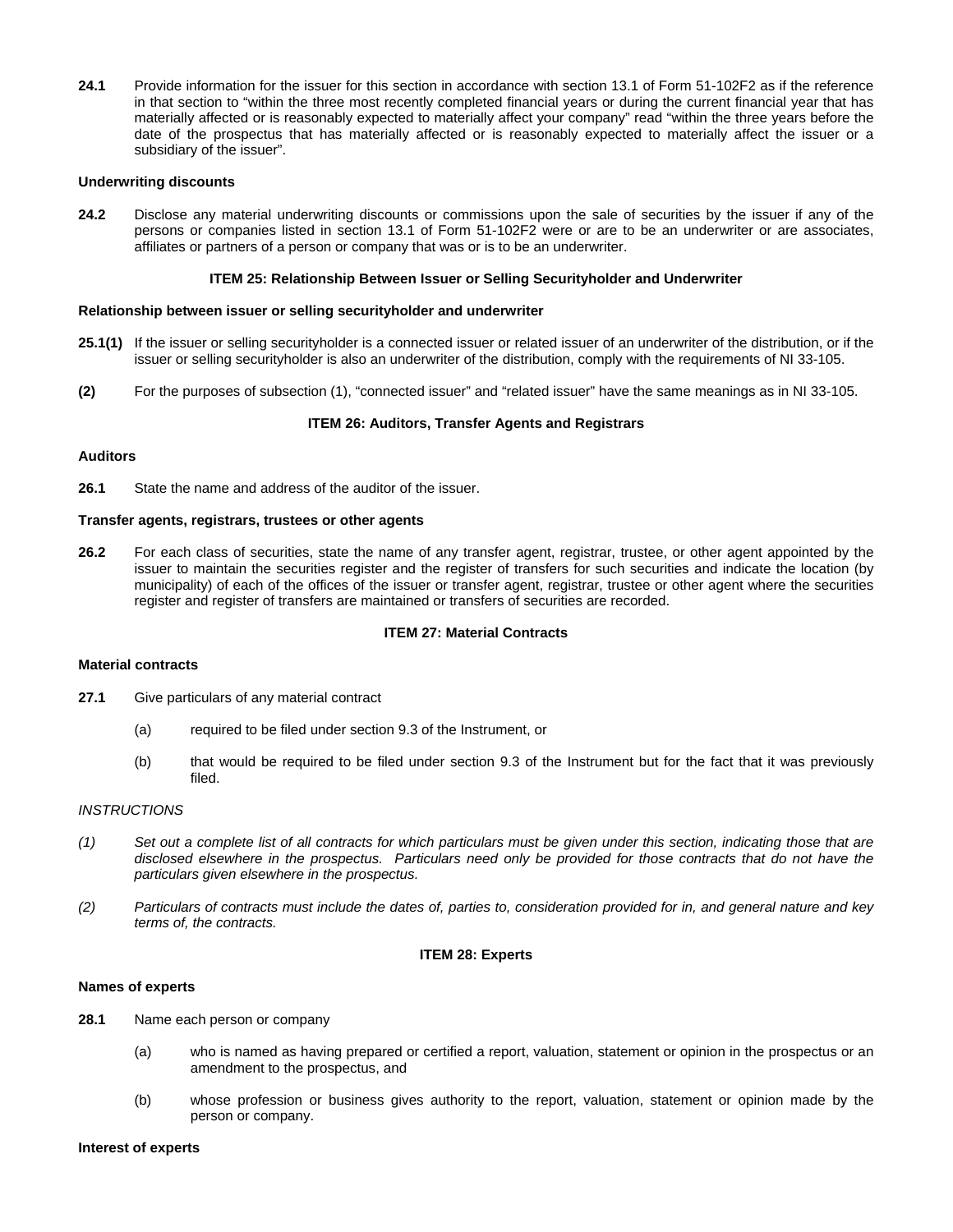**28.2** For each person or company referred to in section 28.1, provide the disclosure in accordance with section 16.2 of Form 51-102F2, as of the date of the prospectus, as if that person or company were a person or company referred to in section 16.1 of Form 51-102F2.

# **ITEM 29: Other Material Facts**

# **Other material facts**

**29.1** Give particulars of any material facts about the securities being distributed that are not disclosed under any other Items and are necessary in order for the prospectus to contain full, true and plain disclosure of all material facts relating to the securities to be distributed.

## **ITEM 30: Rights of Withdrawal and Rescission**

## **General**

**30.1** Include a statement in substantially the following form, with the bracketed information completed:

"Securities legislation in [certain of the provinces [and territories] of Canada/the Province of [insert name of local jurisdiction, if applicable]] provides purchasers with the right to withdraw from an agreement to purchase securities. This right may be exercised within two business days after receipt or deemed receipt of a prospectus and any amendment. [In several of the provinces/provinces and territories,] [T/t]he securities legislation further provides a purchaser with remedies for rescission [or[, in some jurisdictions,] revisions of the price or damages] if the prospectus and any amendment contains a misrepresentation or is not delivered to the purchaser, provided that the remedies for rescission[, revisions of the price or damages] are exercised by the purchaser within the time limit prescribed by the securities legislation of the purchaser's province [or territory]. The purchaser should refer to any applicable provisions of the securities legislation of the purchaser's province [or territory] for the particulars of these rights or consult with a legal adviser."

# **Non-fixed price offerings**

**30.2** In the case of a non-fixed price offering, replace, if applicable in the jurisdiction in which the prospectus is filed, the second sentence in the legend in section 30.1 with a statement in substantially the following form:

> "This right may only be exercised within two business days after receipt or deemed receipt of a prospectus and any amendment, irrespective of the determination at a later date of the purchase price of the securities distributed."

# **ITEM 31: List of Exemptions from Instrument**

#### **List of exemptions from Instrument**

**31.1** List all exemptions from the provisions of the Instrument, including this Form, granted to the issuer applicable to the distribution or the prospectus, including all exemptions to be evidenced by the issuance of a receipt for the prospectus pursuant to section 19.3 of the Instrument.

# **ITEM 32: Financial Statement Disclosure for Issuers**

# **Interpretation of "issuer"**

- **32.1** The financial statements of an issuer required under this Item to be included in a prospectus must include
	- (a) the financial statements of any predecessor entity that formed, or will form, the basis of the business of the issuer, even though the predecessor entity is, or may have been, a different legal entity, if the issuer has not existed for three years,
	- (b) the financial statements of a business or businesses acquired by the issuer within three years before the date of the prospectus or proposed to be acquired, if a reasonable investor reading the prospectus would regard the primary business of the issuer to be the business or businesses acquired, or proposed to be acquired, by the issuer, and
	- (c) the restated combined financial statements of the issuer and any other entity with which the issuer completed a transaction within three years before the date of the prospectus or proposes to complete a transaction, if the issuer accounted for or will account for the transaction as a continuity of interests.

## **Annual financial statements**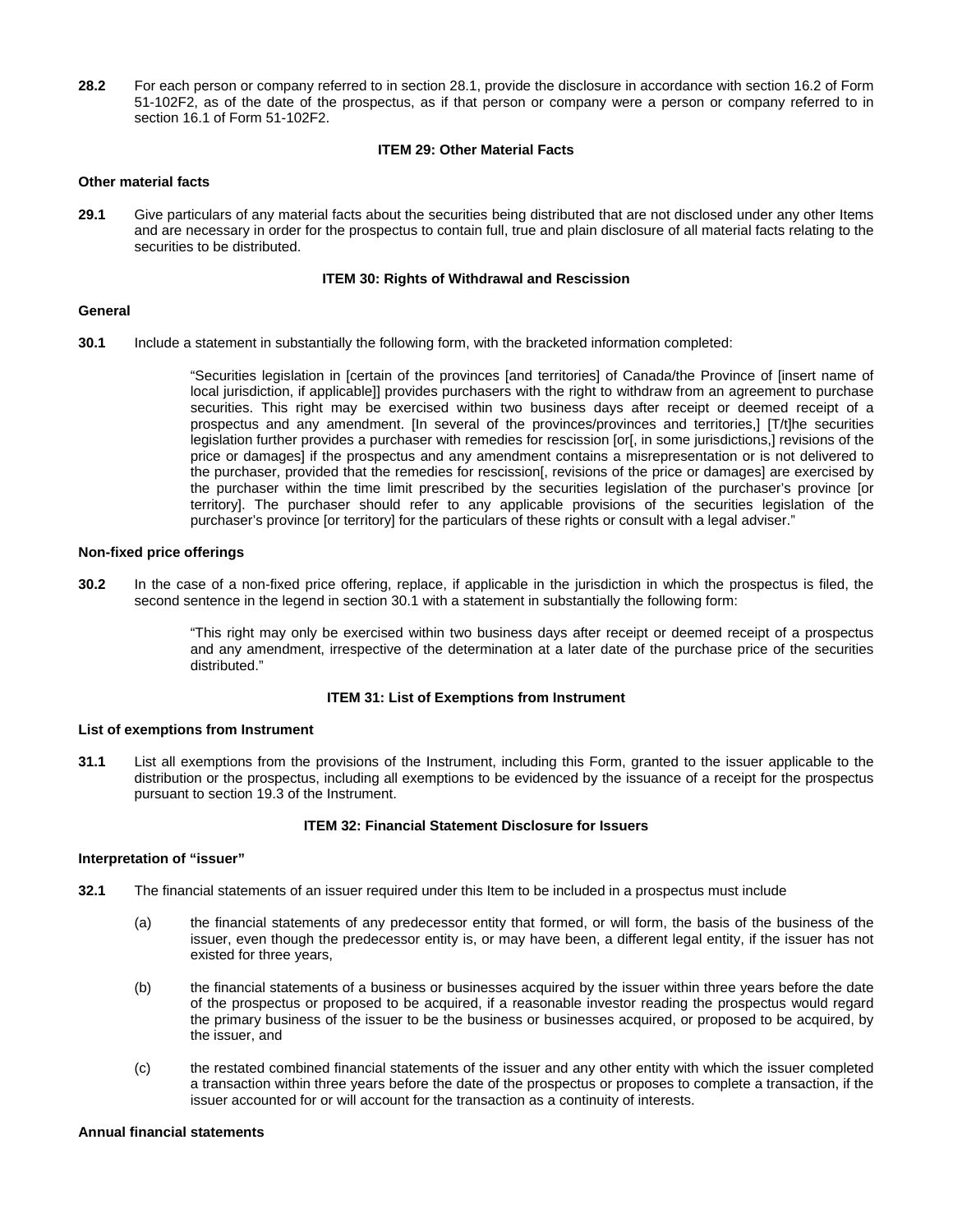- **32.2(1)** Subject to section 32.4, include annual financial statements of the issuer consisting of
	- (a) an income statement, a statement of retained earnings, and a cash flow statement for each of the three most recently completed financial years ended more than
		- (i) 90 days before the date of the prospectus, or
		- (ii) 120 days before the date of the prospectus, if the issuer is a venture issuer,
	- (b) a balance sheet as at the end of the two most recently completed financial years described in paragraph (a), and
	- (c) notes to the financial statements.
- **(2)** If the issuer has not completed three financial years, include the financial statements described under subsection (1) for each completed financial year ended more than
	- (a) 90 days before the date of the prospectus, or
	- (b) 120 days before the date of the prospectus, if the issuer is a venture issuer.
- **(3)** If the issuer has not included in the prospectus financial statements for a completed financial year, include the financial statements described under subsection (1) or (2) for a period from the date the issuer was formed to a date not more than 90 days before the date of the prospectus.
- **(4)** If an issuer changed its financial year end during any of the financial years referred to in this section and the transition year is less than nine months, the transition year is deemed not to be a financial year for the purposes of the requirement to provide financial statements for a specified number of financial years in this section.
- **(5)** Notwithstanding subsection (4), all financial statements of the issuer for a transition year referred to in subsection (4) must be included in the prospectus.
- **(6)** Subject to section 32.4, if financial statements of any predecessor entity, business or businesses acquired by the issuer, or of any other entity are required under this section, then include
	- (a) income statements, statements of retained earnings, and cash flow statements for the entities or businesses for as many periods before the acquisition as may be necessary so that when these periods are added to the periods for which the issuer's income statements, statements of retained earnings, and cash flow statements are included in the prospectus, the results of the entities or businesses, either separately or on a consolidated basis, total three years,
	- (b) balance sheets for the entities or businesses for as many periods before the acquisition as may be necessary so that when these periods are added to the periods for which the issuer's balance sheets are included in the prospectus, the financial position of the entities or businesses, either separately or on a consolidated basis, total two years, and
	- (c) if the entities or businesses have not completed three financial years, the financial statements described under paragraphs (a) and (b) for each completed financial year of the entities or businesses for which the issuer's financial statements in the prospectus do not include the financial statements of the entities or businesses, either separately or on a consolidated basis, and ended more than
		- (i) 90 days before the date of the prospectus, or
		- (ii) 120 days before the date of the prospectus, if the issuer is a venture issuer.

# **Interim financial statements**

- **32.3(1)** Include comparative interim financial statements of the issuer for the most recent interim period, if any, ended
	- (a) subsequent to the most recent financial year in respect of which annual financial statements of the issuer are included in the prospectus, and
	- (b) more than
		- (i) 45 days before the date of the prospectus, or
		- (ii) 60 days before the date of the prospectus if the issuer is a venture issuer.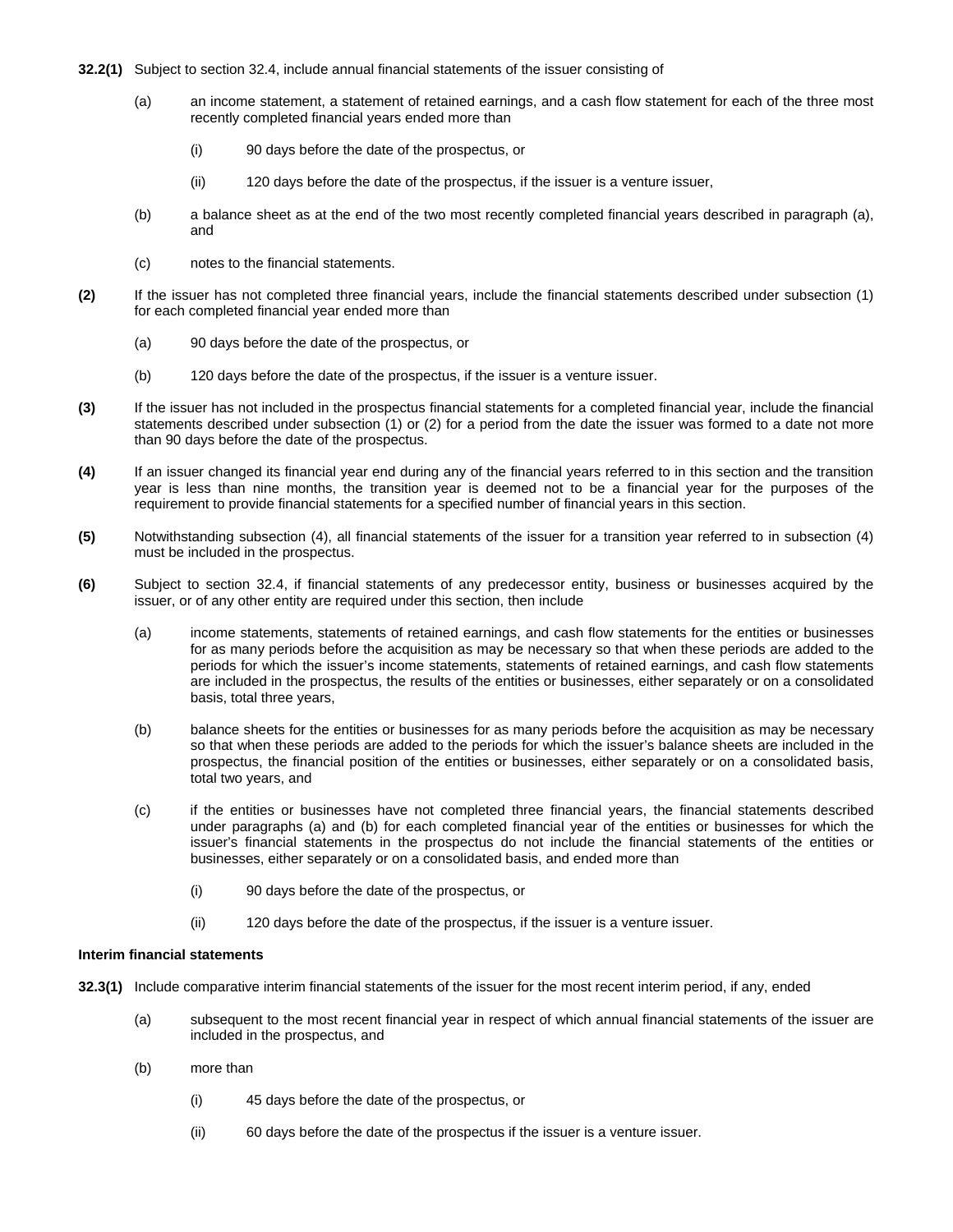- **(2)** The interim financial statements referred to in subsection (1) must include
	- (a) a balance sheet as at the end of the interim period and a balance sheet as at the end of the immediately preceding financial year, if any,
	- (b) an income statement, a statement of retained earnings, and a cash flow statement, all for the year-to-date interim period, and comparative financial information for the corresponding interim period in the immediately preceding financial year, if any,
	- (c) for interim periods other than the first interim period in a current financial year, an income statement and a cash flow statement, for the three month period ending on the last day of the interim period and comparative financial information for the corresponding period in the preceding financial year, if any, and
	- (d) notes to the financial statements.

## **Exceptions to financial statement requirements**

- **32.4** Despite section 32.2, an issuer is not required to include the following financial statements in a prospectus
	- (a) the income statement, the statement of retained earnings, and the cash flow statement for the third most recently completed financial year, if the issuer is a reporting issuer in at least one jurisdiction immediately before filing the prospectus,
	- (b) the income statement, the statement of retained earnings, and the cash flow statement for the third most recently completed financial year, and the financial statements for the second most recently completed financial year, if
		- (i) the issuer is a reporting issuer in at least one jurisdiction immediately before filing the prospectus, and
		- (ii) the issuer includes financial statements for a financial year ended less than
			- (A) 90 days before the date of the prospectus, or
			- (B) 120 days before the date of the prospectus, if the issuer is a venture issuer,
	- (c) the income statement, the statement of retained earnings, and the cash flow statement for the third most recently completed financial year, and the balance sheet for the second most recently completed financial year, if the issuer includes financial statements for a financial year ended less than 90 days before the date of the prospectus,
	- (d) the income statement, the statement of retained earnings, and the cash flow statement for the third most recently completed financial year, and the financial statements for the second most recently completed financial year, if
		- (i) the issuer is a reporting issuer in at least one jurisdiction immediately before filing the prospectus,
		- (ii) the issuer includes audited financial statements for a period of at least nine months commencing the day after the most recently completed financial year for which financial statements are required under section 32.2,
		- (iii) the business of the issuer is not seasonal, and
		- (iv) none of the financial statements required under section 32.2 are for a financial year that is less than nine months,
	- (e) the income statement, the statement of retained earnings, and the cash flow statement for the third most recently completed financial year, and the balance sheet for the second most recently completed financial year, if
		- (i) the issuer includes audited financial statements for a period of at least nine months commencing the day after the most recently completed financial year for which financial statements are required under section 32.2,
		- (ii) the business of the issuer is not seasonal, and
		- (iii) none of the financial statements required under section 32.2 are for a financial year that is less than nine months, or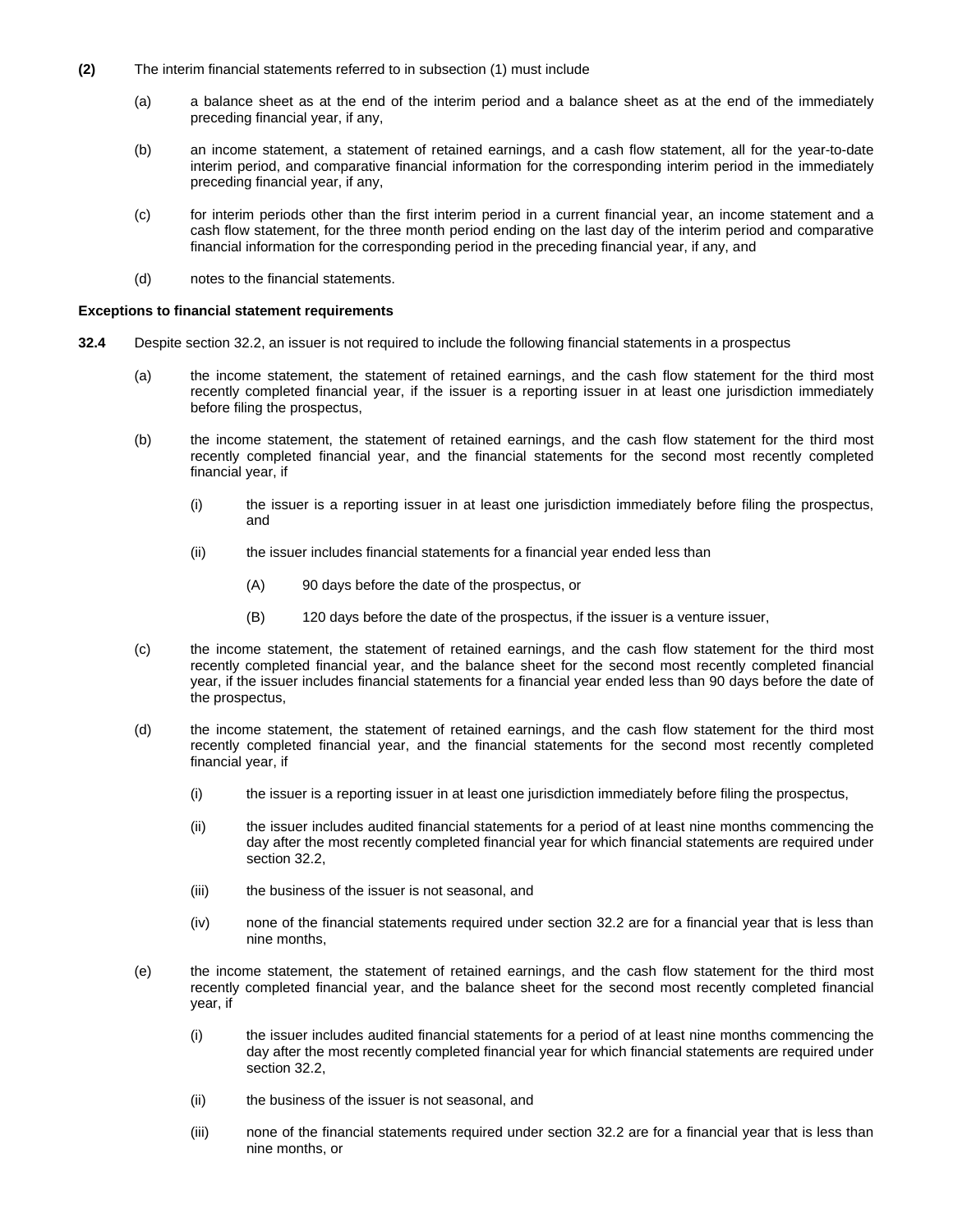(f) the separate financial statements of the issuer and the other entity for periods prior to the date of the continuity of interest transaction, if the restated combined financial statements of the issuer and the other entity are included in the prospectus under paragraph 32.1(c).

## **Exceptions to audit requirement**

- **32.5** The audit requirement in section 4.2 of the Instrument does not apply to the following financial statements
	- (a) any financial statements for the second and third most recently completed financial years required under section 32.2, if
		- (i) those financial statements were previously included in a final prospectus without an auditor's report pursuant to an exemption under applicable securities legislation, and
		- (ii) an auditor has not issued an auditor's report on those financial statements,
	- (b) any financial statements for the second and third most recently completed financial years required under section 32.2, if
		- (i) the issuer is a junior issuer, and
		- (ii) the financial statements for the most recently completed financial year required under section 32.2 is not less than 12 months in length, or
	- (c) any interim financial statements required under section 32.3.

#### **Additional financial statements or financial information filed or released**

- **32.6(1)** If the issuer files financial statements for a more recent period than required under section 32.2 or 32.3 before the prospectus is filed, the issuer must include in the prospectus those more recent financial statements.
- **(2)** If historical financial information about the issuer is publicly disseminated by, or on behalf of, the issuer through news release or otherwise for a more recent period than required under section 32.2, the issuer must include the content of the news release or public communication in the prospectus.

## **ITEM 33: Credit Supporter Disclosure, Including Financial Statements**

#### **Credit supporter disclosure, including financial statements**

**33.1** If a credit supporter has provided a guarantee or alternative credit support for all or substantially all of the payments to be made under the securities being distributed, include statements by the credit supporter providing disclosure about the credit supporter that would be required under Items 4, 5, 8, 9, 16, 21, 23, 25, 26, and 32 if the credit supporter were the issuer of the securities to be distributed and such other information about the credit supporter as is necessary to provide full, true and plain disclosure of all material facts relating to the securities to be distributed.

#### **ITEM 34: Exemptions for Certain Issues of Guaranteed Securities**

#### **Definitions and interpretation**

- **34.1(1)** In this Item
	- (a) the impact of subsidiaries, on a combined basis, on the financial statements of the parent entity is "minor" if each item of the summary financial information of the subsidiaries, on a combined basis, represents less than three percent of the total consolidated amounts,
	- (b) a parent entity has "limited independent operations" if each item of its summary financial information represents less than three percent of the total consolidated amounts,
	- (c) a subsidiary is a "finance subsidiary" if it has minimal assets, operations, revenues or cash flows other than those related to the issuance, administration and repayment of the security being distributed and any other securities guaranteed by its parent entity,
	- (d) "parent credit supporter" means a credit supporter of which the issuer is a subsidiary,
	- (e) "parent entity" means a parent credit supporter for the purposes of sections 34.2 and 34.3 and an issuer for the purpose of section 34.4,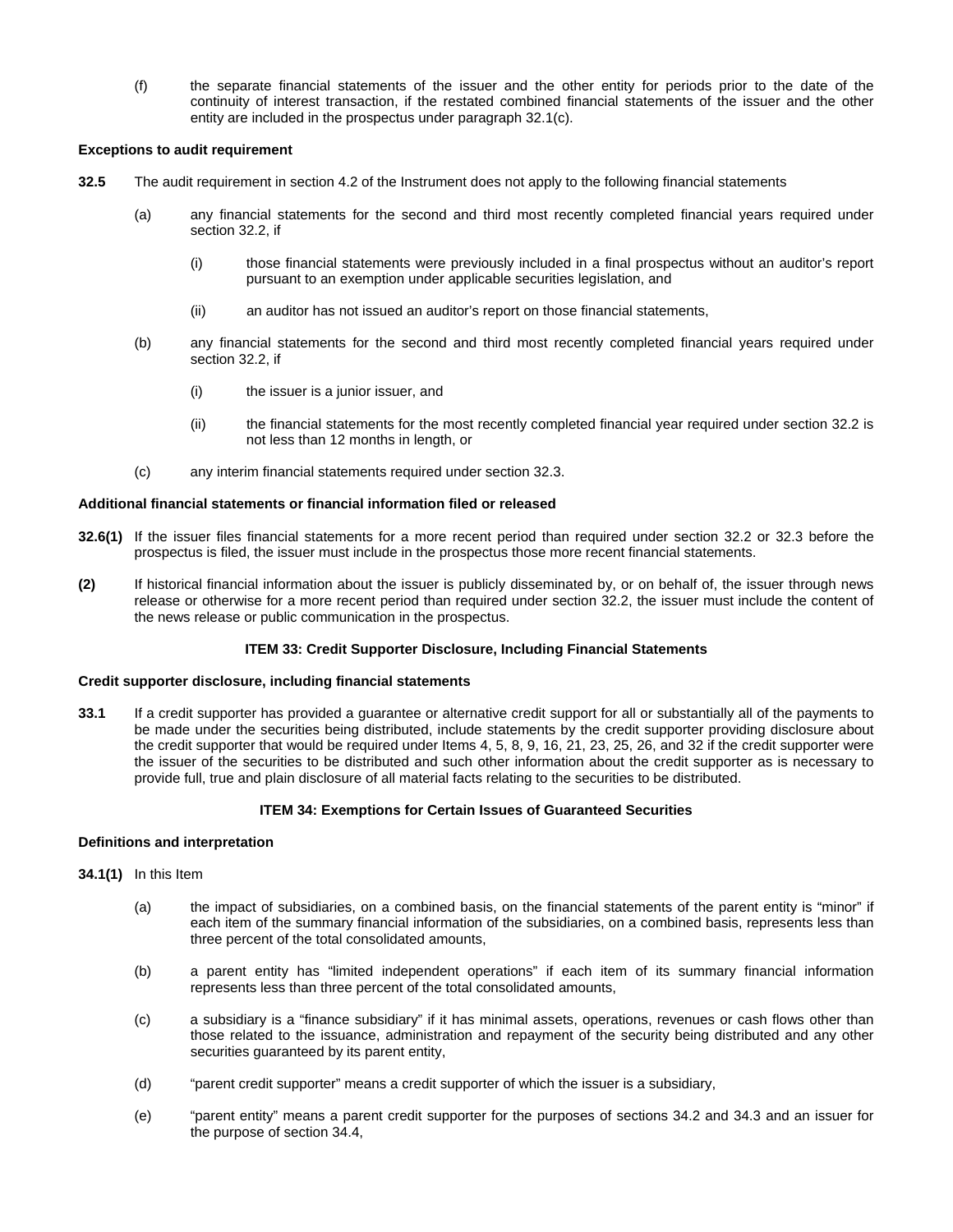- (f) "subsidiary credit supporter" means a credit supporter that is a subsidiary of the parent credit supporter, and
- (g) "summary financial information" includes the following line items:
	- (i) sales or revenues;
	- (ii) income from continuing operations;
	- (iii) net earnings or loss; and
	- (iv) unless the accounting principles used to prepare the financial statements of the entity permits the preparation of the entity's balance sheet without classifying assets and liabilities between current and non-current and the entity provides alternative meaningful financial information which is more appropriate to the industry,
		- (A) current assets;
		- (B) non-current assets;
		- (C) current liabilities; and
		- (D) non-current liabilities.
- **(2)** For the purposes of this Item, consolidating summary financial information must be prepared on the following basis
	- (a) an entity's annual or interim summary financial information must be derived from the entity's financial information underlying the corresponding consolidated financial statements of the parent entity included in the prospectus,
	- (b) the parent entity column must account for investments in all subsidiaries under the equity method, and
	- (c) all subsidiary entity columns must account for investments in non-credit supporter subsidiaries under the equity method.

#### **Issuer is wholly-owned subsidiary of parent credit supporter**

- **34.2** An issuer is not required to include the issuer disclosure required by Items 4, 5, 8, 9, 21, 23, 25, 26, and 32, if
	- (a) a parent credit supporter has provided full and unconditional credit support for the securities being distributed,
	- (b) the securities being distributed are non-convertible debt securities, non-convertible preferred shares, or convertible debt securities or convertible preferred shares that are convertible, in each case, into nonconvertible securities of the parent credit supporter,
	- (c) the parent credit supporter is the beneficial owner of all the issued and outstanding voting securities of the issuer,
	- (d) no other subsidiary of the parent credit supporter has provided a guarantee or alternative credit support for all or substantially all of the payments to be made under the securities being distributed, and
	- (e) the issuer includes in the prospectus
		- (i) a statement that the financial results of the issuer are included in the consolidated financial results of the parent credit supporter, if
			- (A) the issuer is a finance subsidiary, and
			- (B) the impact of any subsidiaries of the parent credit supporter on a combined basis, excluding the issuer, on the consolidated financial statements of the parent credit supporter is minor, or
		- (ii) for the periods covered by the parent credit supporter's interim and annual consolidated financial statements included in the prospectus under Item 33, consolidating summary financial information for the parent credit supporter presented with a separate column for each of the following:
			- (A) the parent credit supporter;
			- (B) the issuer;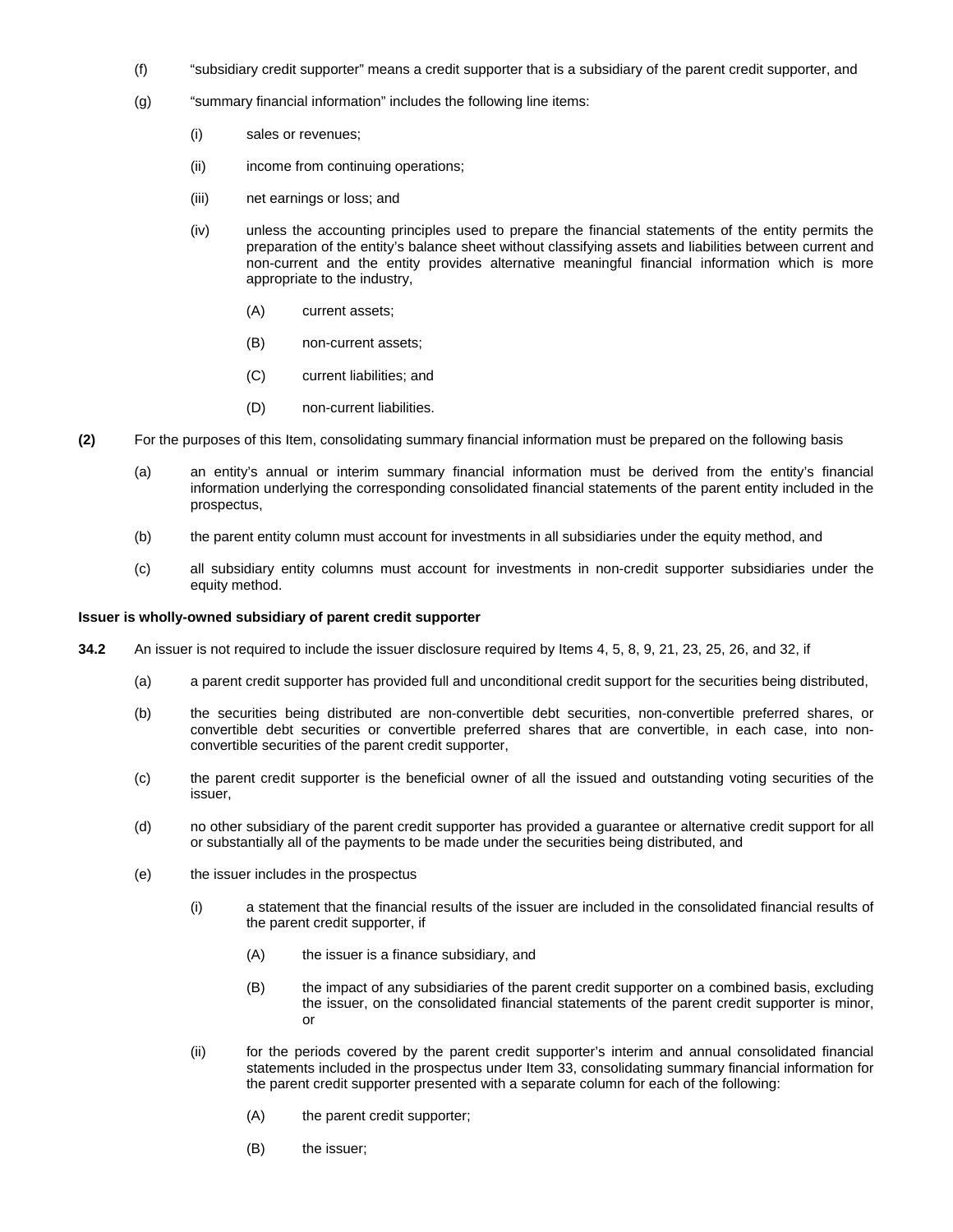- (C) any other subsidiaries of the parent credit supporter on a combined basis;
- (D) consolidating adjustments;
- (E) the total consolidated amounts.

## **Issuer is wholly-owned subsidiary of, and one or more subsidiary credit supporters controlled by, parent credit supporter**

- **34.3(1)** An issuer is not required to include the issuer disclosure required by Items 4, 5, 8, 9, 21, 23, 25, 26, and 32, or the credit supporter disclosure of one or more subsidiary credit supporters required by Item 33, if
	- (a) a parent credit supporter and one or more subsidiary credit supporters have each provided full and unconditional credit support for the securities being distributed,
	- (b) the guarantees or alternative credit supports are joint and several,
	- (c) the securities being distributed are non-convertible debt securities, non-convertible preferred shares, or convertible debt securities or convertible preferred shares that are convertible, in each case, into nonconvertible securities of the parent credit supporter,
	- (d) the parent credit supporter is the beneficial owner of all the issued and outstanding voting securities of the issuer,
	- (e) the parent credit supporter controls each subsidiary credit supporter and the parent credit support has consolidated the financial statements of each subsidiary credit supporter into the parent credit supporter's financial statements that are included in the prospectus, and
	- (f) the issuer includes in the prospectus, for the periods covered by the parent credit supporter's financial statements included in the prospectus under Item 33, consolidating summary financial information for the parent credit supporter presented with a separate column for each of the following:
		- (i) the parent credit supporter;
		- (ii) the issuer;
		- (iii) each subsidiary credit supporter on a combined basis;
		- (iv) any other subsidiaries of the parent credit supporter on a combined basis;
		- (v) consolidating adjustments;
		- (vi) the total consolidated amounts.
- **(2)** Despite paragraph (1)(f), the information set out in a column in accordance with
	- (a) subparagraph (1)(f)(iv) may be combined with the information set out in accordance with any of the other columns in paragraph (1)(f) if the impact of any subsidiaries of the parent credit supporter on a combined basis, excluding the issuer and all subsidiary credit supporters, on the consolidated financial statements of the parent credit supporter is minor, and
	- (b) subparagraph (1)(f)(ii), may be combined with the information set out in accordance with any of the other columns in paragraph (1)(f) if the issuer is a finance subsidiary.

#### **One or more credit supporters controlled by issuer**

- **34.4** An issuer is not required to include the credit supporter disclosure for one or more credit supporters required by Item 33, if
	- (a) one or more credit supporters have each provided full and unconditional credit support for the securities being distributed,
	- (b) there is more than one credit supporter, the guarantee or alternative credit supports are joint and several,
	- (c) the securities being distributed are non-convertible debt securities, non-convertible preferred shares, or convertible debt securities or convertible preferred shares that are convertible, in each case, into nonconvertible securities of the issuer,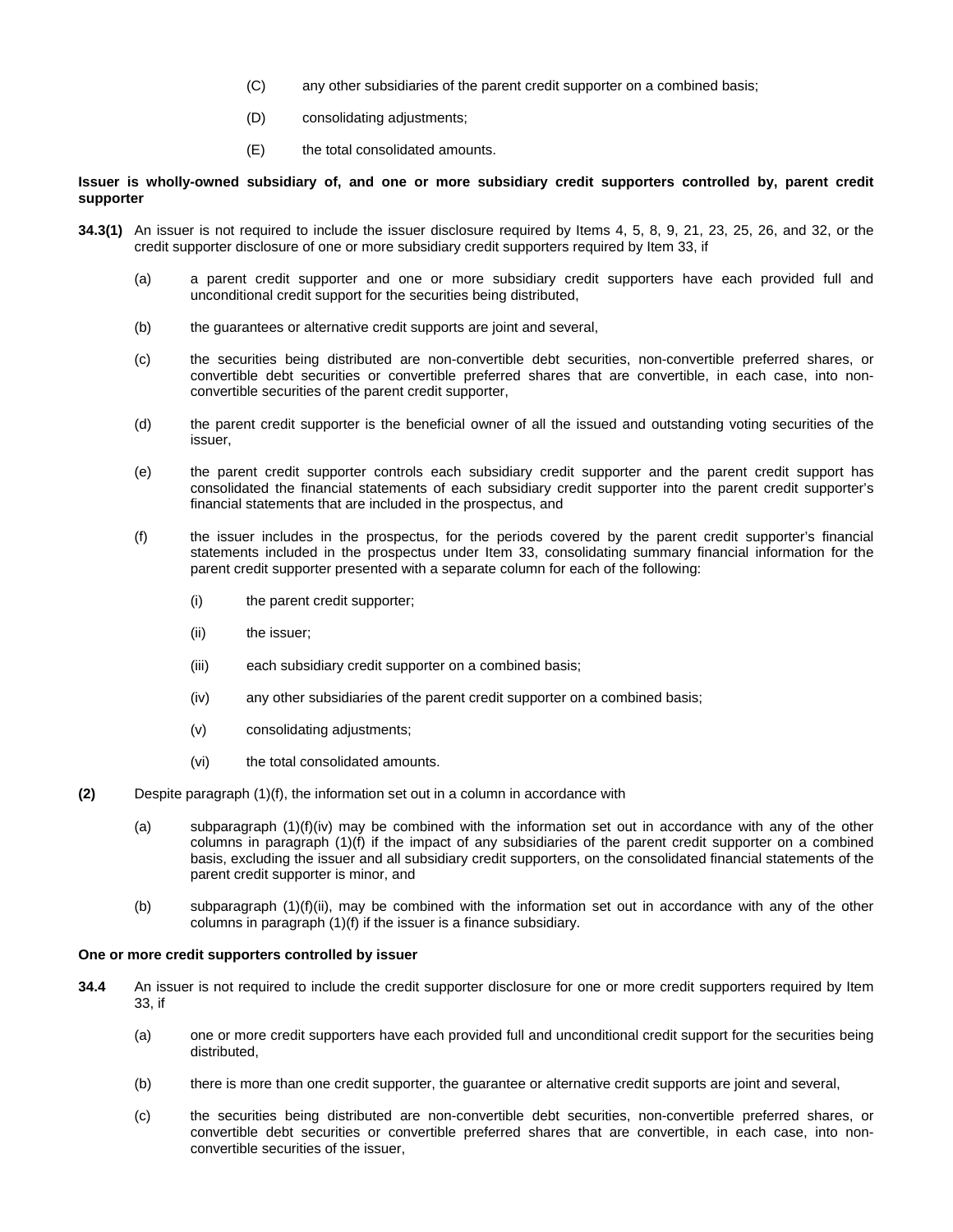- (d) the issuer controls each credit supporter and the issuer has consolidated the financial statements of each credit supporter into the issuer's financial statements that are included in the prospectus, and
- (e) the issuer includes in the prospectus
	- (i) a statement that the financial results of the credit supporter(s) are included in the consolidated financial results of the issuer, if
		- (A) the issuer has limited independent operations, and
		- (B) the impact of any subsidiaries of the issuer on a combined basis, excluding the credit supporter(s) but including any subsidiaries of the credit supporter(s) that are not themselves credit supporters, on the consolidated financial statements of the issuer is minor, or
	- (ii) for the periods covered by the issuer's financial statements included in the prospectus under Item 32, consolidating summary financial information for the issuer, presented with a separate column for each of the following:
		- (A) the issuer;
		- (B) the credit supporters on a combined basis;
		- (C) any other subsidiaries of the issuer on a combined basis;
		- (D) consolidating adjustments;
		- (E) the total consolidated amounts.

## **ITEM 35: Significant Acquisitions**

## **Application and definitions**

- **35.1(1)** This Item does not apply to a completed or proposed transaction by the issuer that was or will be accounted for as a reverse takeover or a transaction that is a proposed reverse takeover that has progressed to a state where a reasonable person would believe that the likelihood of the reverse takeover being completed is high.
- **(2)** The requirements in sections 35.5 and 35.6 are not applicable to an initial distribution by prospectus by a Capital Pool Company, as that term is defined in TSX Venture Exchange Policy 2.4 entitled *Capital Pool Companies*, as amended from time to time.
- **(3)** The audit requirement in section 4.2 of the Instrument does not apply to any financial statements or other information included in the prospectus under this Item, other than the financial statements or other information for the most recently completed financial year of a business or related businesses acquired, or proposed to be acquired, by the issuer.
- **(4)** In this Item, "**significant acquisition**" means an acquisition of a business or related businesses that,
	- (a) if the issuer was a reporting issuer in at least one jurisdiction on the date of the acquisition, is determined to be a significant acquisition under section 8.3 of NI 51-102, or
	- (b) if the issuer was not a reporting issuer in any jurisdiction on the date of the acquisition, would be determined to be a significant acquisition under section 8.3 of NI 51-102, as if
		- (i) the issuer was a reporting issuer on the date of the acquisition,
		- (ii) the references to a "venture issuer" were read as an "IPO venture issuer" if the issuer is an IPO venture issuer,
		- (iii) for the purposes of the optional tests, the issuer used its financial statements for the most recently completed interim period or financial year that is included in the prospectus,
		- (iv) for the purposes of the optional income test, the most recently completed financial year of the business or related businesses were the financial year of the business ended before the date of the prospectus, and the 12 months ended on the last day of the most recently completed interim period of the business or related businesses were the 12 months ended on the last day of the most recently completed interim period before the date of the prospectus,
		- (v) subsection 8.3(11.1) of NI 51-102 did not apply,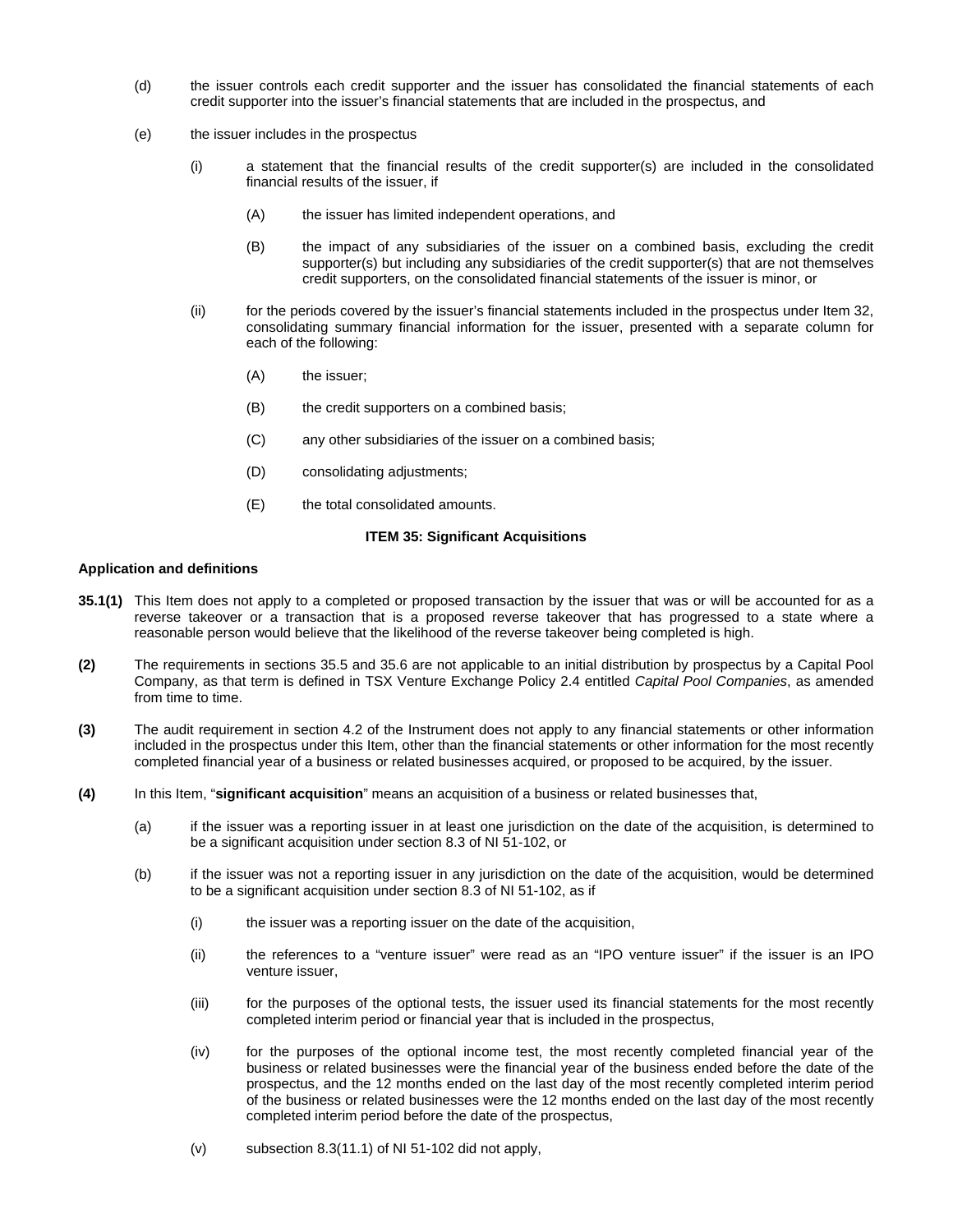- (vi) references to "annual audited statements filed" meant "audited annual financial statements included in the long form prospectus", and
- (vii) in subsection 8.3(15) of NI 51-102, the reference to "been required to file, and has not filed," meant "been required to include, and has not included, in the long form prospectus".

## **Completed acquisitions for which issuer has filed business acquisition report**

**35.2** If an issuer completed an acquisition of a business or related businesses since the beginning of its most recently completed financial year for which financial statements are included in the prospectus, and it has filed a business acquisition report under Part 8 of NI 51-102 for the acquisition, include all of the disclosure included in, or incorporated by reference into, that business acquisition report.

## **Completed acquisitions for which issuer has not filed business acquisition report because issuer was not reporting issuer on date of acquisition**

- **35.3(1)** An issuer must include the disclosure required under subsection (2), if
	- (a) the issuer completed an acquisition of a business or related businesses since the beginning of the issuer's most recently completed financial year for which financial statements of the issuer are included in the prospectus,
	- (b) the issuer was not a reporting issuer in any jurisdiction on the date of the acquisition,
	- (c) the acquisition is a significant acquisition, and
	- (d) the acquisition was completed more than
		- (i) 90 days before the date of the prospectus, if the financial year of the acquired business ended 45 days or less before the acquisition, or
		- (ii) 75 days before the date of the prospectus.
- **(2)** For an acquisition to which subsection (1) applies, include all the disclosure that would be required to be included in, or incorporated by reference into, a business acquisition report filed under Part 8 of NI 51-102, as if
	- (a) the issuer was a reporting issuer in at least one jurisdiction on the date of the acquisition,
	- (b) the business acquisition report was filed as at the date of the prospectus,
	- (c) the issuer was a venture issuer at the date of the acquisition, if the issuer is an IPO venture issuer,
	- (d) subsections 8.4(4) and 8.4(6) of NI 51-102 did not apply, and
	- (e) references to financial statements filed or required to be filed meant financial statements included in the prospectus.

#### **Results consolidated in financial statements of issuer**

**35.4** Despite section 35.2 and subsection 35.3(1), an issuer may omit the financial statements or other information of a business required to be included in the prospectus, if at least nine months of the acquired business or related businesses operations have been reflected in the issuer's most recent audited financial statements included in the prospectus.

#### **Recently completed acquisitions**

- **35.5(1)** Include the information required under subsection (2) for any significant acquisition completed by the issuer
	- (a) since the beginning of the issuer's most recently completed financial year for which financial statements of the issuer are included in the prospectus, and
	- (b) for which the issuer has not included any disclosure under section 35.2 or subsection 35.3(2).
- **(2)** For a significant acquisition to which subsection (1) applies, include the following
	- (a) the information required by sections 2.1 through 2.6 of Form 51-102F4, and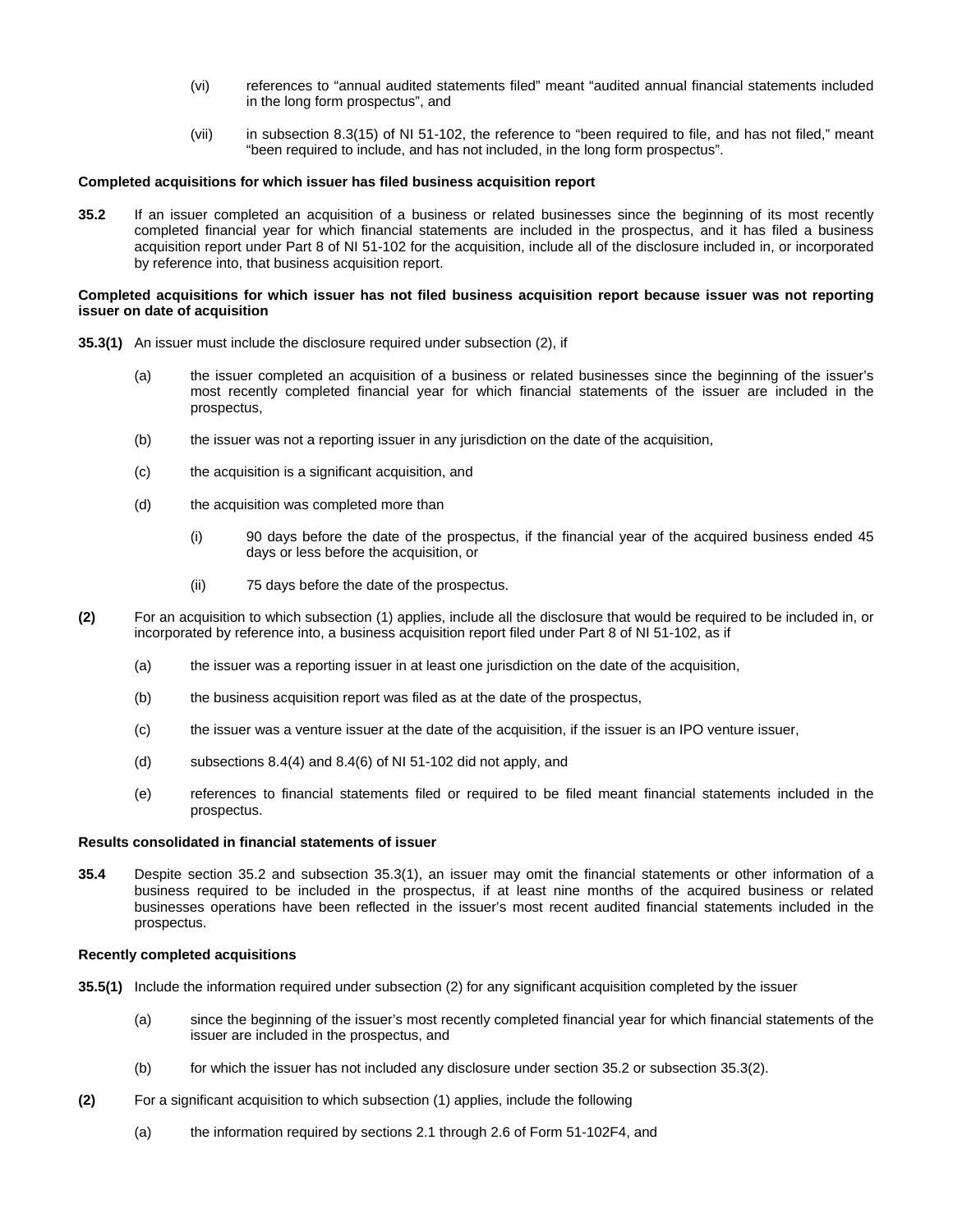- (b) the financial statements of or other information about the acquisition under subsection (3) for the acquired business or related businesses, if
	- (i) the issuer was not a reporting issuer in any jurisdiction immediately before filing the prospectus, or
	- (ii) the issuer was a reporting issuer in at least one jurisdiction immediately before filing the prospectus, and the inclusion of the financial statements or other information is necessary for the prospectus to contain full, true and plain disclosure of all material facts relating to the securities to be distributed.
- **(3)** The requirement to include financial statements or other information under paragraph (2)(b) must be satisfied by including
	- (a) if the issuer was a reporting issuer in at least one jurisdiction on the date of acquisition, the financial statements or other information that will be required to be included in, or incorporated by reference into, a business acquisition report filed under Part 8 of NI 51-102,
	- (b) if the issuer was not a reporting issuer in any jurisdiction on the date of acquisition, the financial statements or other information that would be required by subsection 35.3(2), or
	- (c) satisfactory alternative financial statements or other information.

## **Probable acquisitions**

- **35.6(1)** Include the information required under subsection (2) for any proposed acquisition of a business or related businesses by an issuer that has progressed to a state where a reasonable person would believe that the likelihood of the issuer completing the acquisition is high, and that, if completed by the issuer at the date of the prospectus, would be a significant acquisition.
- **(2)** For a proposed acquisition of a business or related businesses by the issuer that has progressed to a state where a reasonable person would believe that the likelihood of the issuer completing the acquisition is high and to which subsection (1) applies, include
	- (a) the information required by sections 2.1 through 2.6 of Form 51-102F4, modified as necessary to convey that the acquisition has not been completed, and
	- (b) the financial statements or other information of the probable acquisition under subsection (3) for the acquired business or related businesses, if
		- (i) the issuer was not a reporting issuer in any jurisdiction immediately before filing the prospectus, or
		- (ii) the issuer was a reporting issuer in at least one jurisdiction immediately before filing the prospectus, and the inclusion of the financial statements or other information is necessary for the prospectus to contain full, true and plain disclosure of all material facts relating to the securities to be distributed.
- **(3)** For a proposed acquisition of a business or related businesses by the issuer that has progressed to a state where a reasonable person would believe that the likelihood of the issuer completing the acquisition is high and to which subsection (2) applies, the requirement to include financial statements or other information under subsection (2)(b) must be satisfied by including
	- (a) if the issuer was a reporting issuer in at least one jurisdiction immediately before filing the prospectus, the financial statements or other information that would be required to be included in, or incorporated by reference into, a business acquisition report filed under Part 8 of NI 51-102, as if the date of the acquisition were the date of the prospectus,
	- (b) if the issuer was not a reporting issuer in any jurisdiction immediately before filing the prospectus, the financial statements or other information that would be required to be included by subsection 35.3(2), as if the acquisition had been completed before the filing of the prospectus and the date of the acquisition were the date of the prospectus, or
	- (c) satisfactory alternative financial statements or other information.

## **Pro forma financial statements for multiple acquisitions**

**35.7** Despite sections 35.2, 35.3, 35.5 and 35.6, an issuer is not required to include in its prospectus the pro forma financial statements otherwise required for each acquisition, if the issuer includes in its prospectus one set of pro forma financial statements that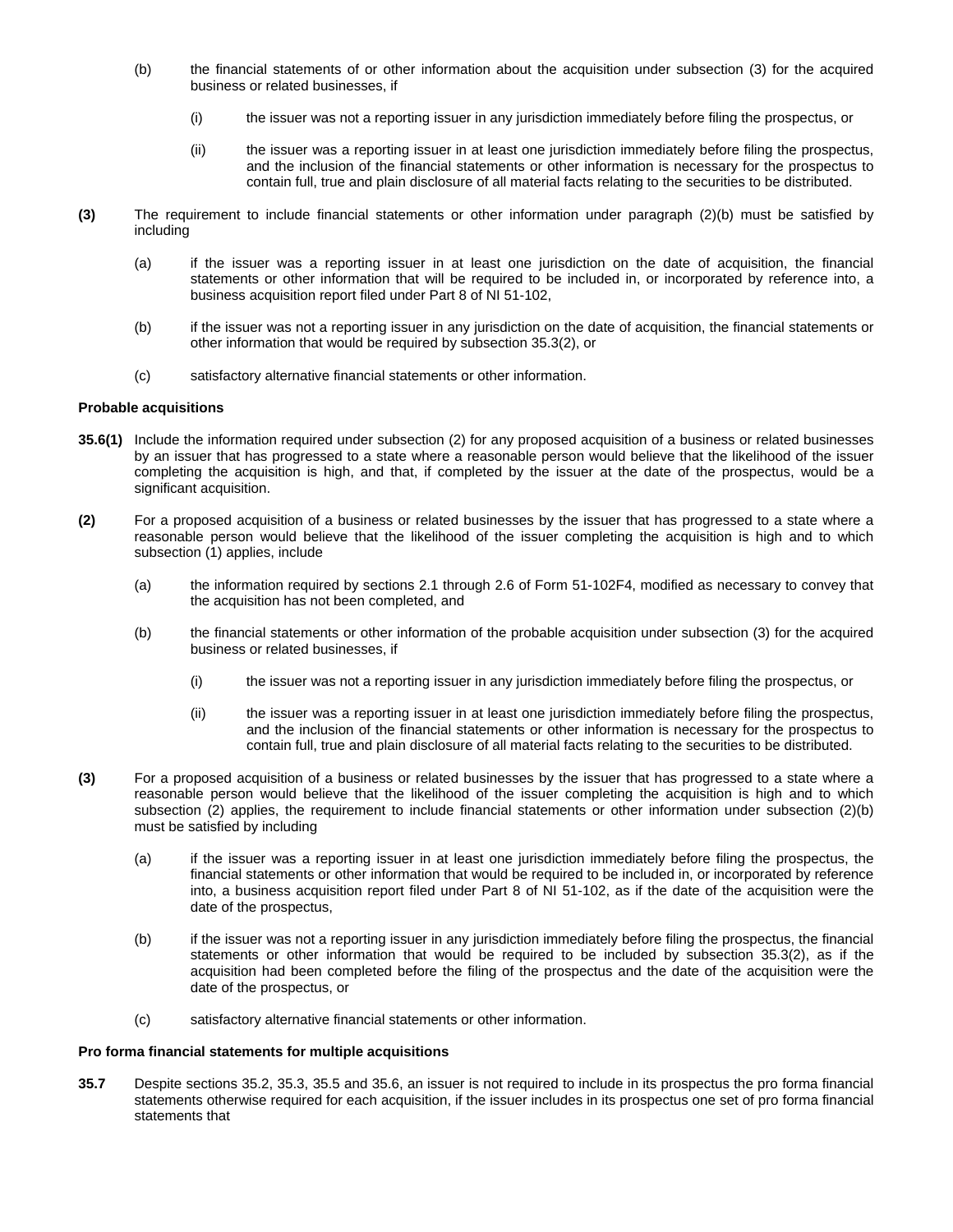- (a) reflects the results of each acquisition since the beginning of the issuer's most recently completed financial year for which financial statements of the issuer are included in the prospectus,
- (b) is prepared as if each acquisition had occurred at the beginning of the most recently completed financial year of the issuer for which financial statements of the issuer are included in the prospectus, and
- (c) is prepared in accordance with
	- (i) if no disclosure is otherwise required for a probable acquisition under section 35.6, the section in this Item that applies to the most recently completed acquisition, or
	- (ii) section 35.6.

#### **Additional financial statements or financial information of business filed or released**

- **35.8(1)** An issuer must include in its prospectus annual and interim financial statements of a business or related businesses for a financial period that ended before the date of the acquisition and is more recent than the periods for which financial statements are required under section 35.5 or 35.6 if, before the prospectus is filed, the financial statements of the business for the more recent period have been filed.
- **(2)** If, before the prospectus is filed, historical financial information of a business or related businesses for a period more recent than the period for which financial statements are required under section 35.5 or 35.6, is publicly disseminated by news release or otherwise by or on behalf of the issuer, the issuer shall include in the prospectus the content of the news release or public communication.

## **ITEM 36: Probable Reverse Takeovers**

# **Probable reverse takeovers**

**36.1** If the issuer is involved in a proposed reverse takeover that has progressed to a state where a reasonable person would believe that the likelihood of the reverse takeover being completed is high, include statements by the reverse takeover acquirer providing disclosure about the reverse takeover acquirer that would be required under this Form, as applicable, if the reverse takeover acquirer were the issuer of the securities to be distributed, and such other information about the reverse takeover acquirer as is necessary to provide full, true and plain disclosure of all material facts relating to the securities to be distributed, including the disclosure required by Items 4, 5,7, 8, 9, 11, 12, 13, 14, 15, 16, 17, 18, 19, 21, 22, 23, 24, 25, 27, 28, and 32.

# **ITEM 37: Certificates**

# **Certificates**

**37.1** Include the certificates required by Part 5 of the Instrument or by securities legislation.

#### **Issuer certificate form**

**37.2** An issuer certificate form must state:

"This prospectus constitutes full, true and plain disclosure of all material facts relating to the securities offered by this prospectus as required by the securities legislation of [insert the jurisdictions in which qualified]."

#### **Underwriter certificate form**

**37.3** An underwriter certificate form must state:

"To the best of our knowledge, information and belief, this prospectus constitutes full, true and plain disclosure of all material facts relating to the securities offered by this prospectus as required by the securities legislation of [insert the jurisdictions in which qualified]."

## **Amendments**

- **37.4(1)** For an amendment to a prospectus that does not restate the prospectus, change "prospectus" to "prospectus dated [insert date] as amended by this amendment" wherever it appears in the statements in sections 37.2 and 37.3.
- **(2)** For an amended and restated prospectus, change "prospectus" to "amended and restated prospectus" wherever it appears in the statements in sections 37.2 and 37.3.

#### **Non-offering prospectuses**